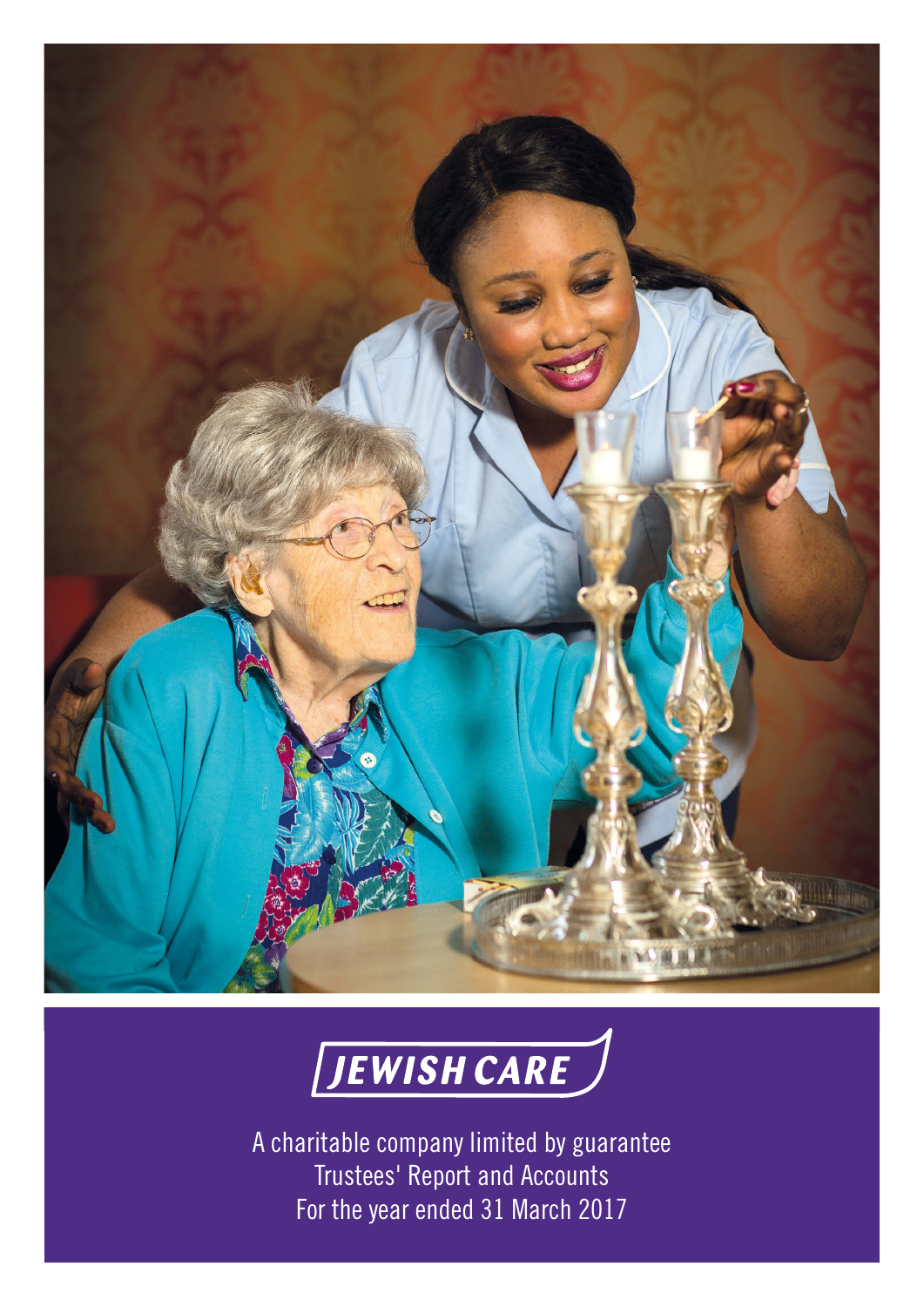| <b>1. CHARITY INFORMATION</b>                         | 3         |
|-------------------------------------------------------|-----------|
| 2. TRUSTEES' ANNUAL REPORT & STRATEGIC REPORT         | $4 - 34$  |
| <b>3. STATEMENT OF TRUSTEES' RESPONSIBILITIES</b>     | 35        |
| <b>4. INDEPENDENT AUDITOR'S REPORT</b>                | $36 - 37$ |
| 5. CONSOLIDATED STATEMENT OF FINANCIAL ACTIVITIES     | 38        |
| <b>6. CONSOLIDATED SUMMARY INCOME AND EXPENDITURE</b> | 39        |
| <b>7. BALANCE SHEETS</b>                              | 40        |
| <b>8. CONSOLIDATED CASHFLOW STATEMENT</b>             | 41        |
| <b>9. NOTES TO THE CONSOLIDATED ACCOUNTS</b>          | 42-73     |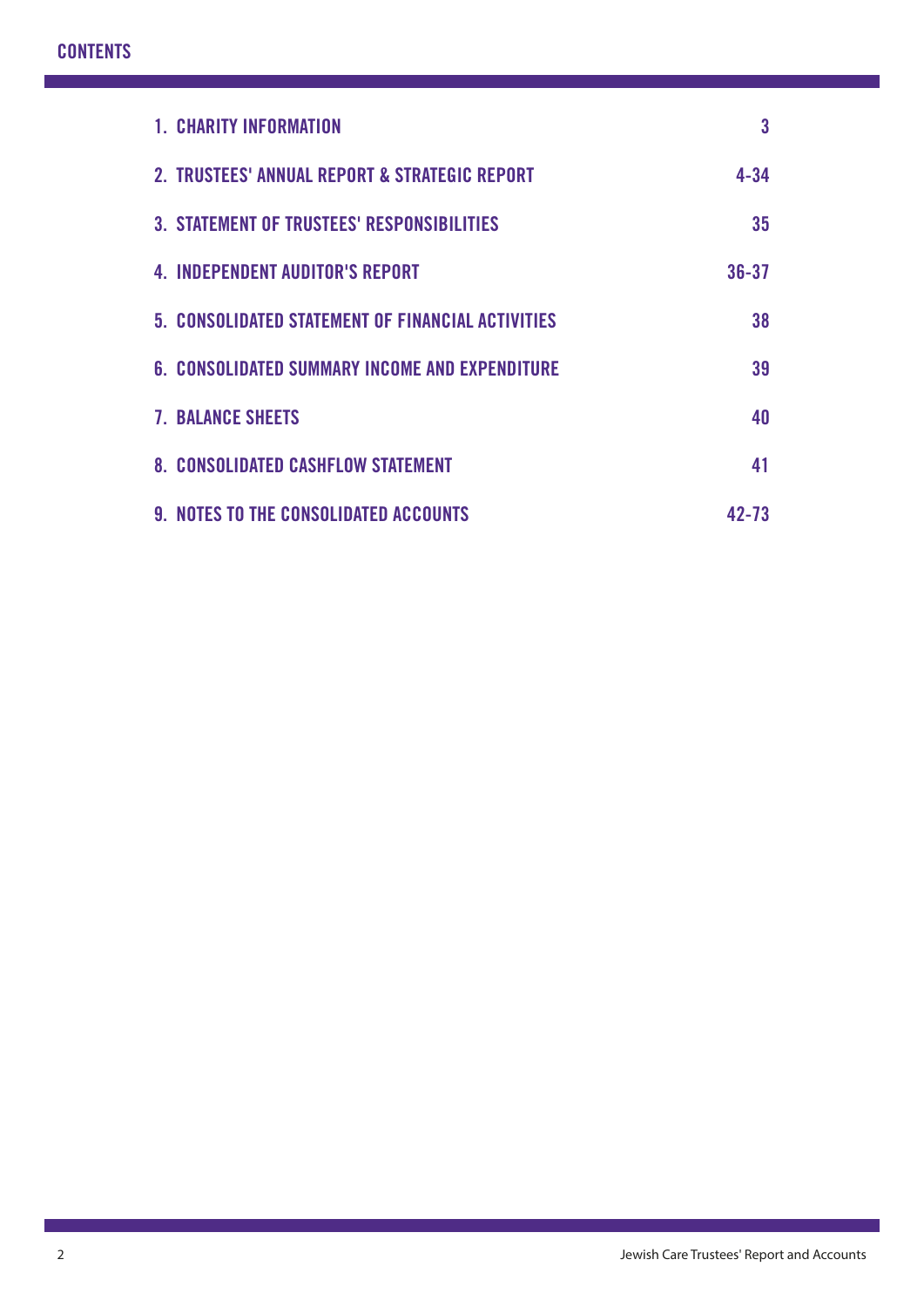# **BANKERS**

Barclays Commercial Bank Level 28, 1 Churchill Place London E14 5HP

Metro Bank One Southhampton Row London WC1B 5HA

Coutts & Company 440 Strand London WC2R 0QS

# INVESTMENT ADVISORS

Quilter Cheviot Limited One Kingsway London WC2B 6AN

Veritas Investment Management LLP 90 Long Acre London WC2E 9RA

# AUDITORS

haysmacintyre 26 Red Lion Square London WC1R 4AG

# **SOLICITORS**

Stephenson Harwood One St Paul's Churchyard London EC4M 8SH

Bircham Dyson Bell 50 Broadway London SW1H 0BL

# PENSION ADVISORS

Barnett Waddingham LLP Decimal Place Chiltern Avenue Amersham HP6 5FG

# PRINCIPAL OFFICE & REGISTERED ADDRESS

Amélie House Maurice and Vivienne Wohl Campus 221 Golders Green Road London NW11 9DQ

# CHARITY REGISTRATION NUMBER

802559

# COMPANY REGISTRATION NUMBER

02447900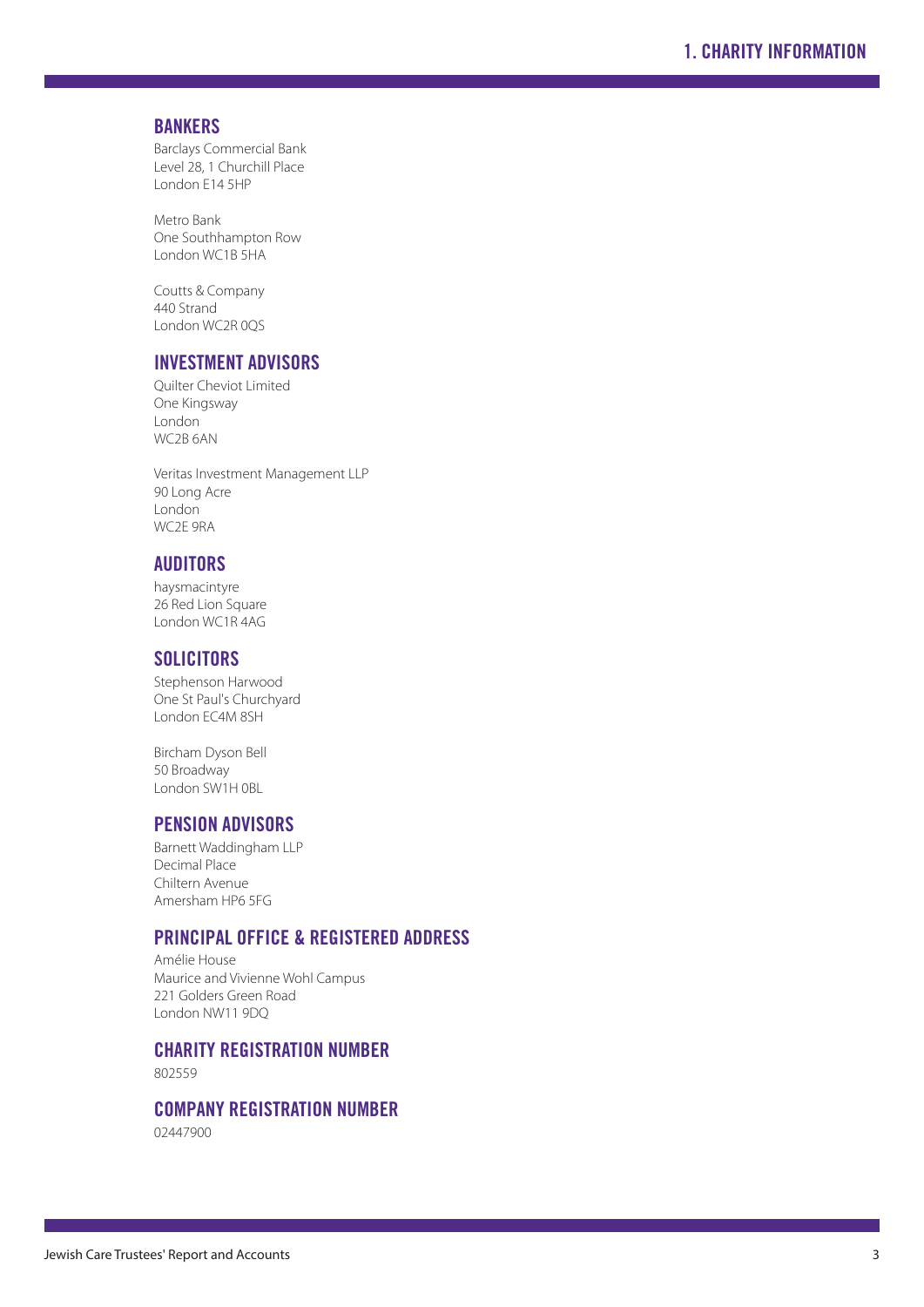The Trustees have pleasure in submitting their Report incorporating the strategic report and audited financial statements for the year ended 31 March 2017.

# CHIEF EXECUTIVE'S OVERVIEW FOR 2016/17

The past year has been overall, a hugely positive year for Jewish Care, yet the environment in which the organisation operates, continues to be increasingly challenging; the challenges centre mainly around three areas:

Regulation – Across every aspect of the organisation, regulation is increasing. Whether it be ensuring that people have the right to work in the UK or our fundraising protocols are compliant with the new regulatory environment or that our regulated care services meet the increasingly stringent conditions placed on us by the Care Quality Commission (CQC). Whilst overall, Jewish Care has over 80% of its regulated services as "Good" or above, which is significantly above the national average, two of our resources were rated "Requires Improvement" and in an organisation, that aspires to be Best in Class, this places a significant challenge to us all. One that we will meet however.

Public Expenditure – Increasingly tight public expenditure means that the amount of money paid for social care services has not increased in line with the rising pressure on our costs. Yet again during the year, we saw a real term decrease in the amount of public funding the organisation received. Although the government recognised this with the ability for local authorities to ringfence additional taxes raised for adult social care, this did not trickle through to organisations like Jewish Care.

National Living Wage – Whilst welcoming the principle of ensuring everyone has reasonable levels of pay, the impact on organisations like Jewish Care is significant, as our desire to pay above the national minimum wage puts pressure on our salaries budget. As our largest customer is government and they are not increasing the amount of monies they pay us, this puts significant pressure on the organisation's finances.

On the positive side, this year's report shows voluntary income in excess of £23m, which is to be celebrated and as a mark of hard work by many people. However, underneath that positive headline figure, is the fact that this year has been one of our best years for legacy income and that, our major gifts line, is under significant pressure. It also shows that the success that the organisation had in raising funds for our capital build projects, which ensures that the organisation is providing services fit for the future, but also building up greater reliance on services that generate income. Overall, the organisation is in an extremely strong position, with compliments up and complaints down and the number of people using our services, increasing.

None of this would have been possible without Jewish Care's ability to work in partnership with the community. The dedicated workforce that is employed by the organisation, combined with the passionate volunteers, ensures that Jewish Care can do what it does. We are the envy of many in the social care world, because of our ability to harness that partnership and use it to the benefit of those people that need our services.

I would like to conclude by thanking both the paid staff, for the immense hard work that they have put in over the last year, and our volunteers including those people who visit residents in our homes through to the members of our Trustee Board, for the commitment they have to Jewish Care. I am so grateful for that unique way that these groups of individuals work together to ensure that the Jewish community receives the quality of services it does, and this is something that makes me incredibly proud to be Chief Executive of Jewish Care.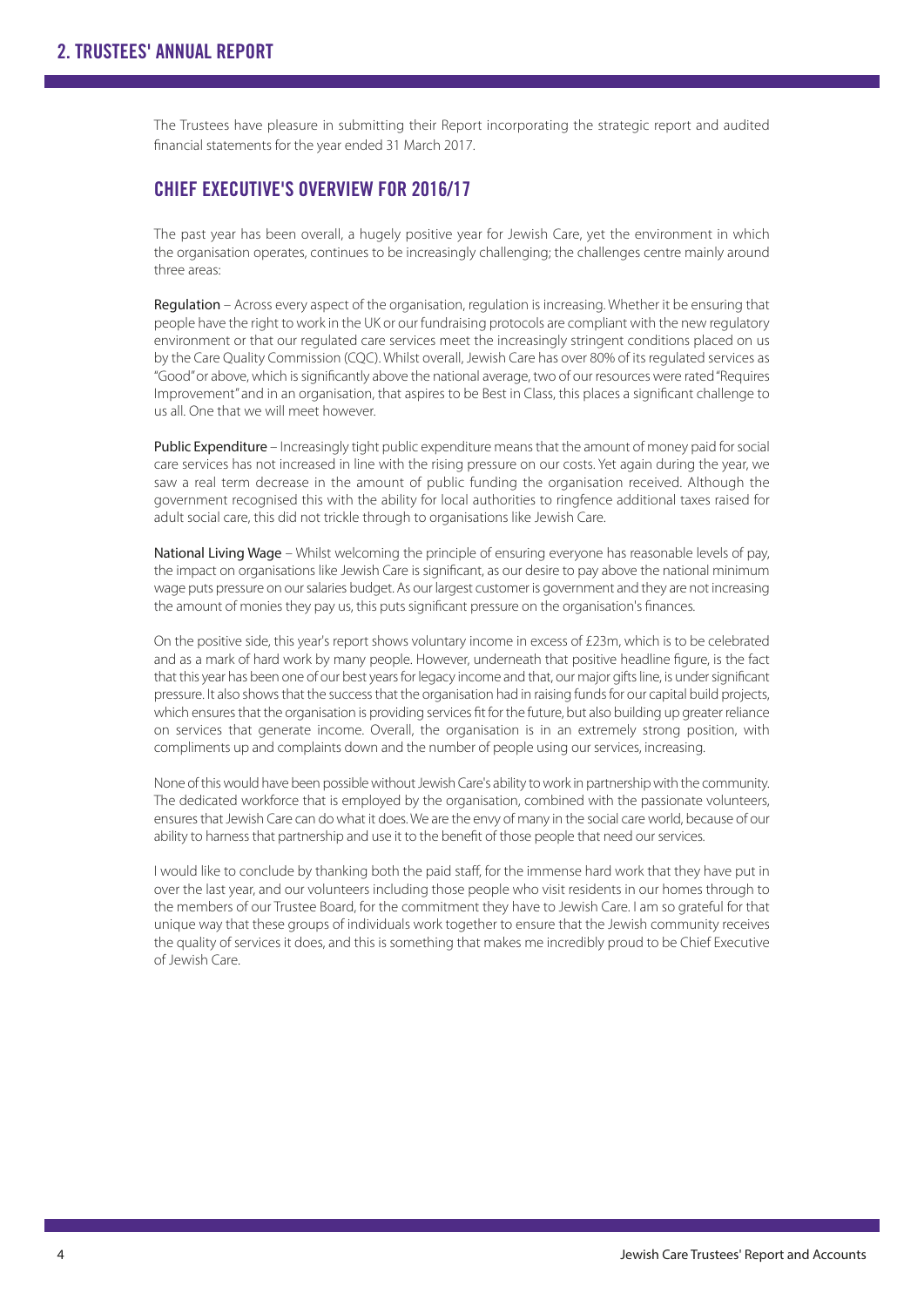# 2A. WHAT WE DO

Jewish Care is the largest health and social care charity serving the UK Jewish community in London and the South-East of England. Together with the work of our 1,400 amazing staff members, our 3,000 generous volunteers and our dedicated lay leaders lending their time and expertise, we run over 70 centres and services, caring for more than 10,000 people every week. Our role is to help Jewish people participate and live in their community by delivering care and support that recognises and values their Jewish way of life. We believe that all our clients should be able to celebrate and participate in those aspects of Judaism that they feel most comfortable with and our staff and volunteers ensure this is a fundamental part of the service we offer.

### We provide the following services:

Community support and social work services – we have four specialist teams who can guide, support, advise and advocate in the areas of ageing and dementia, disability and welfare rights, palliative care and family carers support. Our teams work closely together with other organisations including the NHS, local authorities and other care service providers to deliver the best possible outcomes for our clients.

Jewish Care Direct (Helpline) – is a confidential one-stop information and advice helpline offering assistance with a wide range of health and social care queries. Our trained advisers are friendly, knowledgeable and helpful and can provide details of Jewish Care's community support services, residential care homes, home care, day care for older people with dementia, carers support services, community centres, mental health and more.

Care homes for older people – all of our care homes enable residents to feel well cared for. Our specially trained staff, health professionals and volunteers deliver personal, nursing, dementia and respite care in a warm and caring environment. At Jewish Care, we believe that people should remain as independent as they can for as long as possible and live life to the full. With this in mind, we work with every resident to create their own specific care plan. All of our care homes and homecare services are regulated and inspected by the Care Quality Commission (CQC) and we aim to provide the very best standards of care. We also offer a unique style of care which reflects the traditions, beliefs and culture shared by Jewish people. Our staff are trained to understand the Jewish culture, and help residents to observe and celebrate Shabbat and the Jewish festivals in a comfortable "*heimische*" atmosphere. The Jewish way of life is celebrated in all of our homes, which have ongoing relationships with the community.

Care homes for people with mental health needs - we have two care homes for people living with moderate to severe mental health needs, which offer a range of care packages, depending on the needs of each potential resident. Jack Gardner House caters for young adults whilst Sidney Corob House caters for the those over 50 years old. At both homes, there are qualified and trained staff on duty 24 hours a day. Each resident is allocated a personal keyworker, who ensures they are receiving the support they need. All residents have their own front door key and are welcome to come and go as they please, as long as their safety is not compromised. Both homes offer Jewish people with mental health needs a warm and therapeutic home with strong Jewish traditions and culture.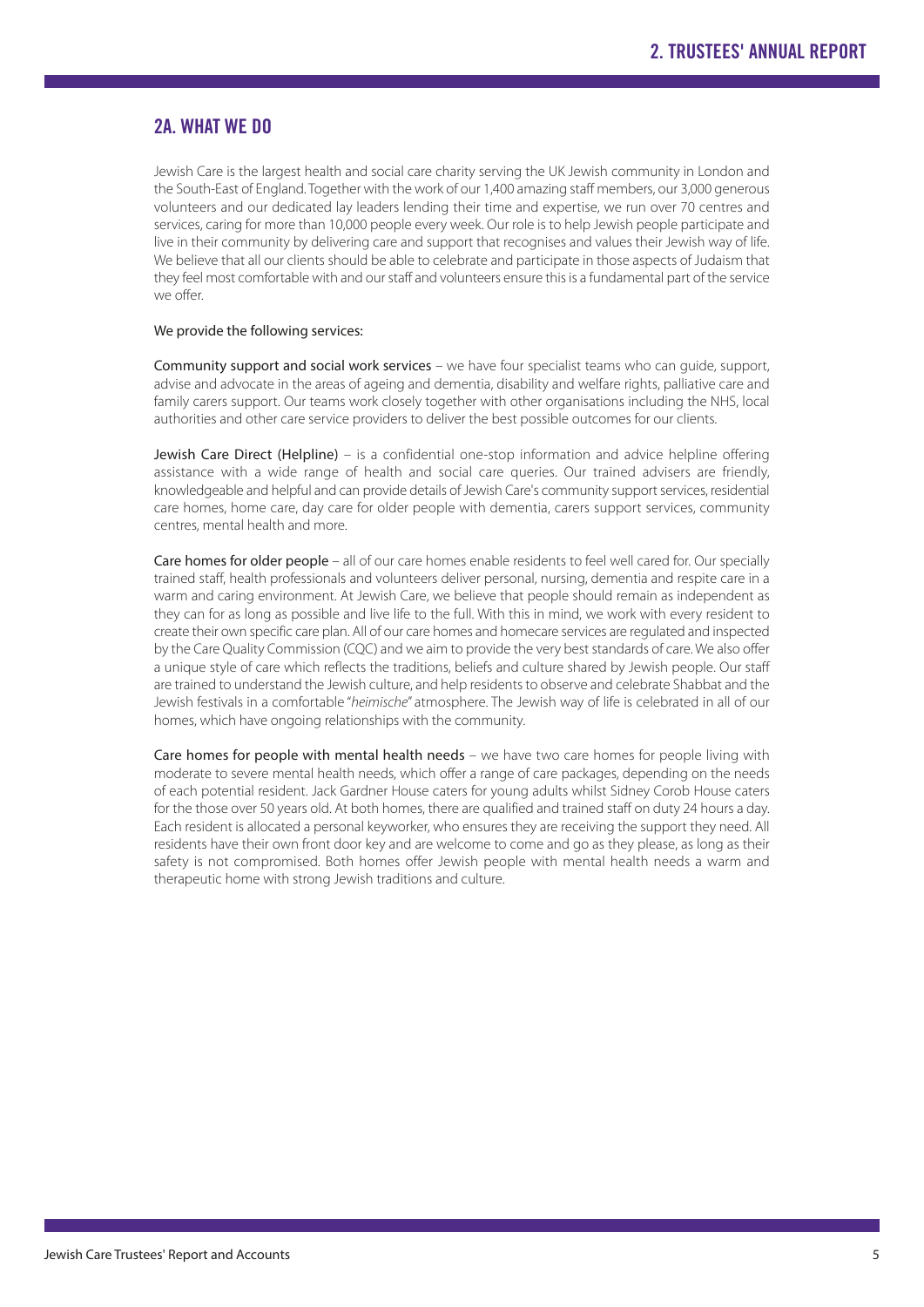#### We provide the following services cont'd:

Community centres - our community centres are places where people can stay active, develop new skills, stay in touch with old friends and make new ones. We try to cater for all interests, by offering a wide variety of activities from art classes to Zumba. Our centres are also a place to relax, de-stress and socialise with other members of the community over a coffee and a slice of kosher cake, or through a manicure or massage. All of our centres celebrate the Jewish festivals and stay in touch with their communities by participating in activities with local synagogues and schools.

Day centres – our day centres bring people together, giving them opportunities to keep up their hobbies and interests, socialise, improve their health, happiness and just have fun.

Mental Health and wellbeing – The Jewish Association for Mental Illness (JAMI) and Jewish Care deliver a single integrated mental health service for the Jewish Community. The services provided offer support, advice and care to people with mental health needs and their families and loved ones. The highly experienced and skilled teams provide individual support to clients using therapeutic, social and cultural activities, enabling people to maintain their independence and enhance their wellbeing.

Dementia care – Our person centred care encourages individuals to remain active and helps people to maintain their dignity and quality of life. We also have a specialist dementia development team to train and support our staff working in dementia care.

Home care and Independent Living – sometimes our clients need support to remain living independently in their own homes. This may mean providing someone to do the shopping, monitor a client's medication, help with personal hygiene or provide home care assistance as often as three times a day, every day. We also have 45 Independent Living apartments at the Maurice and Vivienne Wohl Campus at Golders Green. Tenants benefit from having access to communal facilities including lounges, a kosher restaurant and a hobby room, as well as a courtyard garden and excellent access to local shops and facilities.

Holocaust Survivors Centre and Shalvata – we also offer a unique range of therapeutic services for Holocaust survivors and refugees, tailored to meet their specific needs. Staff in the Shalvata centre offer practical and emotional support related to past trauma and current difficulties.

Disability services – we offer specialist services for people with disabilities, promoting independence and choice and providing emotional support and development.

Family carers support – caring for someone with dementia, mental health needs, physical disability or frailty, a life threatening illness or condition, can be intensely demanding. Our services for family carers provide vital information, support and representation to help people manage their caring role. We aim to offer individual support and advice about coping strategies and specialist support groups.

Support groups and social clubs – we facilitate several different groups that offer support, encouragement and advice to all those who attend. These groups include Active 8, a weekly group for people with neurological conditions, ADD – ANON, an addiction support group, dementia carers support group, stroke clubs, bereavement and separation groups. There are also many social clubs for those who like to make new connections in their area.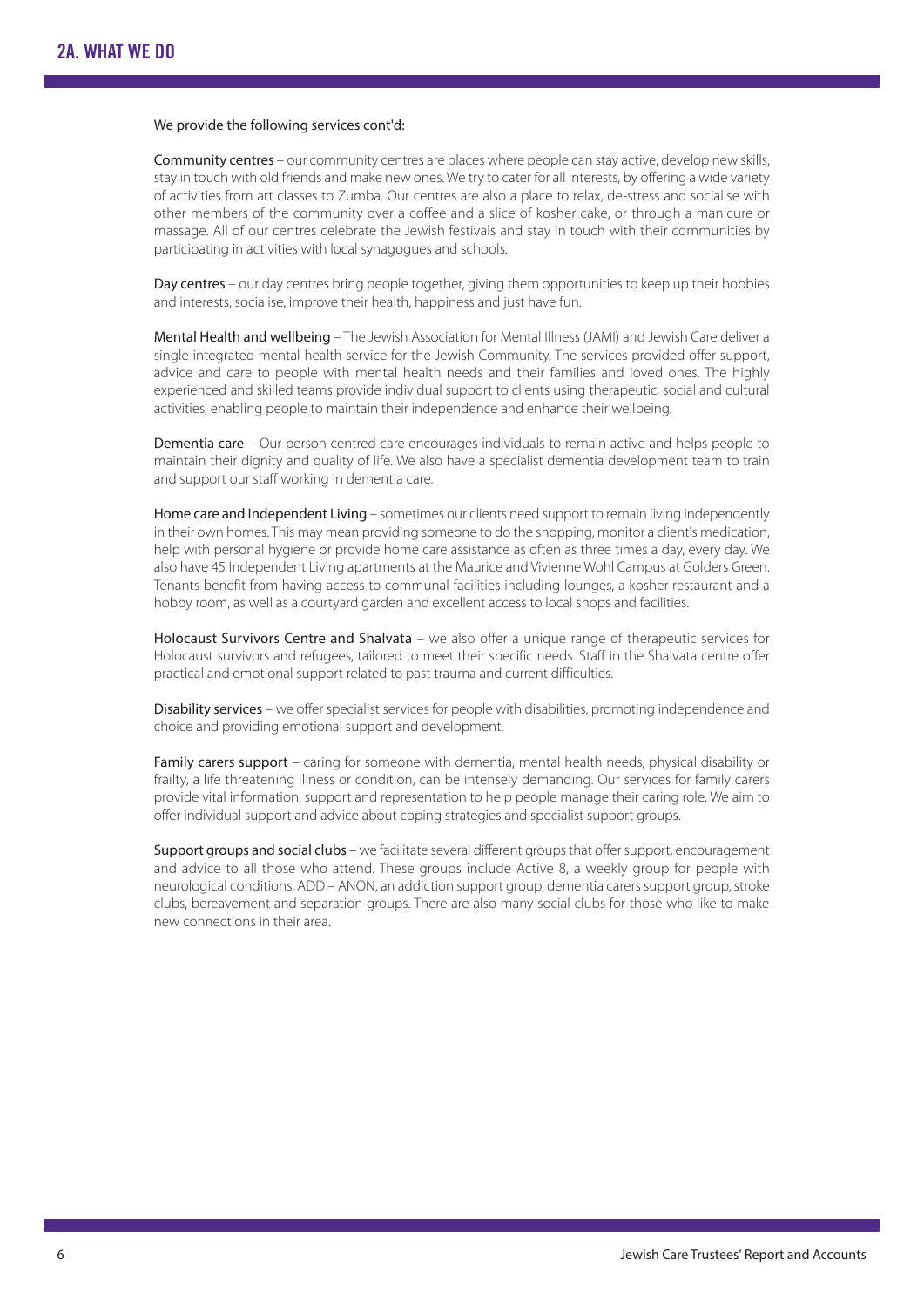Jewish Care is committed to ensuring that members of the Jewish community have access to the support and care they require to lead their lives as independently as possible. In order to help make this a reality, our vision and mission sets out what we would like to see and how we are going to help make this happen. To support this, we have also identified the values that are important to us, that will guide us in what we do and how we behave with each other and our stakeholders. Our vision, mission and values along with our aims and objectives, should help to ensure that we meet the community's health and social care needs wherever possible, and that our working lives are fulfilling and give us pride in ourselves and in Jewish Care. We continue to deliver on our Meaningful Lives Strategy which we use to guide our work in the future and which features the following objectives:

Promoting wellbeing: we seek to continually improve the wellbeing of our clients and staff so they can live life to the full.

- Create services and activities that make a positive difference to people's lives.
- Empower people to make decisions.
- Develop a culture of creativity and collaboration throughout Jewish Care.
- Demonstrate the impact made by our donors and volunteers.
- Ensure that our customers' needs are at the heart of everything we do.

Strengthening community: we will strengthen the Jewish community through all of our work by increasing connection and collaboration.

- Lead the development of an umbrella group of health and social care organisations within the Jewish community.
- Measure the impact of our services and work with others to decide where and how best to focus resources.
- Together with others, work to ensure that wherever there is a Jewish need, that need is met.
- Enhance Jewish Care's role as an advocate for the Jewish community in the national and local social care arenas.

Enhancing value: we look for ways to keep improving the effectiveness of our donors' money and all our resources.

- Continue to ensure the organisation is run in the most cost efficient way possible.
- Establish benchmarks and targets against which to measure performance.
- Actively create additional sources of revenue, including payment from all who can pay.
- Work with the community to establish a clear understanding of the need to give responsibly and pay for care.
- Ensure that those services that can break even do, and develop new services to generate revenue.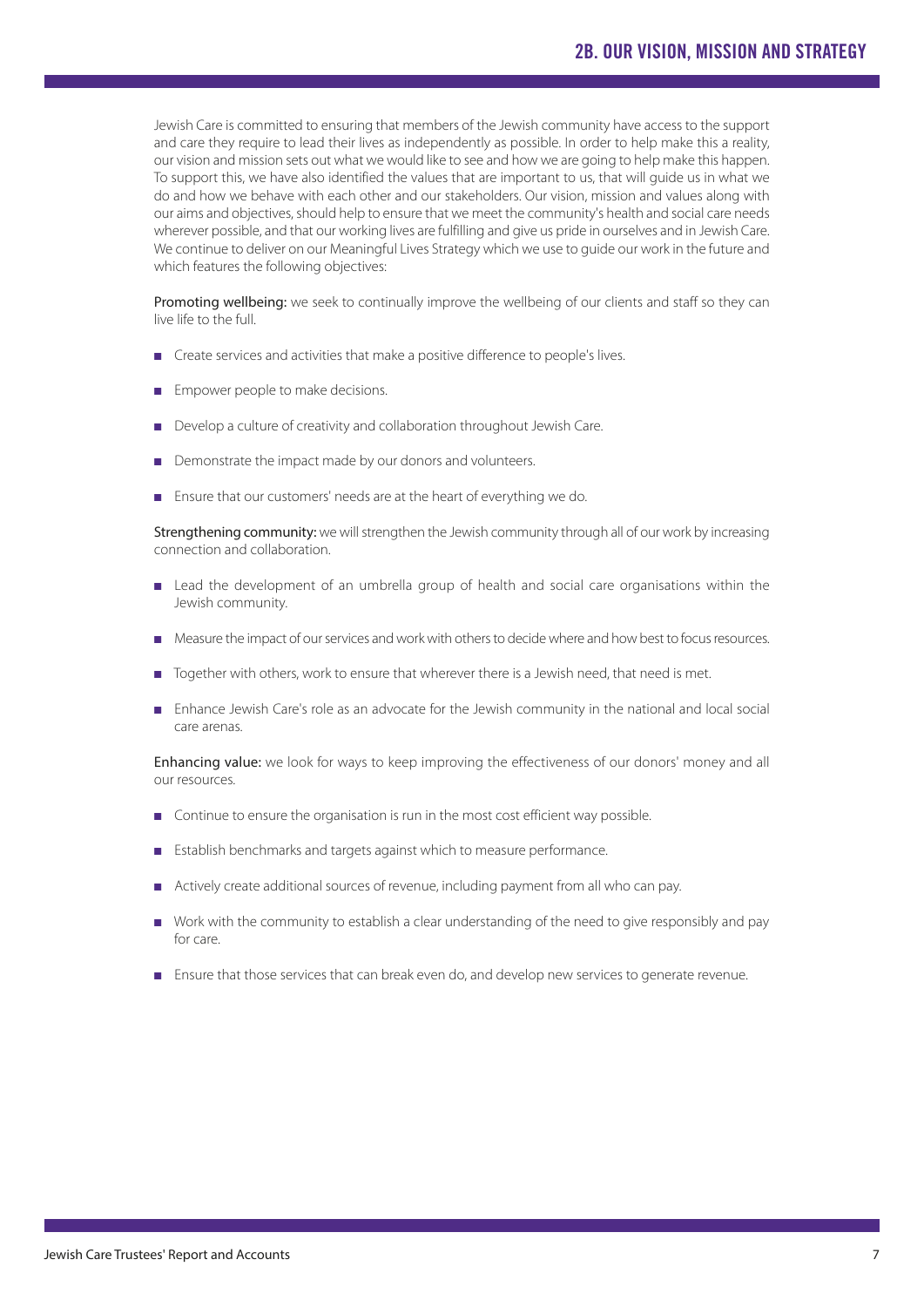#### Our core principles are:

The Jewish in Jewish Care: we believe that everything we do should enable people to embrace and enjoy their Jewish identity and culture.

People focus: we believe that putting people at the heart of everything we do helps us to achieve the best possible results for everyone involved in Jewish Care.

Collaboration: we believe in sharing what we know and will actively promote and enable collaborative working.

Giving and receiving: we believe that everyone has something to offer and encourage everyone to give as well as receive.

A quality approach: we believe that in everything we do, we should aim for the highest possible quality and the best possible outcome.

Paying for care: we believe that everyone who can, should contribute to the cost of their own, or their family's, care and support.

#### Our values are:

Excellence: we are ambitious, professional and passionate about offering high quality services delivered with dedication and sensitivity.

Enabling: working together, we actively encourage people to "go for it" and live meaningful lives.

Creative: we are innovative, adaptable, welcome new ideas and believe in finding solutions that work for each individual.

Inclusive: everyone involved with Jewish Care is important and deserves to be treated with dignity and respect.

Integrity: we treat people fairly and are accountable for what we do and how we do it.

Everything we do is underpinned by Jewish values and ethics.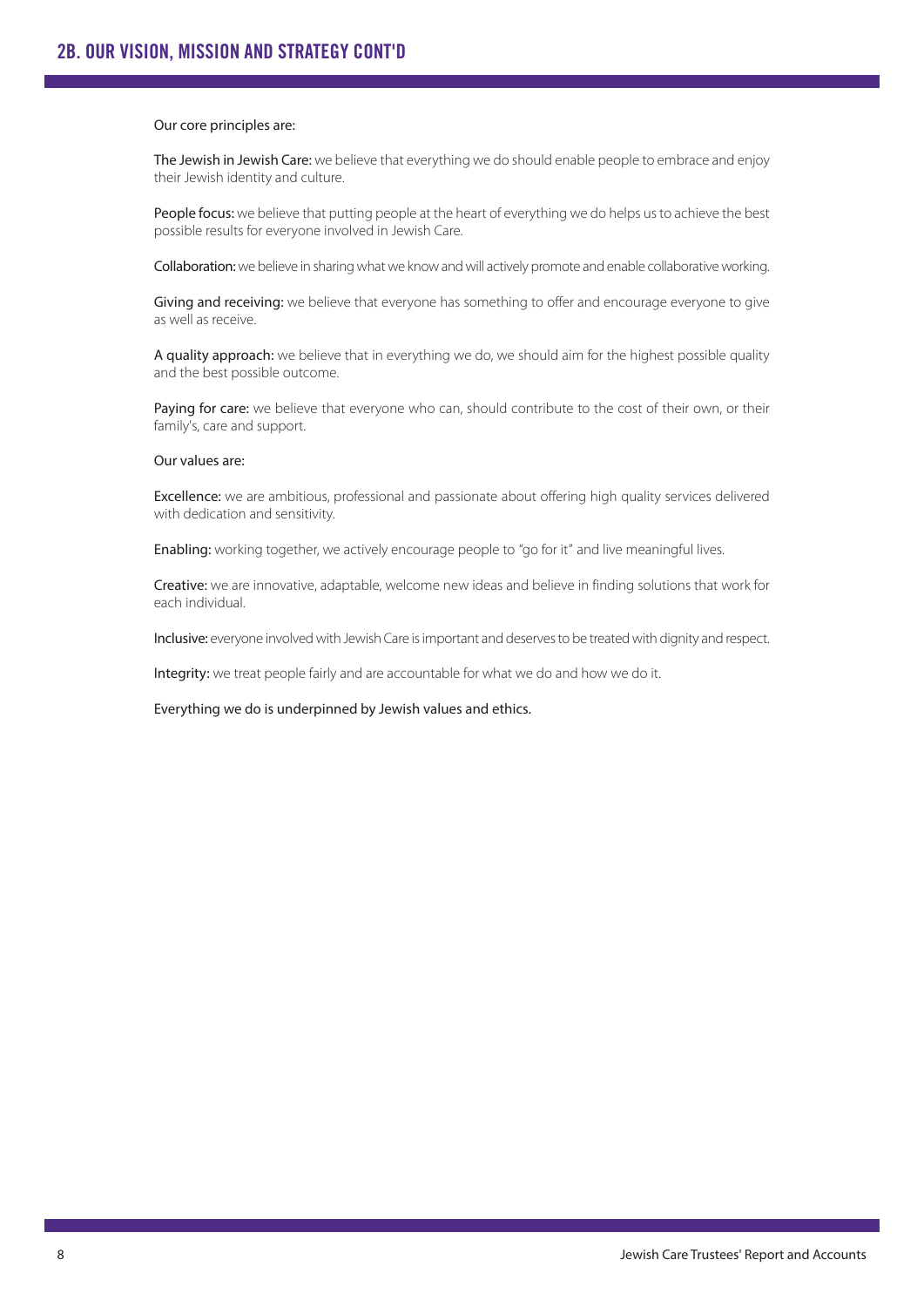Jewish Care is the embodiment of partnership, not only in terms of the way it provides its services to the community, which would be significantly reduced were it not for 3,000 active volunteers, but also in terms of the way it governs itself.

The Board of Trustees (who are listed on page 10 of this document) meets every 6-8 weeks to discuss a pre-planned agenda, and works alongside the professional team to discuss the strategic priorities, performance of the organisation against its key performance indicators, and to agree any changes in the way the organisation operates.

The commitment of the Trustees does not end there – most Trustees chair individual expert groups, fundraising, community services, human resources, investment, property and information technology, giving of their individual areas of expertise, as well as agreeing to lead other initiatives, visiting Jewish Care services, attending fundraising or other events, meeting donors or prospective volunteers. It is this commitment that helps Jewish Care provide vulnerable members of our community with the services they deserve.

The Trustees have considered the requirements of the Charities Act 2011 and have satisfied themselves that they have complied with their duty to have regard to the Public Benefit guidance published by the Charity Commission. The activities and achievements of Jewish Care are outlined throughout this report and review, and fully demonstrate that the charity is providing public benefit.

Access to Jewish Care's services is by need and not by the ability to pay. Clients are asked to make a contribution towards the cost of the service they use, which itself is often heavily subsidised. Clients are not refused a service if they cannot pay. The cost may then be reduced or waived altogether, depending on their circumstances. This funding gap is subsidised by donations from the community.

Clients are not refused access to a care home if their family is unable to pay the requested third party/family contribution. Barnet continue to pay an agreed 5% increase on rates for all care services provided by Jewish Care to residents of Barnet. This takes into account our culturally specific service and, in return, we no longer ask for a family contribution for people funded by Barnet. Third party and family contributions are still requested for people funded by other local authorities. Fee assistance (to meet the gap between the cost of care and the rate paid by the local authority for residents) is provided by Jewish Care in appropriate cases after assessing the needs and means of applicants, their families and any further contribution from the local authority. This is shown by the fact that at least 67% of residents are funded by the local authority.

Jewish Care's day centres are subsidised by voluntary donations which enable entrance fees to be kept lower than they would otherwise be. Some services, such as carer's support and social work, do not have a fee. There is no geographic restriction to people using the services, however most are based in or around London and the South East, Jewish communities living in these areas are those benefiting most from them. The various services available are advertised to the public through Jewish Care's website (*www.jewishcare.org*) as well as in local papers, the Jewish press and in a large number of synagogue magazines.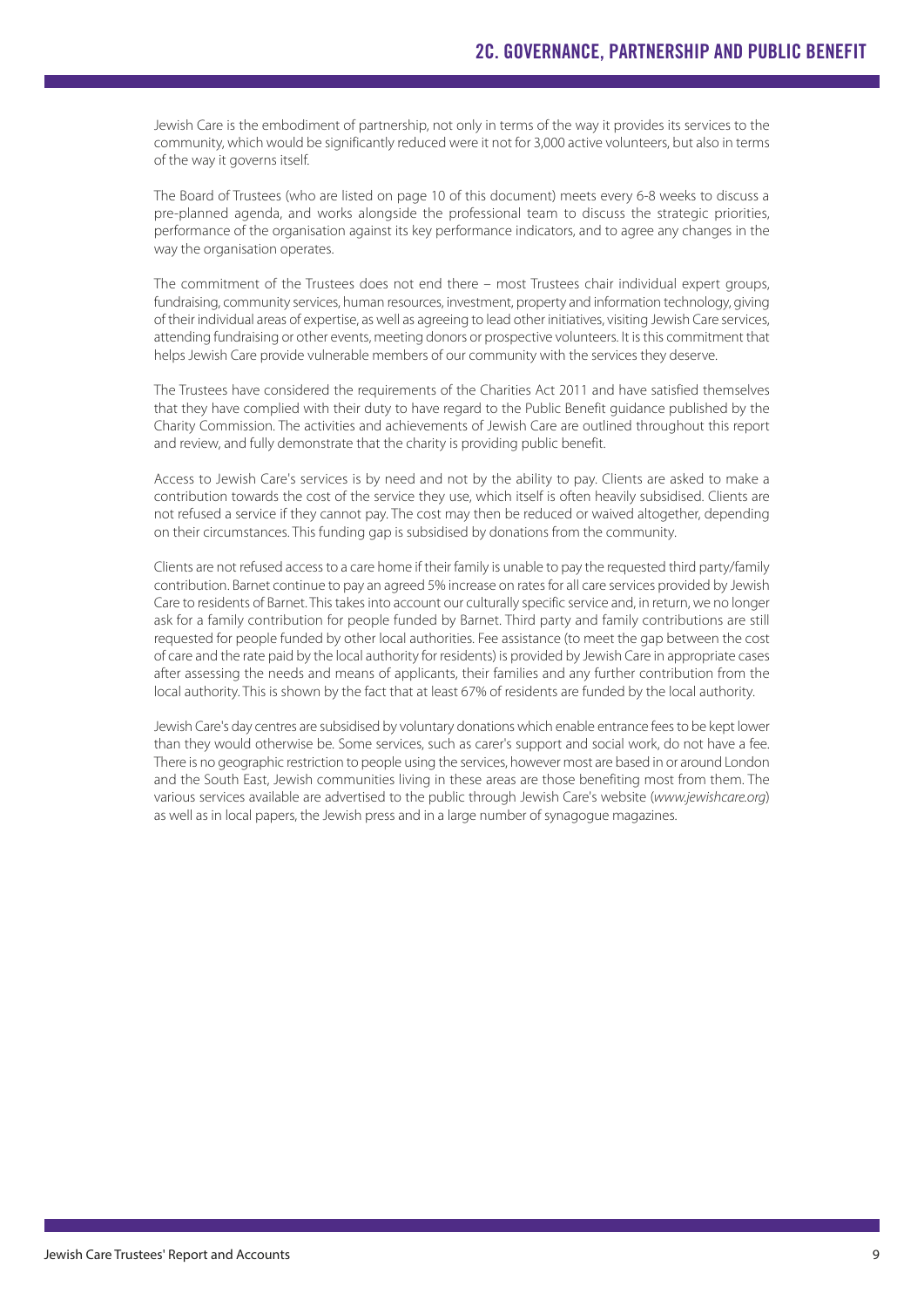### Key Management Personnel: Trustee Board

The Board have a broad range of backgrounds, including health care, business, property, law, accountancy and public life. Members of the Board of Trustees are recruited on the basis of their meeting the skills identified as required.

Trustees (who are also company Directors of the Charity)

Steven Lewis (Chair) Rachel Anticoni Michael Blake (Co Treasurer) Linda Bogod Michael Brodtman Debra Fox (Vice Chair) Simon Friend (Co Treasurer) (appointed 26 September 2016) Anthony Grossman Andrew Klein (retired 26 September 2016) Gayle Klein (appointed 26 September 2016) Douglas Krikler Lord Ian Livingston Nicola Loftus Dr Dean Noimark Stuart Roden Arnold Wagner OBE (Vice Chair) Matthew Weiner (appointed 14 December 2016) Jonathan Zenios (Co Treasurer) (retired 26 September 2016)

The Group has maintained insurance cover for the benefit of its Trustees, Directors and Officers against any liability incurred by them in carrying out their duties in such capacities. The premium paid in respect of such insurance was £7,884 (2015/16 £7,884).

# Key Management Personnel: Professional Officers

| Simon Morris        | Chief Executive                                    |
|---------------------|----------------------------------------------------|
| Diane Blausten      | Director of Human Resources                        |
| Daniel Carmel-Brown | Director of Fundraising and Marketing              |
| lan Grimes          | Director of Property Services (resigned July 2017) |
| Andrew Hope         | Director of Finance and Company Secretary          |
| Neil Taylor         | Director of Community Services                     |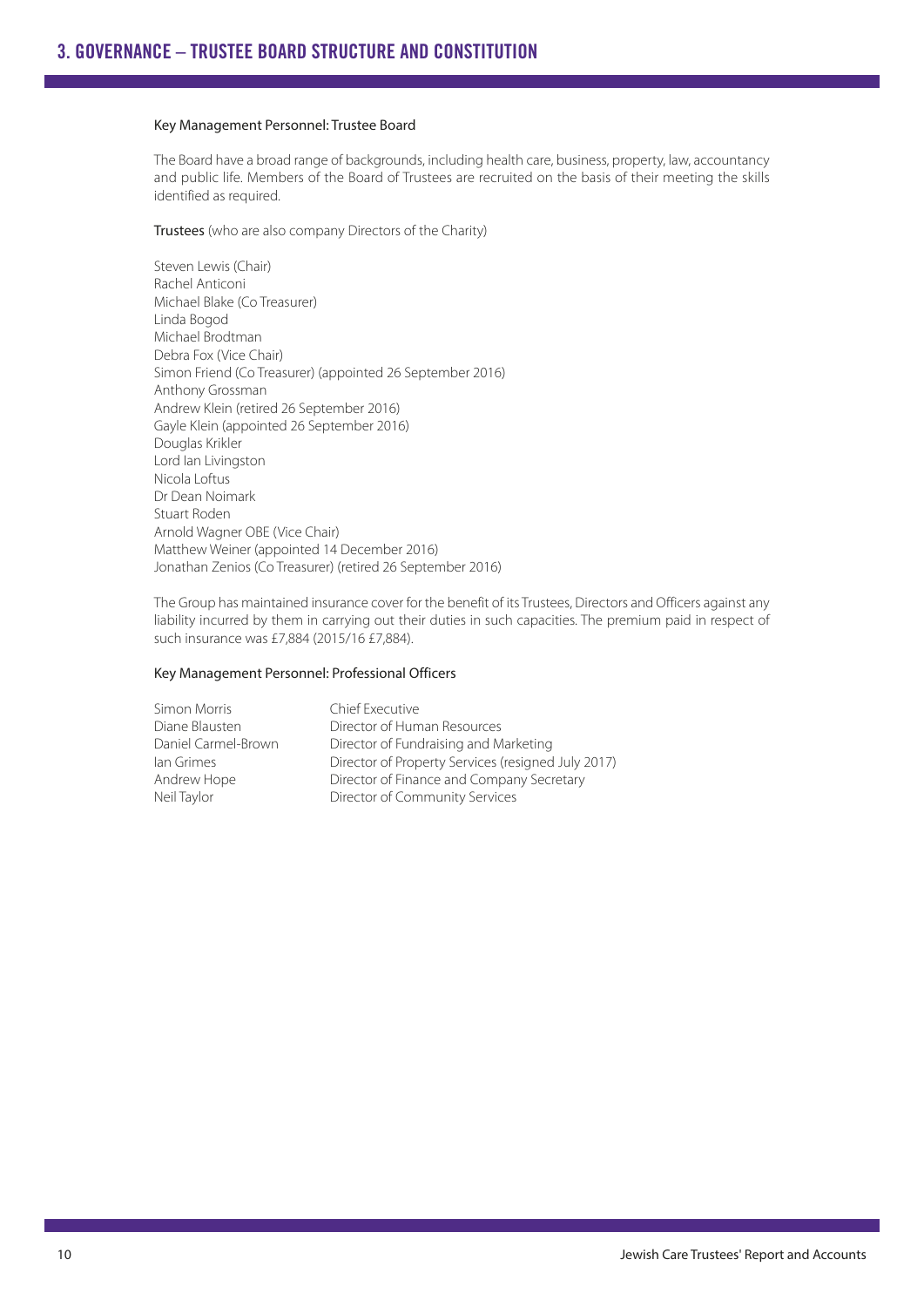## Our constitution

Jewish Care is a Charitable Company limited by guarantee and not having a share capital. Jewish Care was incorporated in England and Wales and registered as a Charity in November 1989, though the predecessor organisations to Jewish Care have been providing care and support for the community since the 1850s. It is governed by Memorandum & Articles amended 6 December 1995, 23 June 2004 and the 28 October 2013.

The Board is responsible for the direction and management of Jewish Care to ensure that it meets it's charitable objectives. The Board meets on a 6-8 weekly basis. Trustees sit on Committees or Expert Groups to ensure there is continuity and accurate reporting of work in progress to the Board.

All new Trustees have an induction course and receive legal update training sessions each year. Members of the Board attend other courses as necessary. In order to manage any potential conflicts of interest, each Trustee has to complete a declaration of interests on appointment, on an annual basis and the declaration of interests is a standing agenda item at each Board meeting. Any connection between a Trustee and Key Management Personnel must be disclosed to the full Trustee Board in the same way as any contractual relationship with a related party. Donations received from Trustees without restrictions were £163,240 (2015/16: £235,873).

### Committees of the Board

There are three Committees of the Board – the Nomination and Remuneration Committee, the Audit and Risk Committee and the Clinical Governance Committee. All three Committees report directly to the Chair of the Board and have delegated authorities and responsibilities.

The Nomination and Remuneration Committee is responsible for the recruitment and selection of Trustees of the Board and Senior Management, it consists of Trustees and the Chief Executive and is chaired by the Chairman of the Board. The Committee oversees the balance of skills, knowledge and experience and evaluates the requirements of all appointments to ensure an adequate balance of requisite skills. The Committee oversees the process for the appointment and framework for the remuneration of the Chief Executive and key management personnel whilst also ensuring that all actions in relation to both Trustees and key management personnel reflect the requirements of the Fit and Proper Person test.

The Audit and Risk Committee is responsible for overseeing external and internal audit and identifying and overseeing Jewish Care's risk assessment. The membership of the Audit and Risk Committee comprise the Charity's Chief Executive, Director of Finance, Co Treasurers, Trustees and non-Trustees who have relevant current expertise in the areas of finance, audit and/or risk management.

The Clinical Governance Committee is responsible for scrutinising, providing assurance and oversight of Jewish Care's clinical governance arrangements throughout the organisation. The Committee will ensure that adequate and appropriate governance and clinical risk structures, processes and controls are in place across Jewish Care. The membership of the Clinical Governance Committee comprise the Charity's Chief Executive, Director of Care and Community Services, Trustees and non-Trustees who have relevant current expertise in the areas of clinical governance.

## Trustee Membership of Committees of the Board (a full list of both Trustee and non-Trustee members are available in the annual review):

# Nomination and Remuneration Committee:

Steven Lewis (Chair) Debra Fox Arnold Wagner OBE

## Audit & Risk Committee: Clinical Governance Committee:

Simon Friend (Chair) Rachel Anticoni (Chair) Michael Blake Dr Dean Noimark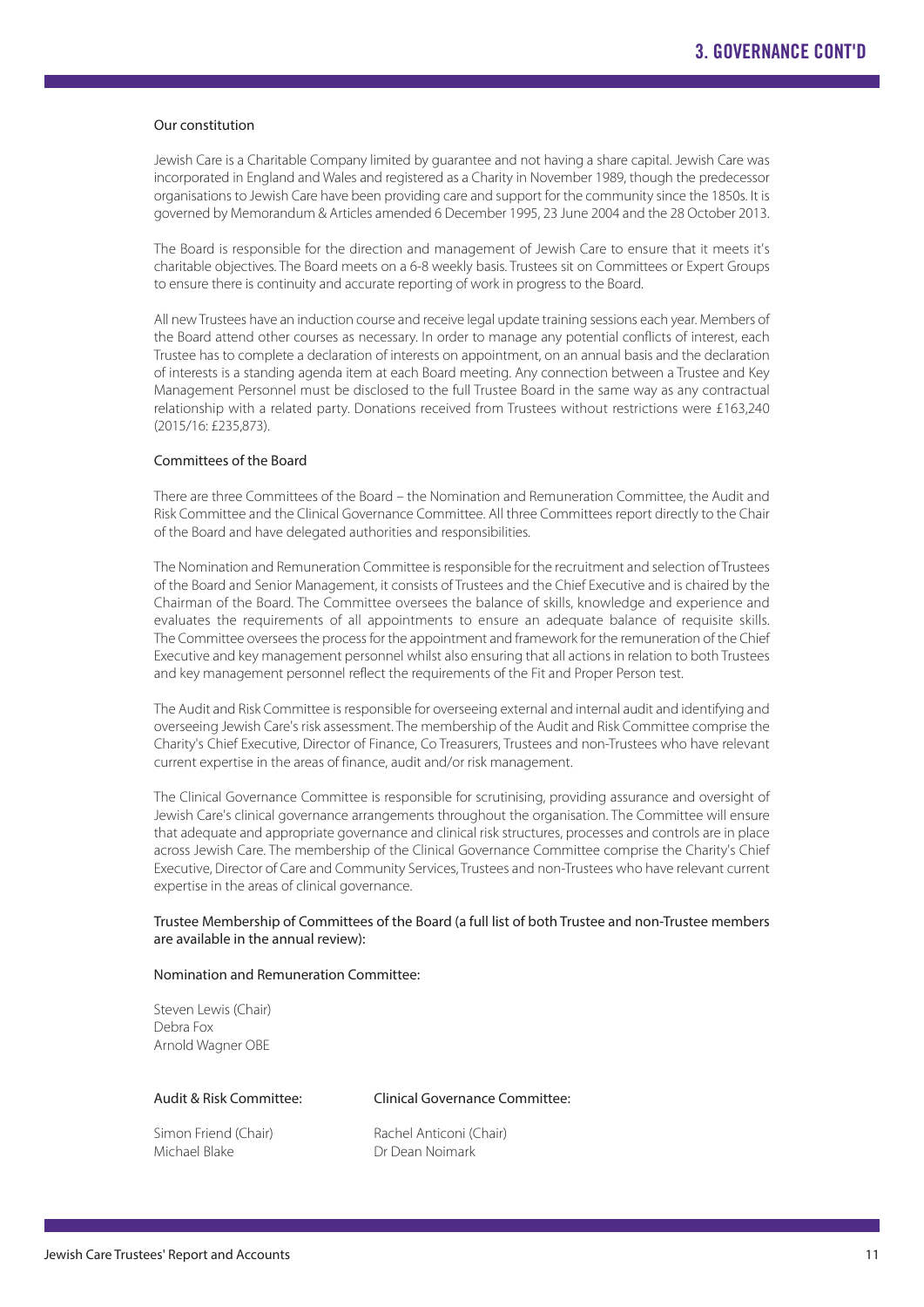## Committees of the Board cont'd

### Expert groups

The Board of Trustees oversees six Expert Groups namely, Fundraising, Community Services, Human Resources, Investment, Property and Information Technology. These Expert Groups exist in an advisory capacity only. They consist of Trustees and others who assist the Chief Executive and the professional officers of Jewish Care on relevant issues. Trustee Membership of Expert Groups (a full list of both Trustee and non-Trustee members is available in the annual review):

| Fundraising:                                         | <b>Community Services:</b>                         |
|------------------------------------------------------|----------------------------------------------------|
| Linda Bogod (Chair)<br>Steven Lewis<br>Nicola Loftus | Debra Fox (Chair)<br>Michael Blake<br>Simon Friend |
| Human Resources:                                     | Investment:                                        |
| Arnold Wagner OBE (Chair)                            | Stuart Roden (Chair)                               |
| Property:                                            | Information Technology:                            |
| Michael Brodtman (Chair)<br>Matthew Weiner           | Michael Blake (Chair)                              |

## Pay and remuneration policy for Key Management Personnel

The Trustees consider the Board of Trustees and the Professional Officers as the key management personnel of the Charity in charge of directing, controlling, running and operating the Charity on a day to day basis. In determining the remuneration policy for key management personnel, consideration is given to pay staff at a level where they are motivated to enhance the organisation, their individual performance and quality of care in line with our objectives and strategy, notwithstanding the Charity's ability to pay. The aim is to pay staff within the median to upper quartile of salaries within the UK and charity care sector so that we are competitive in relevant markets but not to compete on pay with the public or private sectors. None of the Jewish Care Trustees received any remuneration or expenses from their work associated with the Charity.

## The President's Forum

A President's Forum, under the Chairmanship of Jewish Care's President, The Lord Levy, meets at least once a year. The Forum's aim is to provide an opportunity for the discussion of major policy items, with representatives from the community and give structured input to Jewish Care's strategic planning at a formative stage. The membership of the Forum is made up of past Board members, key people previously involved in Jewish Care, business and community leaders, new and rising younger businesses and lay people who are actively involved in the community, a cross-section of representatives from all areas in which Jewish Care is involved and lay representatives from all synagogue movements. The Chairman and the Chief Executive also attend meetings and members of the Board of Trustees are invited to attend.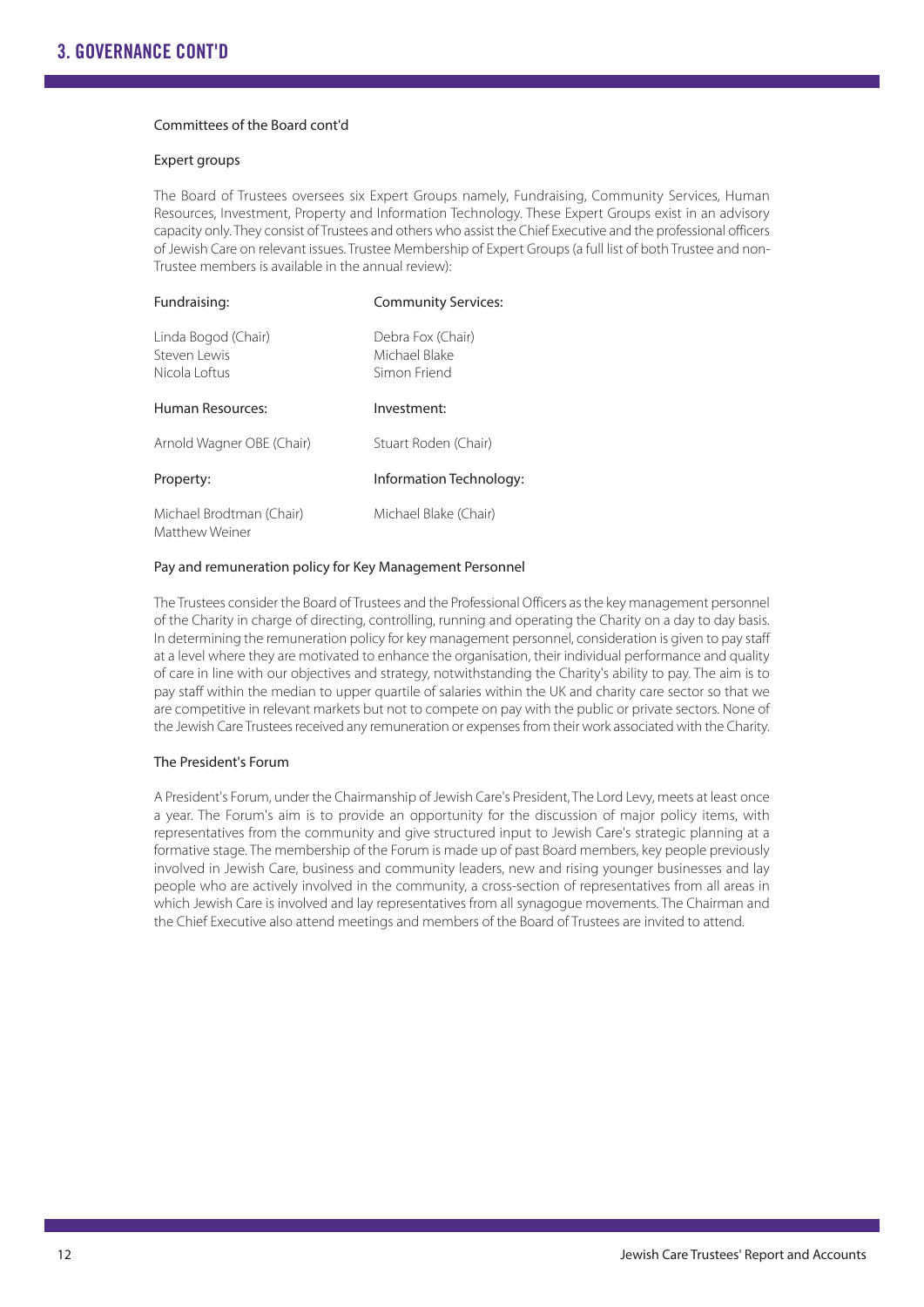#### Subsidiaries and linked charities

At the year end, Jewish Care operated 4 subsidiaries and 20 linked Charities. Of the three larger subsidiaries and linked Charities, Community Trading is a trading subsidiary wholly owned by Jewish Care, the Joel Emanuel Almshouse Trust is a registered social landlord wholly owned by Jewish Care (linked Charity) and the Jewish Association for Mental Illness (JAMI) is a Charity of which Jewish Care is the sole company law member (see note 3 for a summary of the audited financial numbers for the year ended 31 March 2017). The three undertakings, as detailed below, nominate their own Board of Directors, Management Committee and Board of Trustees respectively. Jewish Care Pension Trustees Limited is also a dormant subsidiary of Jewish Care. It acts as Trustee to the pension schemes operated by Jewish Care. The other 20 are trusts and linked Charities (see note 12) and are consolidated on the basis of common management and control; work is continuing with the Charity Commission to rationalise these trusts. Jewish Care also has close working relationships with other Jewish Charities sharing knowledge and support to actively enhance each of their respective objectives.

#### Community Trading Limited (CTL)

Community Trading Ltd (CTL) (company registration number 02449362) was incorporated in 1989. The principal activity of the Company is the provision of services to and in connection with Jewish Care. The majority of activities during 2016/17 were fundraising dinners in aid of Jewish Care and the development of the sites at the Hendon and Stanmore respectively. The company makes a qualifying payment under gift aid to Jewish Care.

#### Joel Emanuel Almshouse Trust (JET)

Joel Emanuel Almhouse Trust (JET) is a Charity and registered social landlord whose objects are the provision of housing for poor persons of the Jewish faith. The Trust operates Sidney Corob House, a mental health residential home for those over 50, offering residents different levels of care to suit their individual needs. The overall affairs of the Trust are managed and controlled by the Trustee (Jewish Care) through the operation of a management committee.

#### Jewish Association for Mental Illness (JAMI)

Jewish Care in partnership with the Jewish Association for Mental Illness (JAMI) provides an integrated mental health service for the Jewish community providing support to clients using therapeutic, social and cultural activities, enabling them to maintain independence and enhance their wellbeing. Jewish Care is the sole company law member of JAMI. The Jewish Care numbers for 2017 include the consolidated numbers of JAMI. JAMI owns a 100% trading subsidiary, JAMI Sales and Services Limited. Jewish Care supported JAMI with a grant of £765,257 during the year ended 31 March 2017 (2015/16: £751,916) which is included in incoming resources.

## Funds held as custodian Trustee on behalf of others

The Charity does not hold funds as custodian Trustee on behalf of others.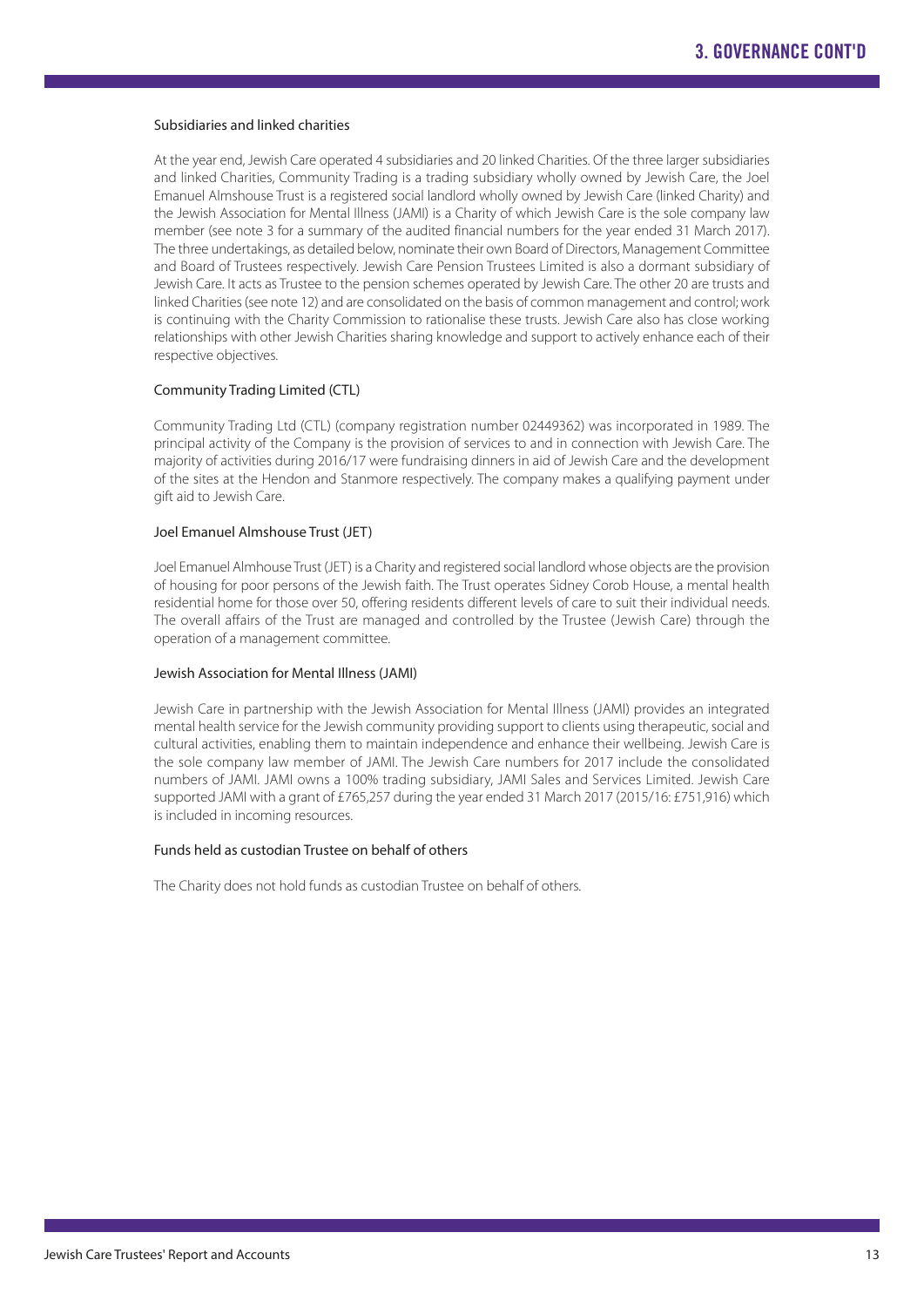#### Last year's aims:

- 1. To put the community at the heart of service development by carrying out user led research in three of the six geographical areas our community centres are based, so that we can continue to build programmes and opportunities that interest people both through participation and volunteering. By doing this we hope to increase our community engagement across these areas.
- 2. To secure planning permission on the Redbridge Jewish Community Centre site this year and begin planning for a community hub that will include a community centre and independent living apartments.
- 3. To work closely with the professional team and community to prepare for the new Independent Living service in Hendon expected to be open in late 2018.
- 4. To increase our Memory Way Café provision from four to seven in this coming year.
- 5. To launch our 24 hour, live in care service available across the community from North West London, to Herts and Redbridge.
- 6. To seek funding for the expansion of our Supportive Communities' Programme which now supports over 120 members with the support of over 80 volunteers across the community.
- 7. To work in partnership with the Royal National Institute of Blind People (RNIB) and The KC Shasha Centre for Talking News & Books, in order to offer all of our members the ability to access talking books from the existing KC Shasha library as part of the RNIB talking books service. This will ensure that print impaired Jewish people have access to a wider range of books and will be able to choose how they do so either on CD, USB stick or digital download.
- 8. To further develop the Jewish Care Interact website's content and community, so that it becomes the go to place for all things ageing well and living independently in the UK Jewish community; a digital hub, available 24/7 and 365 days a year, engaging with and informing older and disabled Jewish people, their friends, families and wider care networks, as and when they need it.
- 9. To expand the access of Jewish Care Direct from a telephone information and advice service to a live web chat option with professional advisors on hand to support the community.
- 10. To offer online access and membership for all of our community centre events to improve the experience and accessibility of booking events for the community.
- 11. To have a digital care planning system for the homecare and independent service, which will improve the quality of care and information for people in our care and their families as well as improve the overall efficiency of the service.
- 12. To develop a continuous learning and improvement skills plan for all homecare and independent living staff through the utilisation of Skills for Care, institute of Social Care Excellence and the UK homecare association, best practice guidelines. Areas of priority to include, end of life care, medication support and management, working with mental health and older people.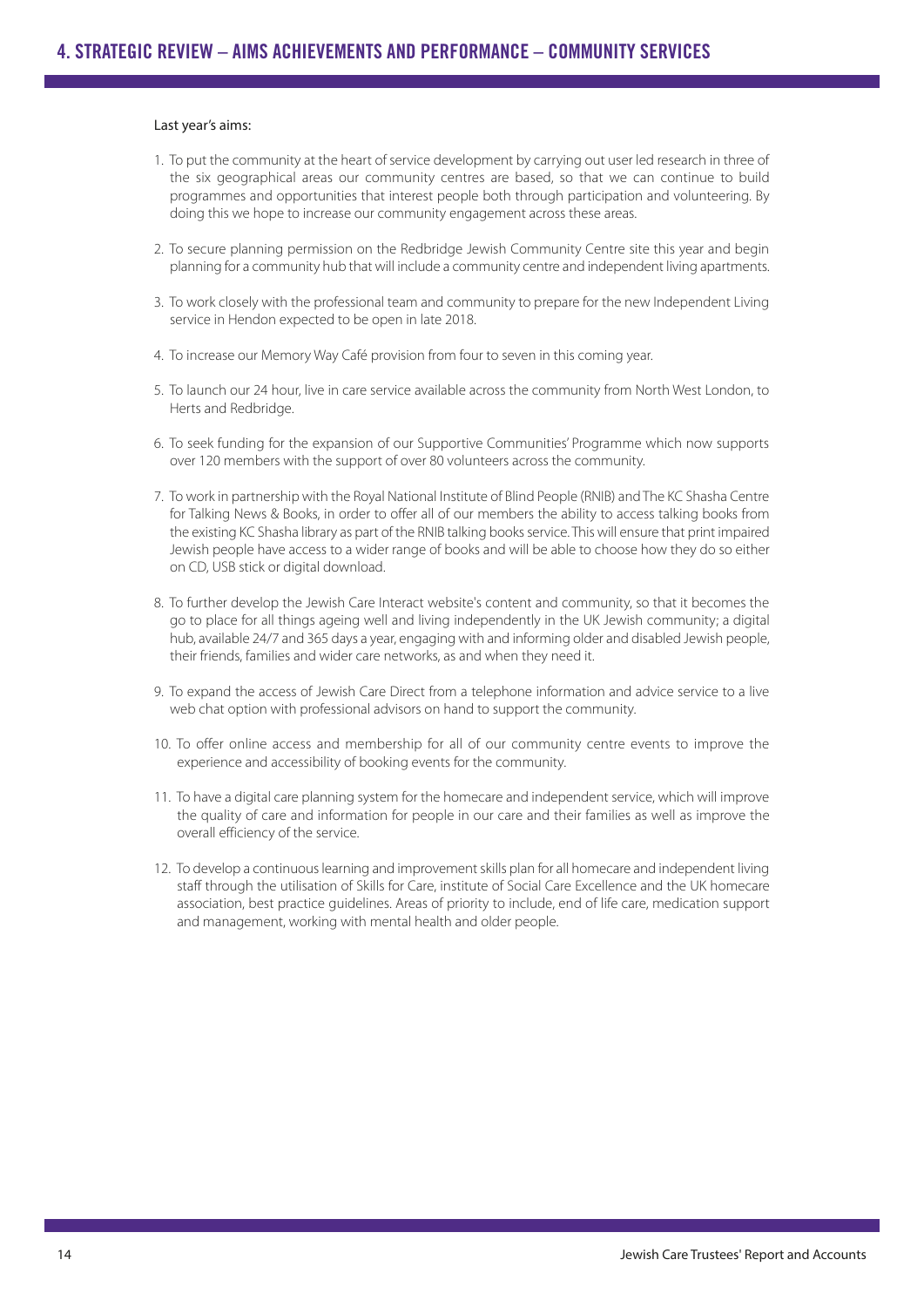#### What we achieved:

- 1. In 2016/17 we carried out two pieces of user led research in the following two community centres; The Brenner Jewish Community Centre and Redbridge Jewish Community Centre. The research has now become central to building our approach to planning for the future and ensuring that we increase engagement across these centres with our service users.
- 2. Unfortunately there has been a setback in obtaining planning permission for a community hub on the Redbridge Jewish Community Centre site. The original application was unsuccessful and discussions are now in place on how we take this forward.
- 3. Currently an Independent Living project team is planning for the service and community development needs in Hendon in advance of its opening. There will be a catering offer that is a weekly or twice weekly dinner with various events, lunches coffee mornings etc available for the tenants and the surrounding community. The project team are also looking at local community engagement opportunities to ensure the service will have both high profile and support from the local Jewish Community.
- 4. The Memory Way Café provision has remained at four during 2016/17. However, we are about to launch a new memory way café in Enfield. The development in increasing memory cafés to seven as planned was limited as there was a lack of capacity within the staff team. However, we have now secured some funding and recruited a part time member of staff to support with the development and expansion of the memory way cafés and singing for Memory.
- 5. Our 24 hour live in care service has now launched and three people in the community were supported with live in care packages last year. In 2017/18, we aim to further expand the service to up to eight live in care packages.
- 6. Utilisation of funds from existing services has meant we haven't needed to apply for additional funding for the Supportive Communities Programme. We now have two people supporting the development and expansion of the Supportive Communities' Programme. The programme has grown and now includes tea parties across London with a recent focus in the East London, Hackney and Stepney areas. To date there are now 19 tea parties across London supported by 73 Volunteers with 195 members attending.
- 7. To work in partnership with the Royal National Institute of Blind People (RNIB) and KC Shasha, Talking News and books to offer all our members the opportunity for digital access to books for those living with a sight impairment within our community.
- 8. The Jewish Care Interact website was launched just over a year ago with lots of content developments made since launch. There are now over 1,500 visits to the website each month. User engagement is high and we are now seeing a trend for return users to the website of over 40%, this is confirming the relevance, engagement, reliability and trust in the website content.
- 9. The organisation is still very keen to explore expanding our Jewish Care Direct helpline from a telephone based service to one that also has a live chat and avatar function online to be far more accessible to the community. The project is still in its exploratory stage. We hope for live chat to be developed in the 2017/18 financial year under the leadership of the service marketing team.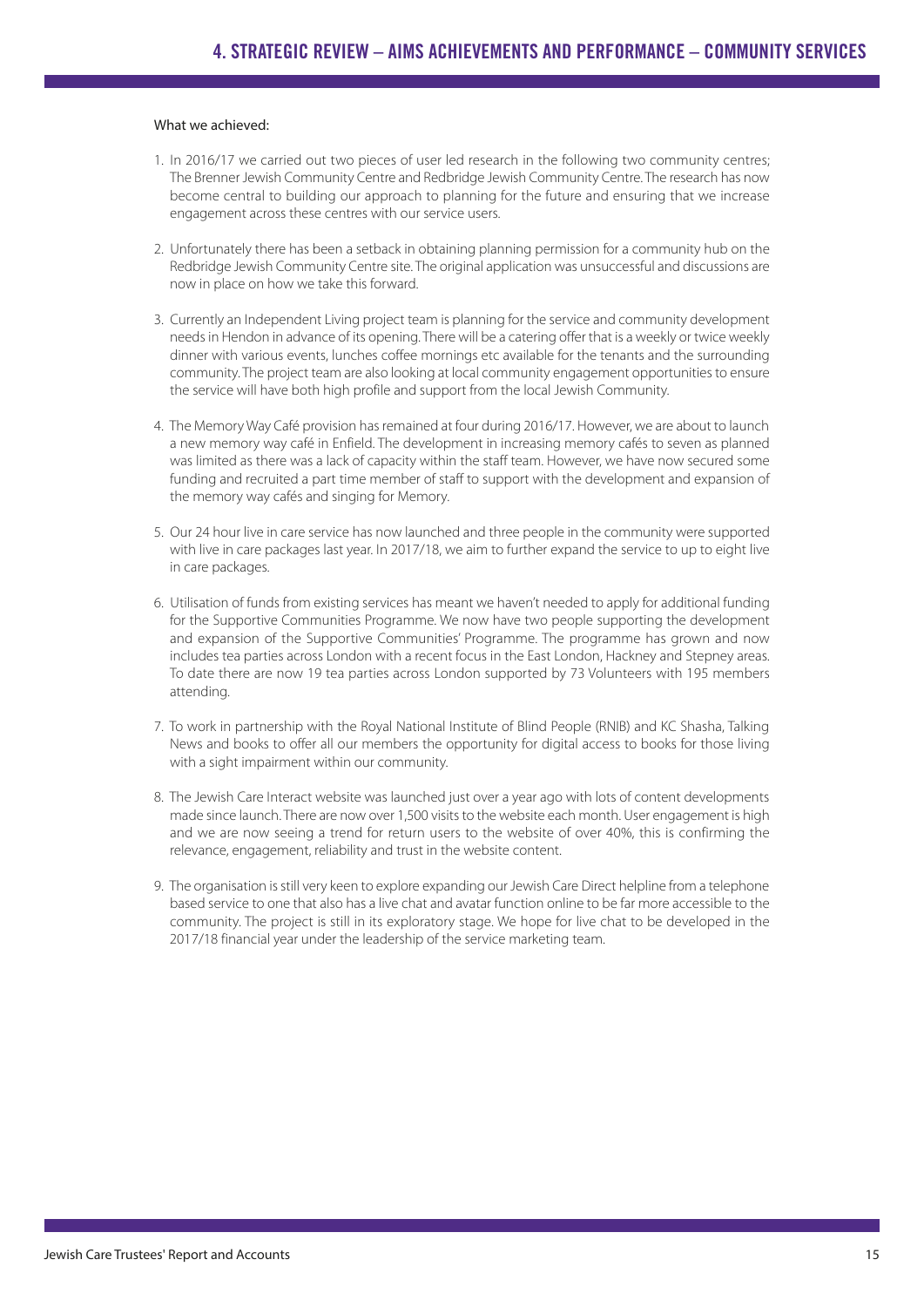#### What we achieved cont'd:

- 10. The organisation is still keen to continue to offer online access to community centre members wishing to book events online. There is a large digital agenda for Jewish Care and we hope to achieve this objective in this coming financial year.
- 11. Jewish Care have commissioned the Nourish Care Planning System to ultimately support us in continuously improving the quality of our care and support in our care homes, independent Living and homecare services through digital care planning.
- 12. To allow us to develop a continuous learning and improvement skills plan for all homecare and independent living staff, the homecare service has been involved in a successful and innovative project looking at e-learning. The homecare service has successfully piloted and developed 5 learning areas, which were felt appropriate for e-learning. These included managing medication, confidentiality, Jewish way of life and wheelchair skills etc. The project has had a very positive impact on the homecare team's confidence with  technology as well as providing them with skills and learning at their  fingertips, for whenever they need it. To date 44 staff have participated in the project.



WELCOME

**made to our community centres**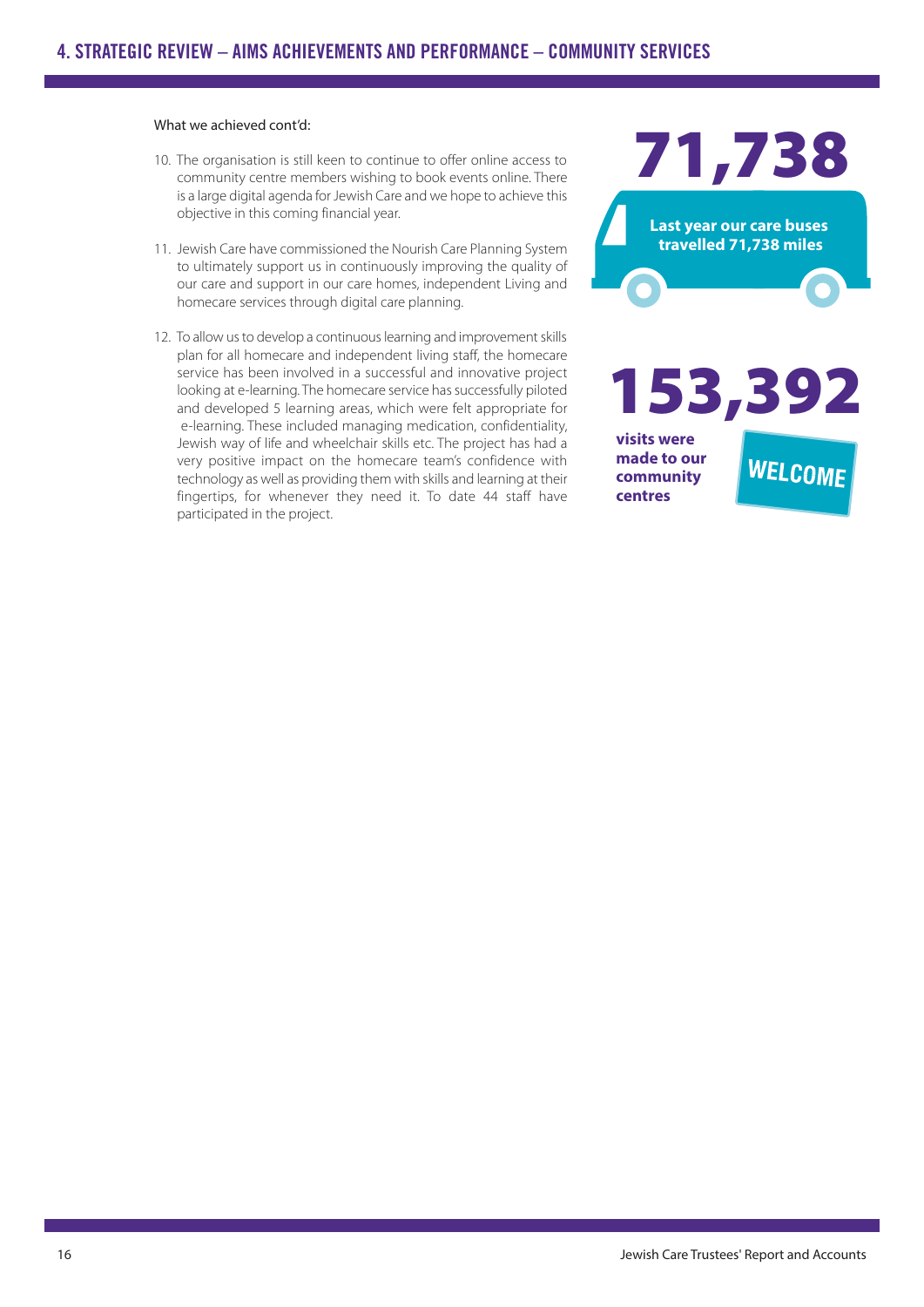# Last year's aims:

- 1. To establish high levels of compliance with the new Care Quality Commission (CQC) standards and rating scheme and to achieve overall ratings of Good or above in all our care homes whilst continuing to strive for excellence of service and for improving customer experience throughout.
- 2. To establish a physiotherapy service at the Betty and Asher Loftus Centre, which enables the teams to support residents in achieving higher levels of wellbeing and independence and which supports staff in promoting and exercising better moving and handling practice.
- 3. To continue the initiative started last year to increase our capabilities to attract, recruit and maintain an updated and competent nurse workforce.
- 4. To pilot electronic care plans in two care homes, leading to a decision as to whether and how this should be disseminated to all Jewish Care homes.
- 5. Subject to a decision of the Board to proceed with the development of the Princess Alexandra Home site, to implement the required changes that will enable the new home to be built, whilst services in part of the old home are maintained and continued.

## What we achieved:

- 1. Eight of our care homes were inspected by the CQC during the period of 1 April 2016 to 31 March 2017. Six homes received an overall 'good' rating and one of our care homes was rated 'outstanding' for being 'well led'. Two care homes (Rubens House and Lady Sarah Cohen House) were rated 'requiring improvement' overall. A comprehensive action plan is now in place to improve the rating for both these care homes and to prevent other care homes being rated less than 'good' overall.
- 2. A physiotherapy service at the Betty and Asher Loftus Centre has been established with an in-house physiotherapist working across the three on site care homes. This work has resulted in improved practice, better manual handling practice and improved wellbeing for both residents and staff.
- 3. Lady Sarah Cohen House was selected to be one of five homes nationally to participate in a project to improve nursing practice in care homes. The project, funded by the Department of Health received wide national acknowledgement and made a positive impact on the team that took part. The recruitment of nurses continues to be challenging nationally and these challenges are also felt by our own organisation in our attempts to recruit. A recruitment web portal and campaign being developed by Human Resource colleagues is in its final stages, and we hope will help us with the recruitment of nurses in addition to recruiting for other frontline roles.
- 4. Following a comprehensive procurement process, which involved stakeholders from  across the organisation, a provider of an electronic care plans programme has now  been selected. The pilot and roll out of electronic care plans across our care homes are due to commence in June 2017 and be completed by early 2018.
- 5. We now have board approval to proceed with the development of the Princess Alexandra House site and this is underway. The capacity of the home was reduced to enable all residents and staff to continue providing services in one part of the home, whilst the other half is due to be demolished and prepared for building works. The move was challenging but successful.

**939 residents are cared for across our 11 care homes**





**More than 21 Jewish Care clients in our care are 100 years old or more and celebrated their birthdays with us**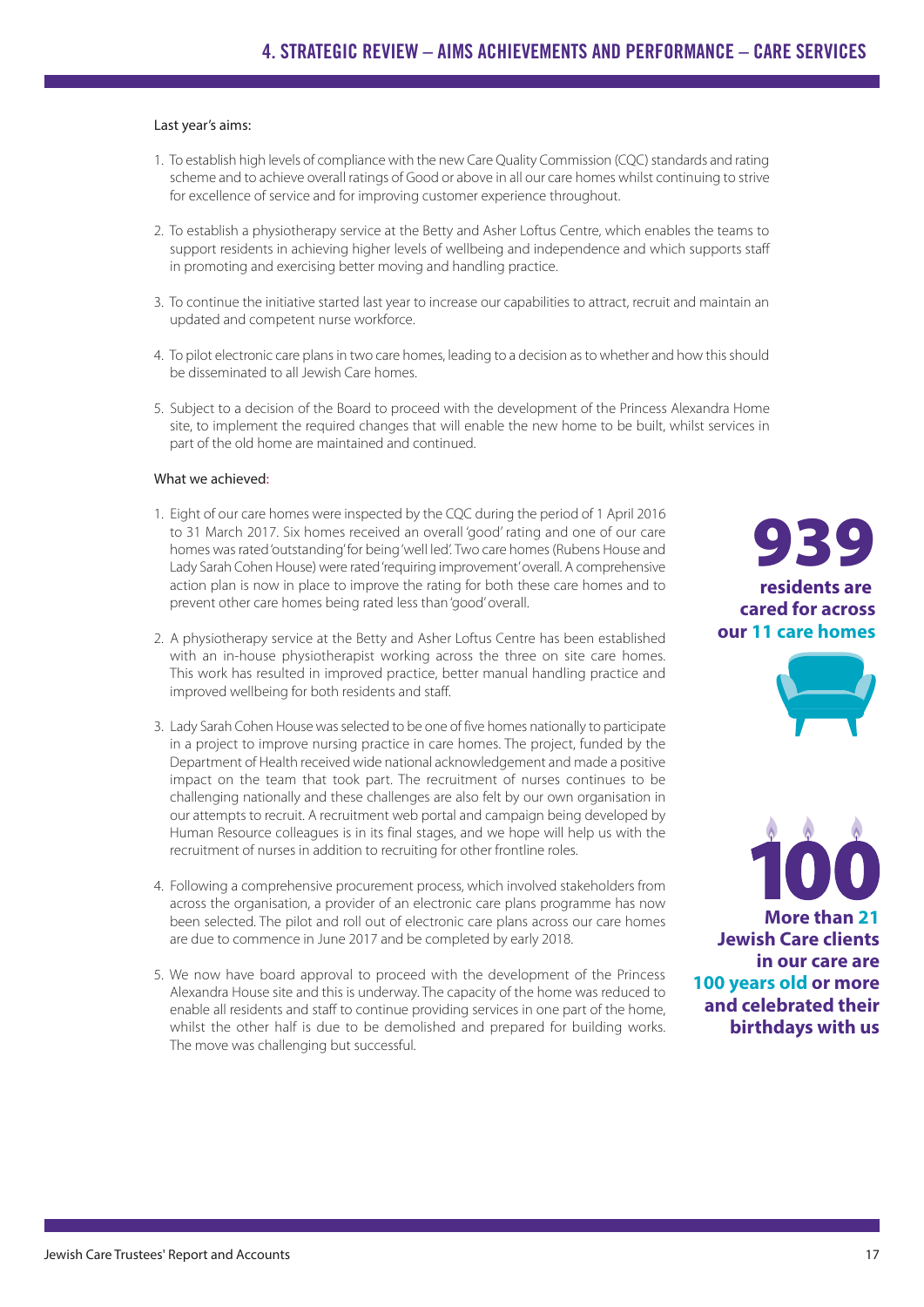### Last year's aims:

- 1. To work with our Social Work team, to host three Aging Well Conferences across Hertfordshire, Barnet and Redbridge.
- 2. To work with and embed Alumni members from our first Lay Leadership programme within the organisation.
- 3. To implement the second Lay Leadership Programme within Jewish Care.
- 4. To develop the Sam Beckman Centre for People Living with Dementia's community relationships by building networks with organisations in the local area.
- 5. Research what support and friendship groups exist for those living with Dementia in the Hertsmere area, with a view to start assessing the needs of the community in preparation for the building of the new community campus on the Princess Alexandra care home site.
- 6. To develop and maintain the relationship we have with Maccabi to provide a varied and active programme for Jewish Care members and residents.
- 7. To continue to meet Lead and Work Avenue to keep the lines of communication open and develop any future projects.
- 8. To develop and grow the annual 'Shabbat with Jewish Care' event and ensure that our members and residents are a part of the community wide event and to develop community Shabbat activities for members and residents on a weekly basis.
- 9. Continue to develop relationships with local and relevant community groups and different organisations, focusing specifically on locality with our existing resources as well as future developments.

### What we achieved:

- 1. We have established community networking forums across the voluntary and statutory sectors for professionals and lay leaders to develop people's understanding and knowledge around health and social care, safeguarding and collaborative approaches to service development and to encourage preventative models of working. This has been with a view to building the capacity of communal organisations to respond to the care needs of their members and participants. These are now operating in Herts, South London, Redbridge, Central and North West London and the impact has resulted in more effective working relationships and a reduction in referrals.
- 2. There have been good developments with the first Lay Leadership Programme where some of the participants have become volunteers at our resources, they have also been part of the design and development of a Lay Leadership II Programme. Graduates of the Lay Leadership Programme now sit on organisational committees; some have also joined the volunteer minyan team and are hosting Shabbat dinners for residents and tenants and have become strong ambassadors for the organisation.
- 3. A second Lay Leadership Programme has now been implemented with a new cohort currently completing the course.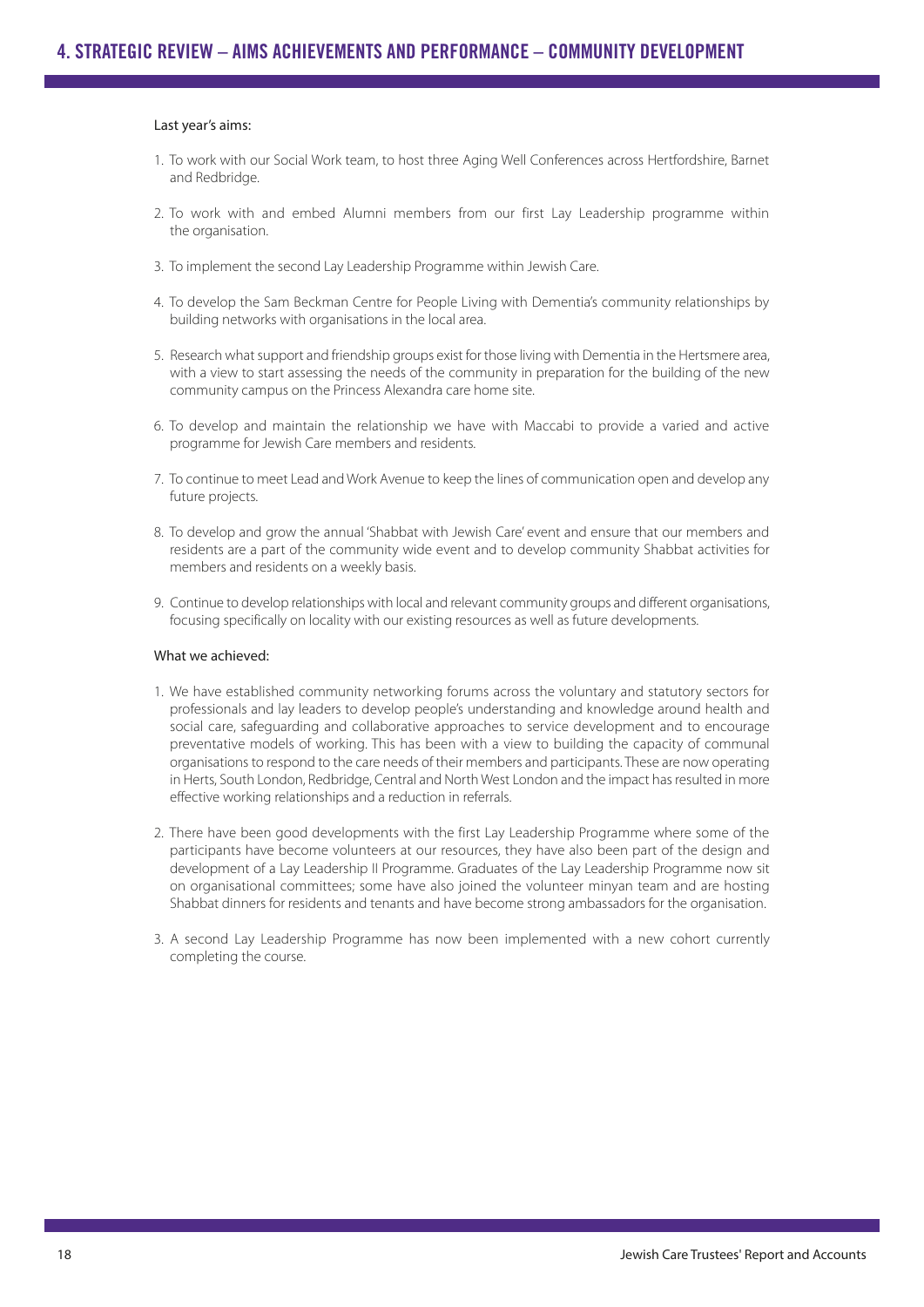### What we achieved cont'd:

- 4. We have continued to develop community based programmes such as Singing for Memory and Memory Way Cafés. This year we established a new Singing for Memory group at the Betty and Asher Loftus Centre, providing an opportunity for people who are living with dementia and their carers from the local community to socialise and share support.
- 5. Detailed desktop research was carried out to determine the identities and organisers of support and friendship group for those living with dementia in the Hertsmere area and nearby localities. Contact was made with synagogues and other communal organisations to determine the profile and purpose of these groups. It was determined that although there are numerous groups, there is minimal provision for people living with dementia. The results from our research was used as evidence for a joint application with the Alzheimer's Society to Hertfordshire County Council's Dementia Innovation Fund for a project on "Raising awareness of Dementia within the Jewish community of Hertsmere", unfortunately we were not successful in being awarded this grant. The Jewish Community Forum for Hertfordshire has now held two meetings with representation from six organisations including Norwood, Elstree Liberal Synagogue and Young at Herts. The purpose of the group is to bring together people within the community (including Jewish Care volunteers' activities coordinators) with a view of assisting one another and sharing resources.
- 6. With Maccabi, we jointly applied to Sport England to develop sports and exercise programmes for older people, however we were unsuccessful. In the meantime, we have developed a range of sports programmes across our community centres including; table tennis, walking football, badminton, line dancing and keep fit for the over 50's, all of which have proven to be popular with service users.



- 7. Unfortunately due to lack of capacity and resource, we have not progressed with meeting Lead and Work Avenue to develop any future projects.
- 8. Shabbat UK programmes were held at the Maurice and Vivienne Wohl Campus in November and we hosted several challah bake events too. In addition to our weekly Shabbat services across all our care homes, we have been actively promoting the importance of Havdalah services with specific emphasis at our services for people living with Dementia.
- 9. We have developed relationships with the following local and relevant community groups and organisations over the past year: Enfield/Barnet Carers, Community Barnet, Friends In Need – East Barnet, Age UK Herts, Friends of the Elderly, Faith Action, Barnet Asian Women's Association, Chipping Barnet Lunch Club, Alzheimer's Hertfordshire, Compassion in Dying, North London and Marie Curie Hospices, Local Health Watch, Camden Community Connectors, Motor Neurone Society, Arts for Dementia, Action for Elder Abuse, Positive Aging London, Barnet Centre for Independent Living in addition to Jewish community organisations such as Paperweight, League of Jewish Woman, Jewish Deaf Association (JDA), Jewish Blind and Disabled (JBD), J Living and various local synagogues across the religious spectrum.

**Our Helpline, Family Carers and our Social Work Teams continue to be entirely funded by the kind generosity of our community**

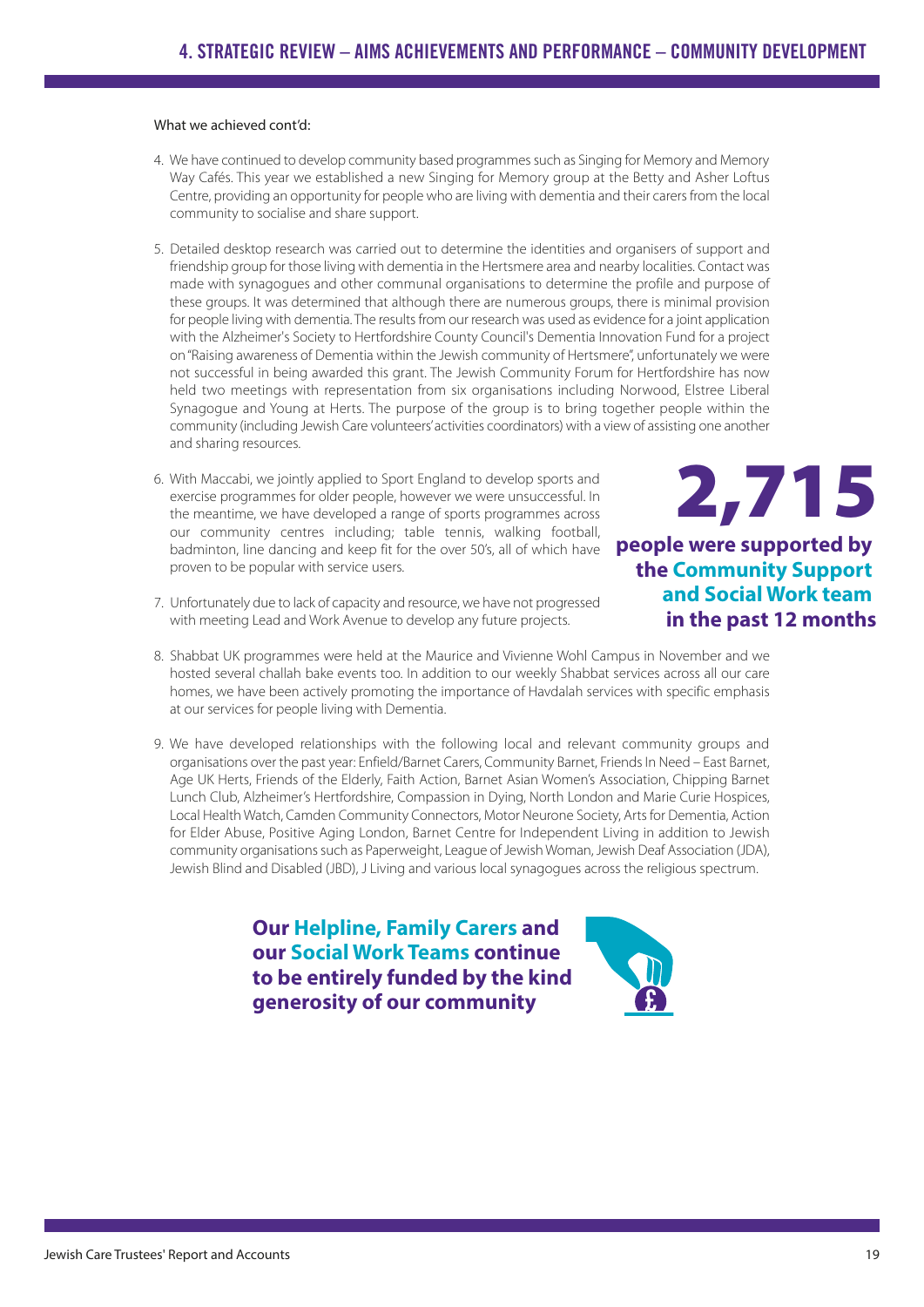#### Last year's aims:

- 1. Work with Agenda Consulting and stakeholders throughout Jewish Care to encourage as many volunteers as possible to take part in the next volunteer survey due to take place in November 2016.
- 2. Working with the Youth Strategy Group to develop the strategy and create a clear programme for all young people coming into Jewish Care.
- 3. Roll out of Better Impact database into resources to encourage volunteer managers and coordinators to take responsibility for the data of their volunteers and volunteers to log their hours.
- 4. Pilot, evaluate and develop the role of the paid volunteer manager at the Betty and Asher Loftus Centre.
- 5. Work with Redbridge JCC on the development of volunteering and the creation of a volunteer management structure.
- 6. Continue to identify those long standing volunteers who have not attended training and deliver training locally aimed at that specific group.

#### What we achieved:

- 1. Working with Agenda consulting, the volunteer survey took place in November 2016. Over 600 volunteers took part increasing participation from 19% in 2015 to 34%. In order to achieve this increase, work was done with all major stakeholders for the 3 months leading up to the launch of the survey. Staff from all areas of the organisation were invited to consultation meetings where various ways of engaging volunteers in the survey were discussed. This resulted in the survey being brought to many people's attention and therefore increased staff support. Members of staff from the Volunteers' Department also went in to resources to raise the profile of the survey and in some cases spent time helping volunteers to access the survey online.
- 2. Members of staff who work with young people throughout the organisation came together to create a Youth Strategy Group. They have met during the past year to explore all opportunities that are open to anyone between the ages of 3 months to 22 years old. New mother and toddler groups established in care homes over the last year have meant that we now have a role for the youngest members of our community to get involved. Working with marketing, material has been created that will be distributed to staff so that everyone is aware of these opportunities. The Youth Strategy Group realised that it could work more effectively if it split into two, Operational and Strategic. The strategic group will be led by the Assistant Director of Community Engagement and will look at how young people and youth volunteering fits into the organisation.
- 3. Over the last year, the Volunteer's Department has worked with staff throughout the organisation in a variety of ways to make them aware of the use of the Better Impact database. Meetings with volunteer coordinators and volunteer managers have taken place, which have included training sessions. Staff from the volunteers' department have also met with managers, social care coordinators and activity organisers in resources to illustrate the use of the database and provide training where requested. Two volunteers have been recruited to work with staff throughout the organisation to provide further training on database use to staff and volunteers. Volunteers are now also able to apply online through the Better Impact database.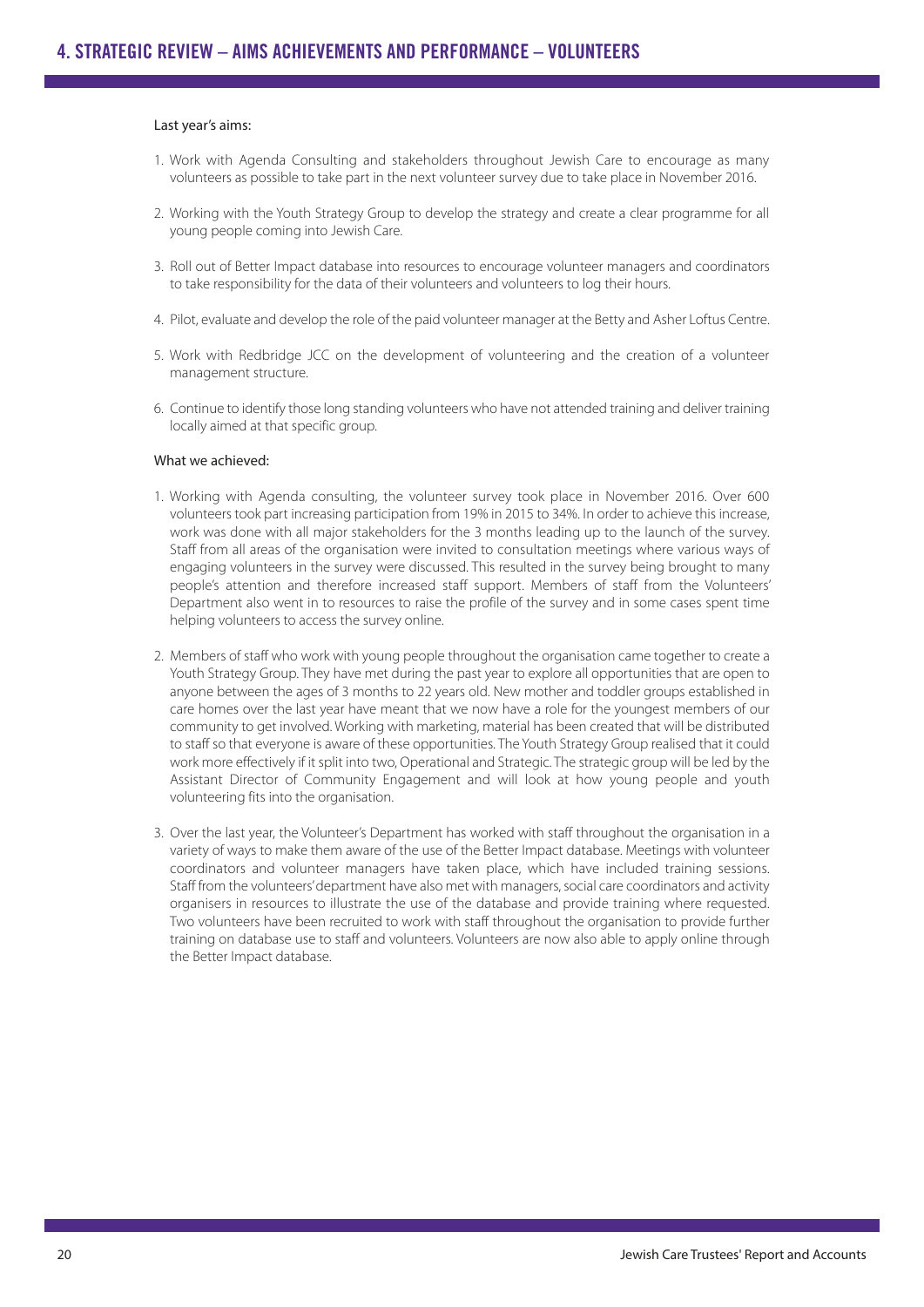#### What we achieved cont'd:

- 4. The role of a paid volunteer manager at the Betty and Asher Loftus Centre is now a job share role covered by two members of staff over six days. The first appointment was made in July 2016 with the other role starting in October 2016. This role has succeeded in tightening up the volunteer recruitment process and supporting volunteers across the site. The volunteer managers have been able to trouble shoot, gauge the needs of the different site services and staff and recruit specific roles giving appropriate opportunities to volunteers, help to place more 'challenging' volunteers, listen and act upon volunteers' concerns and ensure there is a more robust and coordinated approach to volunteering. A further report outlining the achievements and challenges encountered created by the volunteer managers is available.
- 5. Many changes with regards to the management and running of Redbridge Jewish Community Centre (RJCC) this past financial year has meant that it has not been possible to carry out the planned work of creating a volunteers' management structure at the centre. However various meetings have been held with the staff and volunteers there and two training sessions for  Redbridge volunteers have taken place at RJCC in the last year. In addition, specific meetings for staff on volunteer management were led by a member of the volunteer's department. A job description for a paid volunteer manager has been created, however the change in management at RJCC has meant that the plan to recruit to this role has currently been put on hold.



**Jewish Care's oldest volunteer is 100 years' old** 

6. Use of the Better Impact Database has enabled the department to identify all volunteers who have never attended Introduction to Jewish Care training. Over the past year training has been held in 7 different resources to enable anyone with transport issues to attend a local session.



#### Community Services, Care, Community Development and Volunteers Collective Future Aims:

- 1. Develop our community engagement programme and increase our outreaching services to the community. This coming year, we will continue our befriending and warm homes initiatives to reach more people and create a better home and community environment for people in the community.
- 2. We will continually review the following developments; the new site at Princess Alexandra House and the new Wohl Court independent living flats in Hendon whilst ensuring that the facilities currently on site at Princess Alexandra are managed effectively and safely so that people continue to receive a good service during the building and development period while we plan carefully for the next stage and the end goal of each development.
- 3. We will work to ensure that all our regulated services achieve a 'good' standard with the Care Quality Commission (CQC).
- 4. We will aim to provide the best customer service possible across all our services and train staff to work with people and customers both listening and being steered by customer led requirements.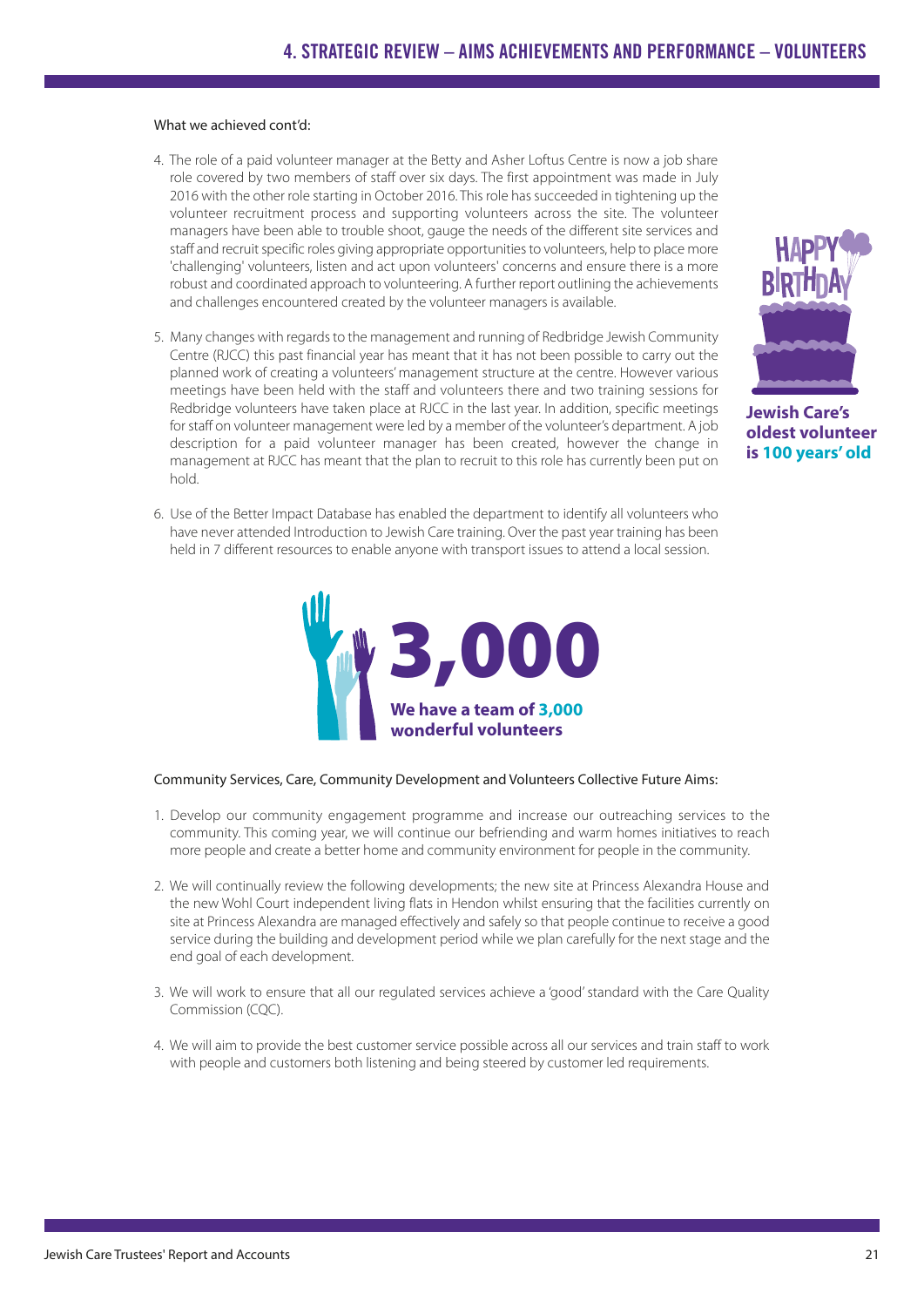Community Services, Care, Community Development and Volunteers Collective Future Aims cont'd:

- 5. We will seek to ensure there is service user representation across all our services and activities to ensure we meet the needs of the people we are supporting and working with.
- 6. We will embed rostering care planning and make inroads on el earning to enhance the use of digital technology. We will look for opportunities to enhance our support for the community with digital initiatives.





7. We will engage the statutory sector to strengthen the position of the people we serve. We will do this by engaging our larger local authority, Clinical Commissioning Groups (CCG) and central government partners to ensure we get the best for our community.

- 8. We will create new partnerships and strengthen existing partnership links to enhance what we offer to the community. We we will actively look for partnerships both with Jewish and non-Jewish partners.
- 9. We will maximise the usage of each of Jewish Care's services to ensure a sustainable financial position. We will work with the service marketing department and target specific measures to increase usage and occupancy of the services we offer the community to help us achieve this.
- 10. Across all our services, we will commit to equitable treatment and elimination of discrimination in all its forms and will reinforce our commitment to diversity to all staff, volunteers, clients, relatives and external audiences, including full participation in programmes, policy formulation, and decision-making. We will recognise the rights of all programmes, policy formulation, and decision-making, we will recognise the rights of all **We received 526**<br>individuals to mutual respect; acceptance of others without biases based on differences of **Compliments in** any kind. We will embrace cross-cultural diversity and respect and value diverse life challenges, creating an environment that is inclusive of all.



11. We will continue to maintain our position as a beacon of best practice when it comes to our Volunteers.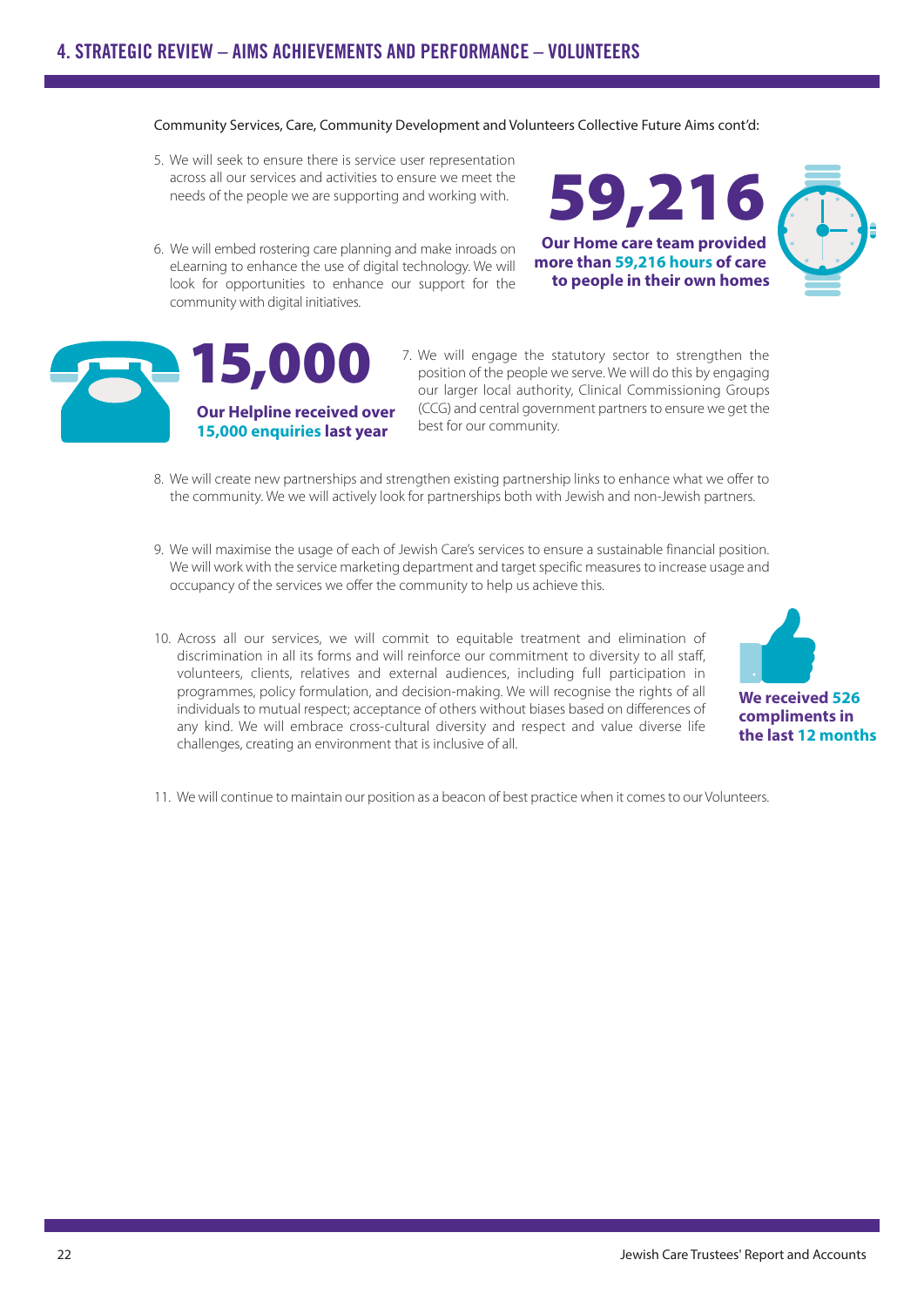## Last year's aims:

- 1. Further develop our recruitment strategy and plan to respond to the increasing difficulties in attracting and retaining talent in our care workforce. This will include overseas recruitment, developing our own 'bank staff' agency, better attraction techniques and metrics to monitor progress.
- 2. To fully establish an effective staff forum to support communication and consultation.
- 3. Further develop and implement the pay strategy in response to the National Living Wage requirements and the introduction of gender pay gap reporting in 2017.
- 4. Support the digital technology strategy by upskilling our staff to use technology to increase effectiveness in their roles and greater use of technology in the development of our staff.
- 5. Conduct pensions automatic re-enrolment to fulfil our obligations to The Pensions Regulator.
- 6. Respond to the introduction of the new Apprenticeship Levy.

#### What we achieved:

**Our amazing workforce of more than 1,314** staff represent 68 **different nationalities** 

1. To respond to the recruitment challenges we have implemented a new applicant tracking system (ATS) and developed a new recruitment microsite that will launch early next year. The volumes of applications have increased significantly since the introduction of the ATS and now we work to improve the quality of applications. We have reviewed our overseas recruitment plans in the light of Brexit and will keep this under review.



**The average age of our Jewish Care team is 47 with the oldest member of staff being 84 and the youngest 17**

- 2. Our new staff forum is up and running and over 40 elected staff representatives from across the organisation have held 3 successful meetings in the past year. Staff have contributed to the meetings and are helping to shape our employee engagement strategy. The forum is proving very useful for the exchange of ideas and feedback.
- 3. In the past 12 months we have increased the pay of all staff by 2% and for the lowest paid staff by 3.4%, and we are still paying above the National Living Wage. With the exception of apprentices and summer world staff, no-one in Jewish Care earns less than £7.90 per hour. A draft pay and benefits strategy and policy has been written to help us with the progressive introduction of the National Living Wage and deal with the narrowing of differentials between pay levels.



- 4. We have recruited our first digital trainer who is coaching staff in the use of new technology and researching a new learning management system and eLearning. We successfully trialled a new mobile learning technology CUPPA with our home care team and this was very well received and demonstrated a transfer of learning; opening up learning conversations that had not happened before that have led to better care practice.
- 5. Pension re-enrolment was conducted and over 70 staff were re-enrolled into our Legal and General Group Personal Pension Plan. We ended the year with 94% of staff being in the pension scheme and receiving a 4% pension contribution from Jewish Care and free life assurance.
- 6. In preparation for the introduction of the Apprenticeship Levy in April 2017 we have engaged, following a tender process, with Impact Futures an apprenticeship and vocational training organisation. They will help us deliver care apprenticeships so that we can use the £150k in our Levy account.

**On average people work for Jewish Care for 7.25 with the longest length of service being 41 years**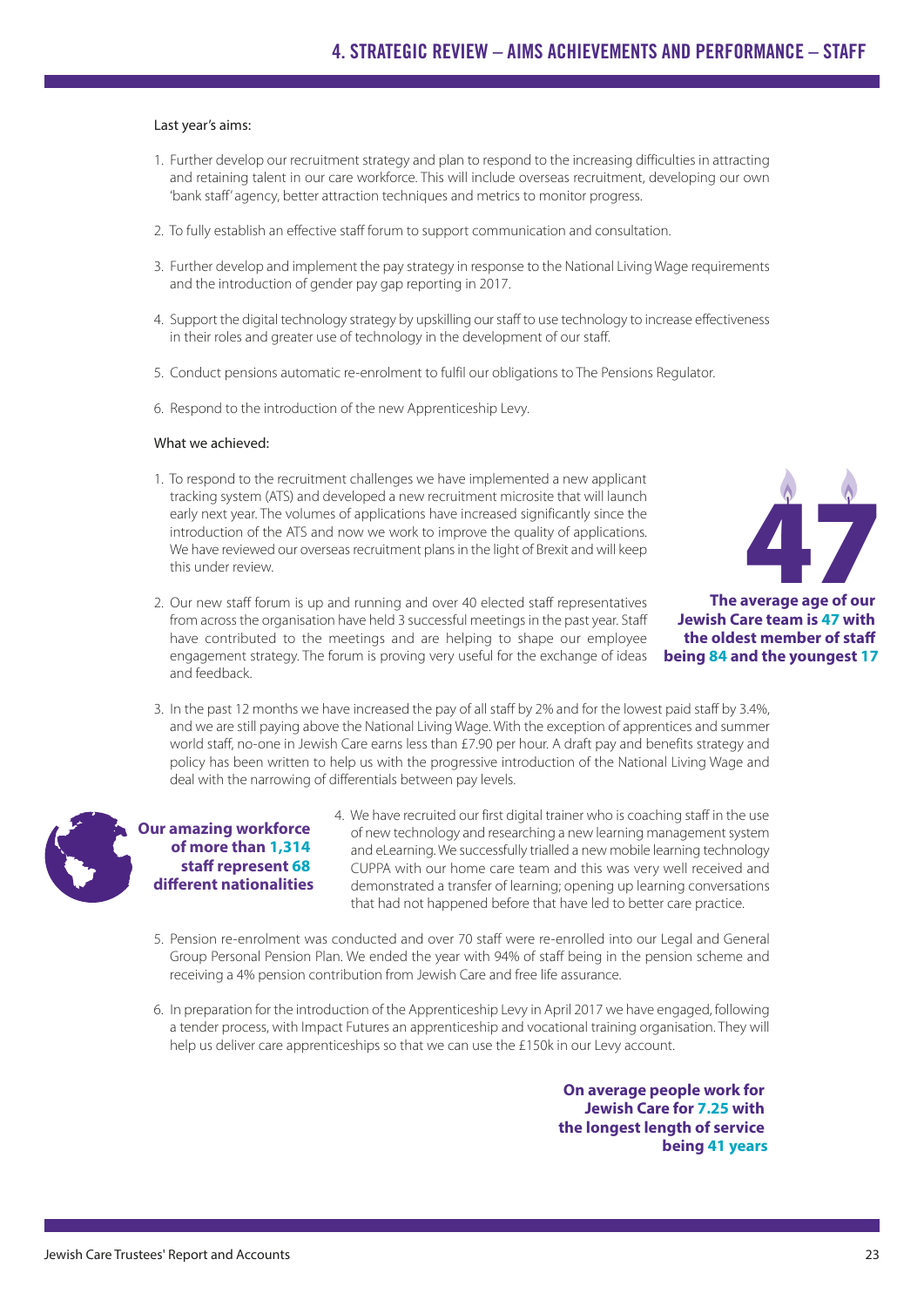#### Future aims:

- 1. We will continue to focus on and respond to the challenges of recruitment in the social care sector. In particular the development of the Bank Project with Care and Community services colleagues to seek to reduce our reliance on Agency. We will develop new approaches to our most challenging recruitment for nurse and home/live-in care roles. We will develop our approach to the use of social media for recruitment and will continue to increase the effectiveness of our use of the new Applicant Tracking System and approach to employment checks to shorten our time from advertising a vacancy to the candidate start date.
- 2. The pay and benefits strategy will be modelled so that we can understand the implications. Stakeholder feedback will be sought enabling us to plan for consultation, communication and introduction in 2018/19.
- 3. Our learning and organisation development focus will be to increase our capacity to deliver training with a focus on mandatory training by recruiting our own in house mandatory trainer. We will continue to support increasing the organisations digital skills through coaching, mentoring and specific courses delivered by our digital trainer. Our literacy programme will continue to develop increased skills through our funded English Language Development Facilitator. We will work with our new partner, Impact Futures, to maximise the use of the new Apprenticeship Levy and develop the skills of our workforce.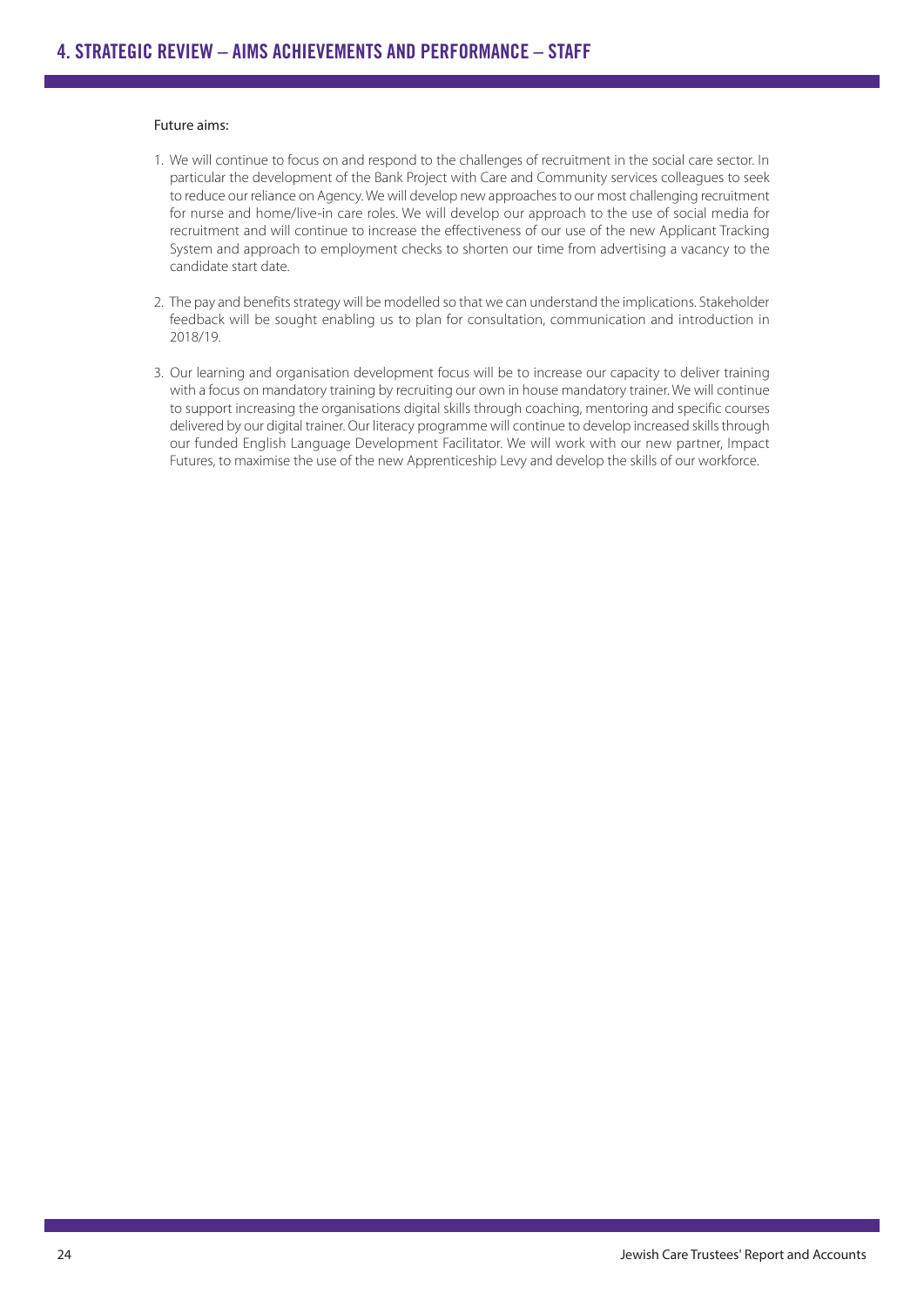## Last year's aims:

- 1. To increase revenue income to £15.595 million.
- 2. To increase legacy income and to further develop and embed the legacy fundraising strategy and key legacy messages.
- 3. To secure £9.2 million donations from major gifts income.
- 4. To secure 75% of the total cost of the project in pledged gifts in order to progress to the construction stage of the re-development of The Princess Alexandra Home.
- 5. Subject to planning permission being granted, to develop a fundraising plan for the Redbridge Jewish Community Centre.
- 6. To secure income of £1.6 million from our Events portfolio.
- 7. To increase income and involvement in our community fundraising activity by reviewing and improving the support package offered to local committees and harnessing potential of this area, recruiting new supporters to fundraise.
- 8. To continue to develop the Young Patrons Programme, improving the offer and develop more meaningful relationships with this audience, increase income and grow the number of Young Patrons from 192 to 242.
- 9. To refresh and develop the strategy for the Friends programme in order to grow its stewardship reach and potential to increase income.
- 10. To create and implement a new organisational brand and marketing campaign based on research undertaken with the community to help improve understanding of what we do whilst compelling people to pick us as the service provider or charity to donate to of choice.
- 11. To create a service marketing strategy spanning 2016/17 to 2018/19 which works across a multi range of media channels with clear objectives, KPI's and metrics in place so that we are able to measure success.
- 12. To create and implement an organisational employee brand campaign to support the retention existing staff and recruitment of new staff.
- 13. To expand our digital marketing work so that it helps promote the work of the entire organisational rather than being fundraising and event focused.
- 14. To expand our media channel mix so that we have presence in outdoor press.
- 15. To create and implement a new fundraising initiative for schools, which sees 10 schools exclusively fundraise for us whilst data capturing parents' details.
- 16. To develop a communications plan for each of the organisations planned development projects.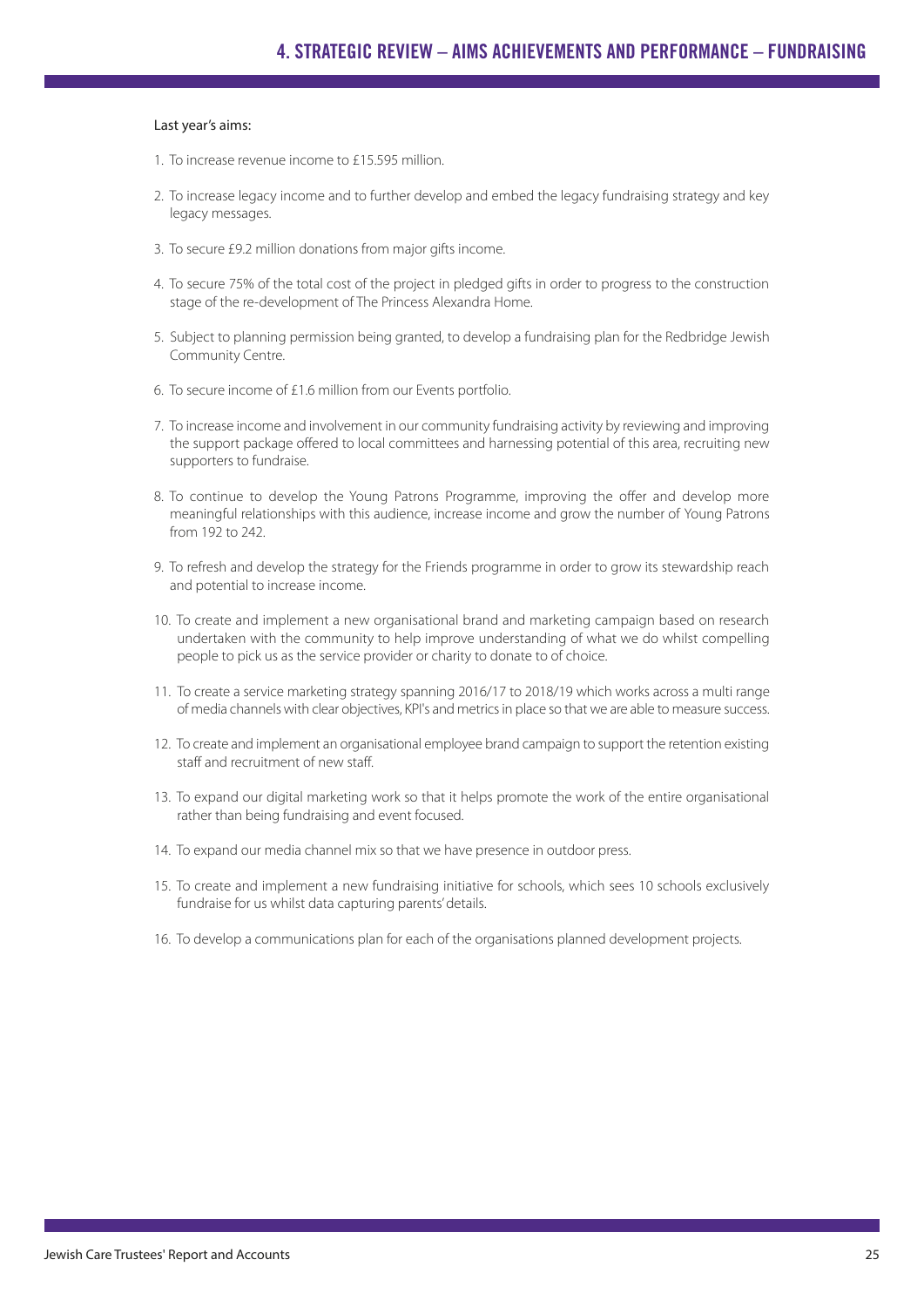#### What we achieved:

- 1. Our revenue fundraising totalled just over £18.7 million exceeding our overall target by 20% largely due to exceptional legacy income.
- 2. We increased legacy income to £7 million and continued to roll out and  2. We increased legacy income to *L* million and continued to roll out and<br> **a Gift in a Will a** Gift in a Will **a** Increased internal engagement and awareness primarily through a third  Legacy Awareness Week.
	- 3. Major Gifts income fell short of target with an income of £8.7 million against a budget target of £9.2 million. This reflects the increasingly challenging environment in which we operate.
	- 4. Over 75% of pledged support has been secured for the development of our care campus in Stanmore. The key aspects of the site which have now been dedicated are as follows; the campus the independent living apartments and the assisted living studios.
	- 5. Planning has not yet been granted for the Redbridge Jewish Community Centre (RJCC) site.
	- 6. The events portfolio delivered a gross income of £1.5 million slightly below target largely due to the dinner for Holocaust Survivors Centre not taking place this year as intended.
	- 7. Community Fundraising raised £72k. We have launched three new committees and continued to improved stewardship of local fundraising committees.
	- 8. A review of the Young Patrons Programme (YJC) has taken place and we have a new chair of Young Jewish Care. YJC Events continue to attract new audiences of young people while the YJC Lay Leadership Programme is now fully embedded resulting in a strong base of highly engaged and committed young supporters. The number of Young Patrons has increased to 214, but not met the target of 242.
	- 9. The Friends Programme continues to develop with a strategy directed at bringing all donors giving at this level into the programme and a peer led campaign to recruit Friends from a pool of long-standing Young Patrons.
	- 10. A new organisational brand and marketing campaign influenced by the research undertaken with the community has concept approval and is currently in creative development ready to launch in September 2017.
	- 11. A service marketing strategy identifying key service marketing priorities, with a planned multimedia approach and metrics in place is currently being implemented across the organisation's services.
	- 12. With marketing support regarding the creation of content, a new web portal to recruit staff is now live. Delays in the portal going live has had a knock-on effect on the marketing team being able to put in place an online recruitment campaign to drive people to it. However, work is now underway on this to help support Human Resource colleagues and a recruitment campaign will go live in August.
	- 13. Our digital marketing content has now strongly expanded across all areas of the organisation. Regular digital content plans and campaigns now help shine the spot light on the work and key messages of our services on a weekly basis and work is now beginning on promoting our legacy message digitally, which will see a campaign support it going live in October.



**We need to raise £15million from the community each year to keep our services running**





**from every £1 we raise provides care and support**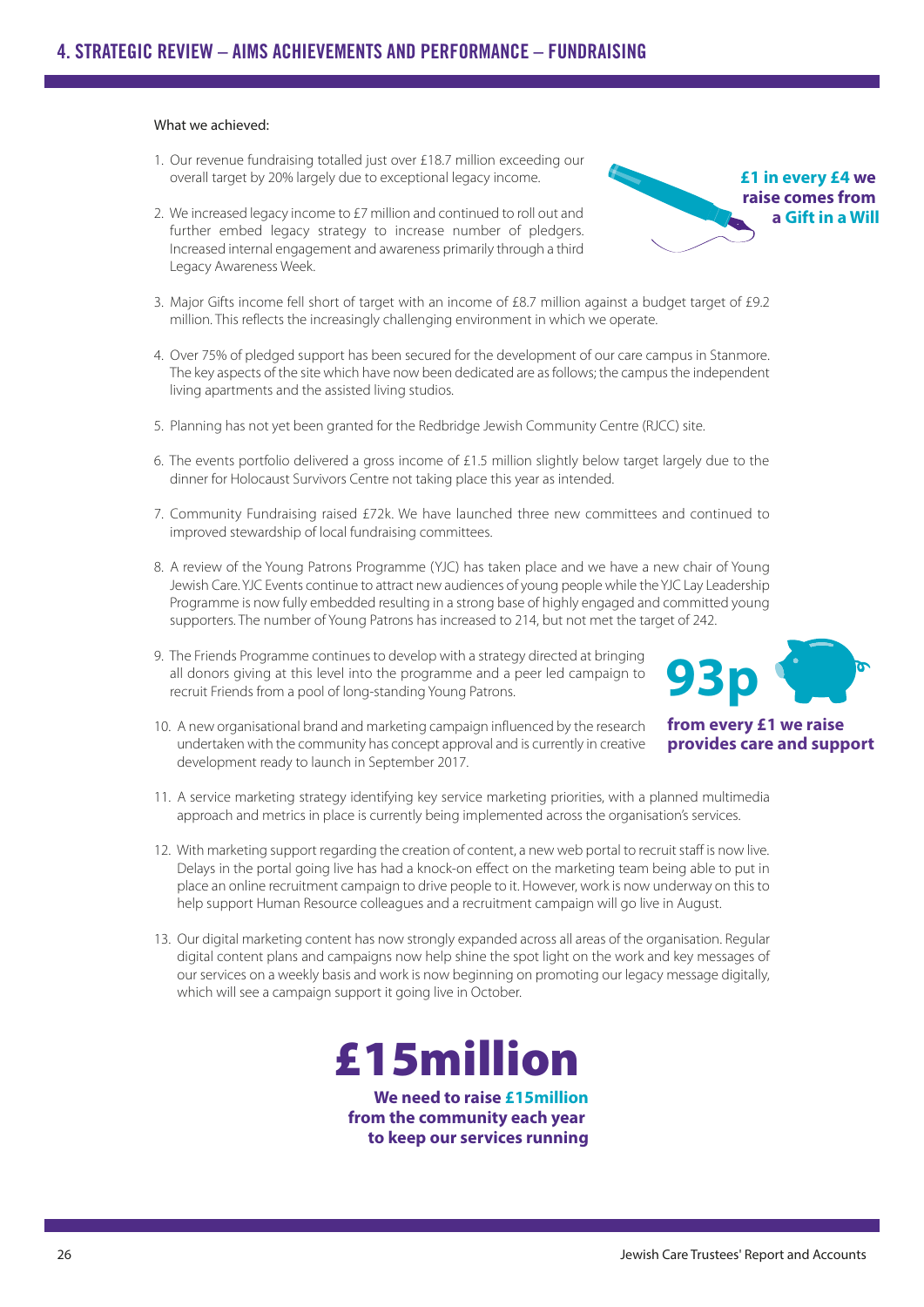#### What we achieved cont'd:

- 14. A rise in anti-Semitism this year led us to put our plans for branded outdoor press advertising on hold. However, we will look to review this in September 2017 when our new campaign launches to temperature test the thoughts of the community and our lay leaders on whether we pursue this.
- 15. In addition to the bake day, we have now established a sponsored Zumbathon across four new schools, which includes data capturing parent's details. Lack of capacity and resource meant we were unable to implement this in 10 schools as originally planned.

# Future aims:

- 1. To maintain revenue income at £15.6 million.
- 2. To maintain legacy income at £4 million and to further develop and embed the legacy fundraising strategy and legacy messages. Create a legacy marketing strategy and campaign both offline and online to help with the retention and recruitment of new legators.
- 3. To secure £9.2 million in donations from major gifts income.
- 4. To further secure £4.5 million of the funds required for the development of our care campus in Stanmore, bringing the total pledge to 90%.
- 5. To undertake a major review of our fundraising strategy to ensure the operation is fit for purpose for the next decade. This will include a review of every fundraising portfolio within the department.
- 6. To carry out an extensive independent audit of all our data procedures and practices putting in place new measures to strengthen our current data processes, procedures and practices to ensure we are compliant with General Data Protection Regulation (GDPR) and offer our supporters the best possible experience using best practice.
- 7. Implement a live chat and avatar function on our website to help further engage existing and recruit service users and supporters.
- 8. Create and implement a digital marketing strategy and campaign using video content, which fully integrates with the new marketing campaign launching in September with an aim of increasing social media followers by 25%.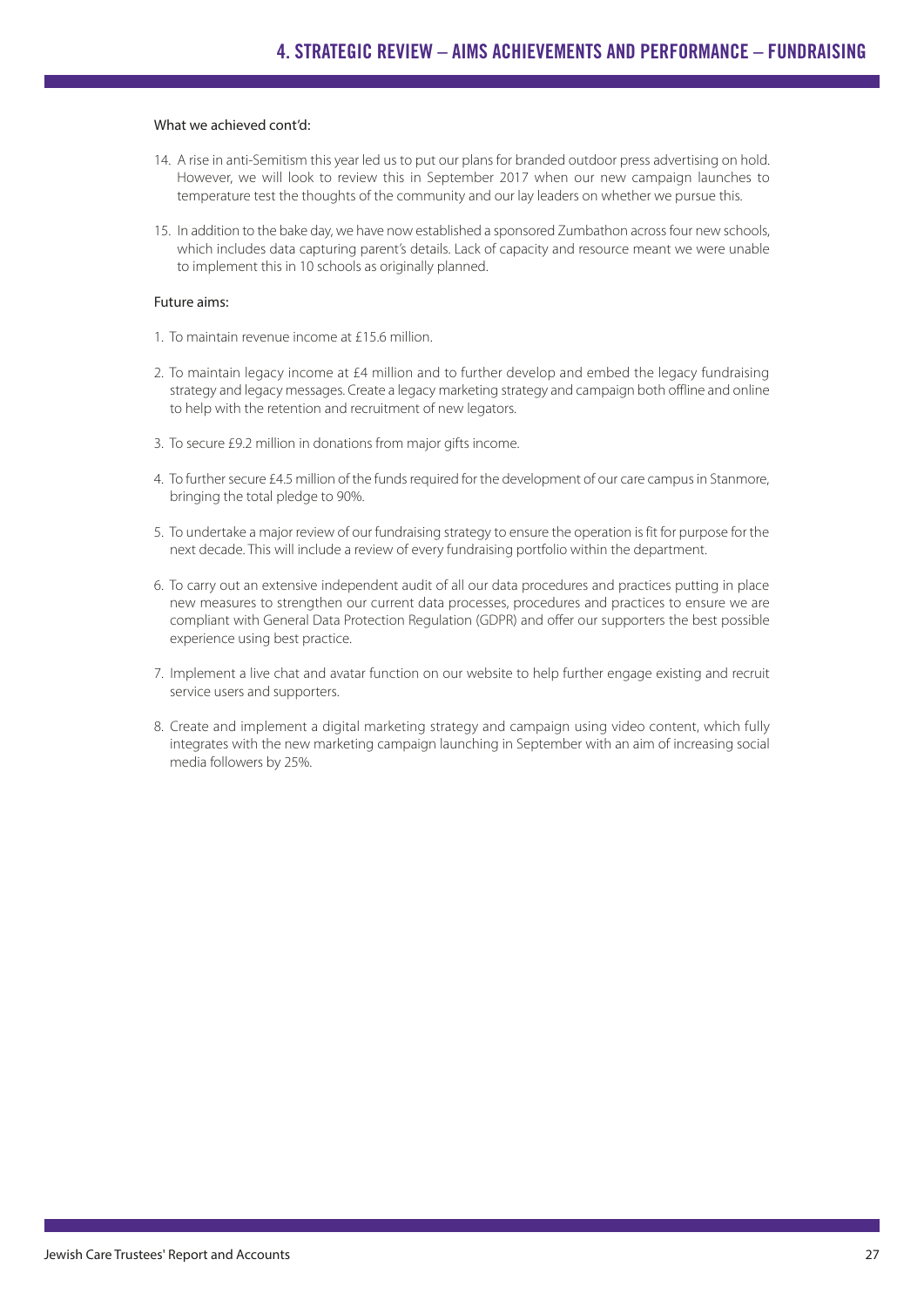#### Financial Review

#### Our bottom line

Total charitable activities income for the Group before donations and other income was £31.9m (2015/16 £31.2m) and total charitable expenditure was £46.5m (2015/16 £43.6m) resulting in a net operating loss before donations and other income of £14.6m (2015/16 net loss of £12.4m). See further analysis on page 29.

## Our income

The principal funding sources of income for the Group were voluntary donations and legacies, local authority fees and private fee income. Total income from all principal funding sources was £56.1m (2015/16 £52.7m) this represents a 6.5% increase on the prior year.

Voluntary revenue donations were down 4% on the prior year at £11.7m (2015/16 £12.2m) representing a more challenging environment.

Legacy income was up 103% on the prior year at £7.1m (2015/16 £3.5m) we are continuing to apply a new legacy strategy in light of the volatility of this income stream year on year to increase pledges and also to generate an internal awareness of the importance to and impact of gifts in wills to Jewish Care's work, through the annual Legacy Awareness Week.

Capital project donations for our capital construction projects decreased by 7% to £4.3m (2015/16 £4.6m). Capital donations received during the year were towards the development of the Stanmore site £2.5m (formerly the site of the Princess Alexandra Care Home, received planning consent in August 2015), £1.3m towards the Betty and Asher Loftus Centre that completed and opened in 2015/16 and £500k received into Jewish Care's subsidiary JAMI towards the purchase of Mind Barnet's premises in Christchurch Avenue, Finchley that completed in 2015/16. Expenditure on each of these capital construction projects is capitalised into their respective fixed asset categories in the balance sheet.

Charitable activities income consists of local authority and private residential fees, grant income, independent living rental income and day centre attendance income; these income streams have increased to £31.9m in 2016/17 (2015/16 £31.2m). Residential fees reflected an occupancy level of 93% and the transitioning periods of some of our care homes as they align with our capital project developments programme. Care homes fees are payable by local authorities for individuals who live in their borough whom they must fund. Any gaps between the local authority funding we receive and the costs of care we provide need to be met by voluntary revenue donations. 2016/17 also saw an increased demand for one to one residential and nursing care, funding of which is covered in the main by local authority and private income.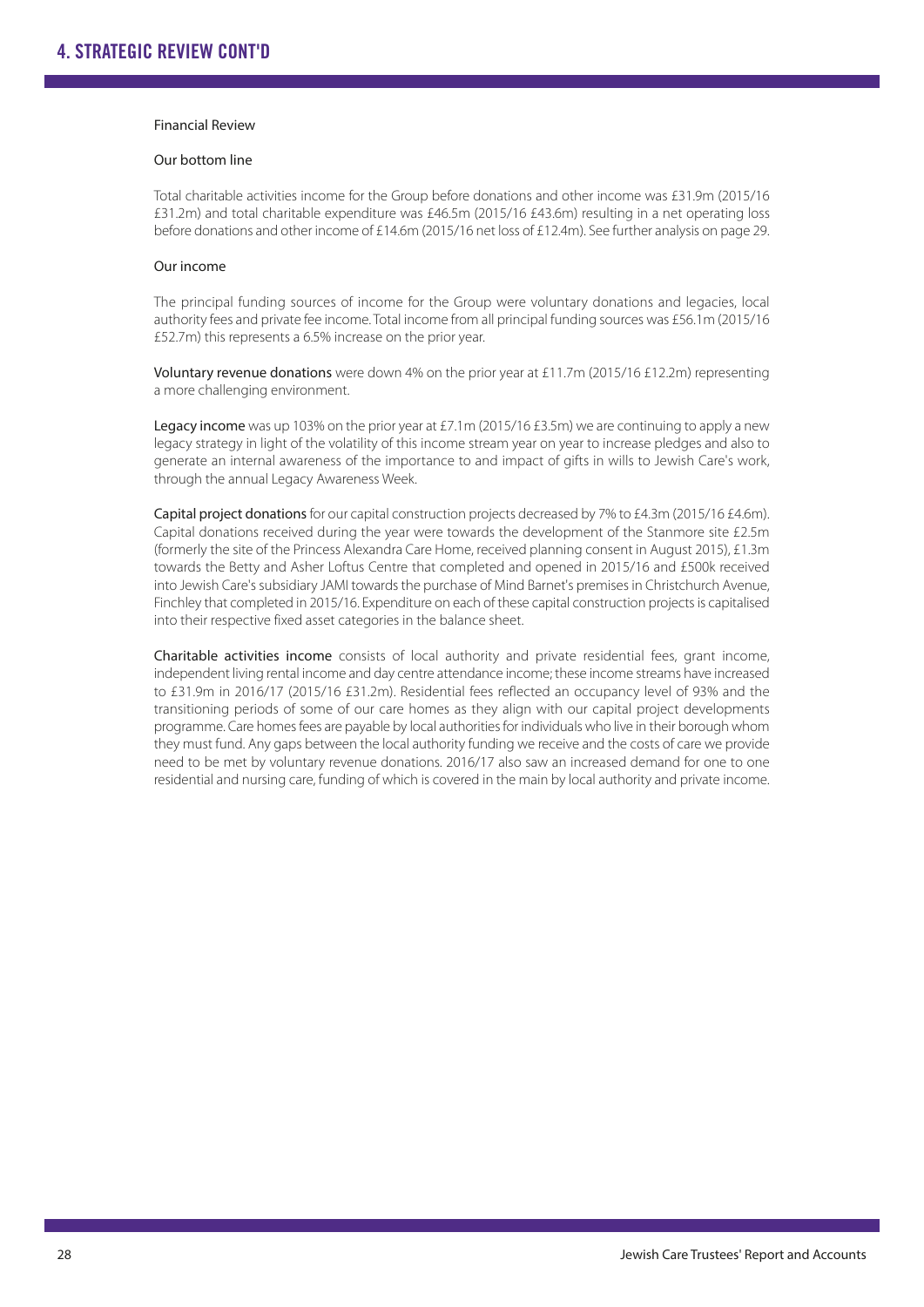Financial Review cont'd

Further analysis of the Group Charitable Activities (Operations) is as set out below:

|                                                                        | 2017      | 2016      |
|------------------------------------------------------------------------|-----------|-----------|
|                                                                        | £'000     | £'000     |
| Charitable income and expenditure                                      |           |           |
| Charitable activities income <sup>1</sup>                              | 31,906    | 31,219    |
| Charitable expenditure before depreciation <sup>2</sup>                | (46, 458) | (43,606)  |
| Operating charitable loss before donations                             | (14, 552) | (12, 387) |
| Other operational expenditure                                          |           |           |
| Fundraising                                                            | (3,231)   | (3,636)   |
| Investment fees                                                        | (267)     | (215)     |
| Depreciation (allocated across all services in "establishment" note 7) | (2,894)   | (2,696)   |
| Total other operational expenditure                                    | (6, 392)  | (6, 547)  |
| Net operating loss before donations and other income                   | (20, 944) | (18,934)  |
| Income from donations and investments                                  |           |           |
| Donations and legacies (excluding capital project donations)           | 18,747    | 15,688    |
| Other trading entities                                                 | 129       | 144       |
| Investments income                                                     | 1,022     | 1,045     |
| Total income from donations and investments                            | 19,898    | 16,877    |
| Net operating loss                                                     | (1,046)   | (2,057)   |
| Net unrealised gains/(loss) on investments                             | 5,726     | (90)      |
| Capital project donations                                              |           |           |
| Stanmore                                                               | 2,501     |           |
| Betty and Asher Loftus Way                                             | 1,284     | 3,611     |
| Leila's House (JAMI)                                                   | 500       | 1,000     |
| Total capital project donations                                        | 4,285     | 4,611     |
| Actuarial (loss)/gain on defined benefit pension scheme                | (2, 135)  | 1,848     |
| Net movement in funds                                                  | 6,830     | 4,312     |

<sup>1</sup> Charitable activities income consists of local authority and private residential fees, grant income, independent living rental income and day centre attendance income.

<sup>2</sup> Charitable activities expenditure in our Care Homes, Day Centres, Home Care, Independent Living and Mental Health services.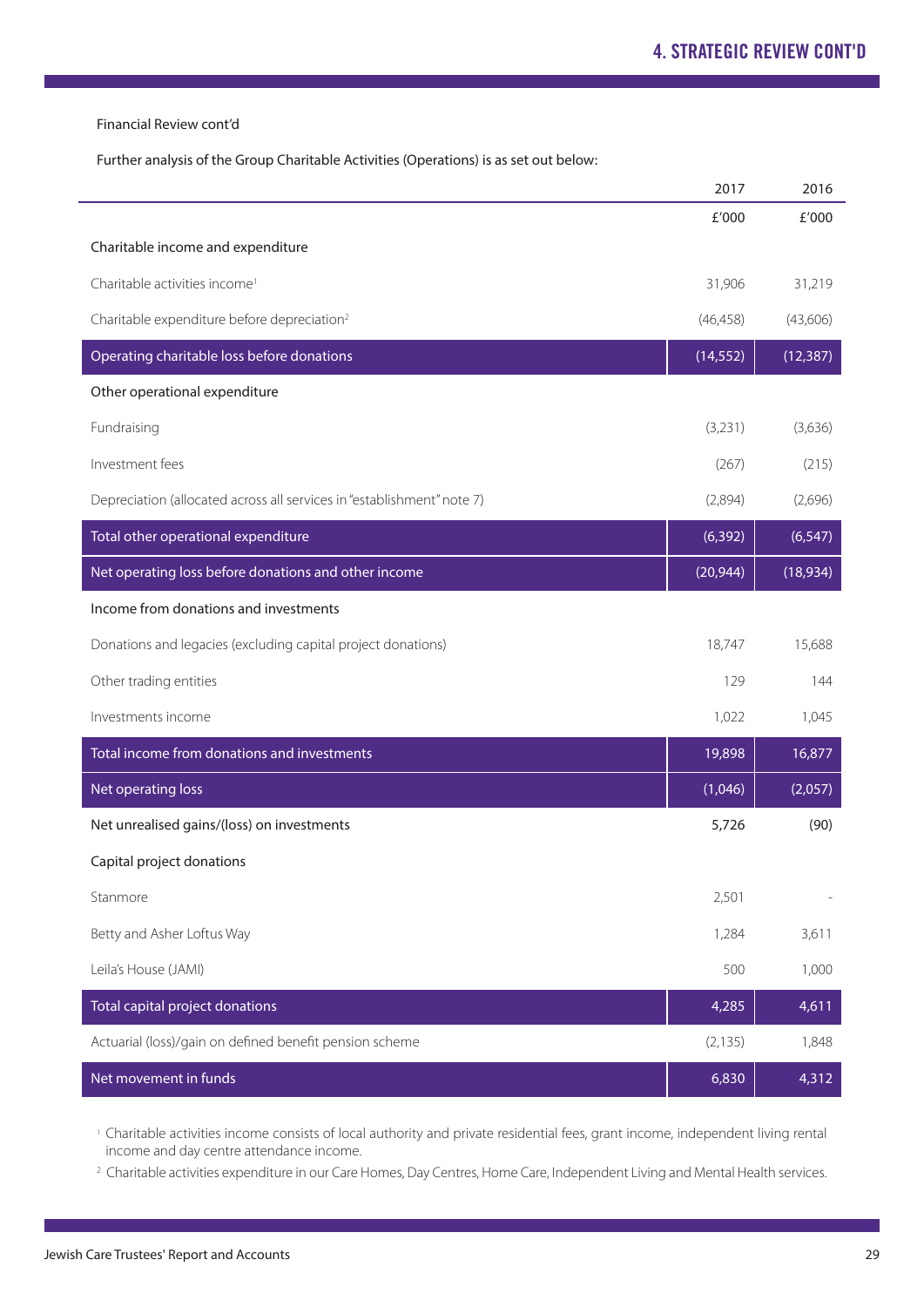### Financial Review cont'd

#### Our expenditure

Overall expenditure on charitable activities (including depreciation) for our Care Homes, Day Centres, Home Care, Independent Living and Mental Health resources was £49.3m (2015/16: £46.3m).

Charitable expenditure in our Care Homes was £32.5m (2015/16 £30.3m) with a full year's running of the new larger home Kun Mor and George Kiss Home situated at the Betty and Asher Loftus Centre. There has also been an increase in staffing costs due to the national living wage impact (NLW) and the need to meet the increasing requirement for one to one care for our residents, the majority of which is met by either local authority or private funding. 2016/17 also saw the full years running costs of the Otto Schiff home incorporating the former Rela Goldhill residents and an increase in the property maintenance works on the Homes over the prior year as upgrade works increase following our building condition review survey.

Charitable expenditure in our Day Centres was £7.6m (2015/16 £7.5m) a small increment on the prior year. 2016/17 also saw the full year's running costs of The Sam Beckman Centre at the Betty and Asher Loftus Centre.

Charitable expenditure in our Independent Living Service was £2.7m (2015/16 £2.6m). Costs have been maintained year on year in our Independent Living Service.

Charitable expenditure in our social work service was £2m (2015/16 £1.9m). Expenditure on our social work service has increased due in part to an alignment of salaries to support the recruitment and retention of high calibre staff in an increasingly competitive environment. Our social work service supports our care home and service admission process and does not attract any funding with the costs of this service being met by voluntary revenue donations.

Charitable expenditure in our mental health service was £1.1m (2015/16 £0.9m) reflecting the cost of the integrated mental health service provided by the Jewish Association for Mental Illness (JAMI).

Support costs are £5.1m (2015/16 £5.1m) so on a par with the prior year. Support costs are allocated to activities based on the number of full time equivalents at Jewish Care.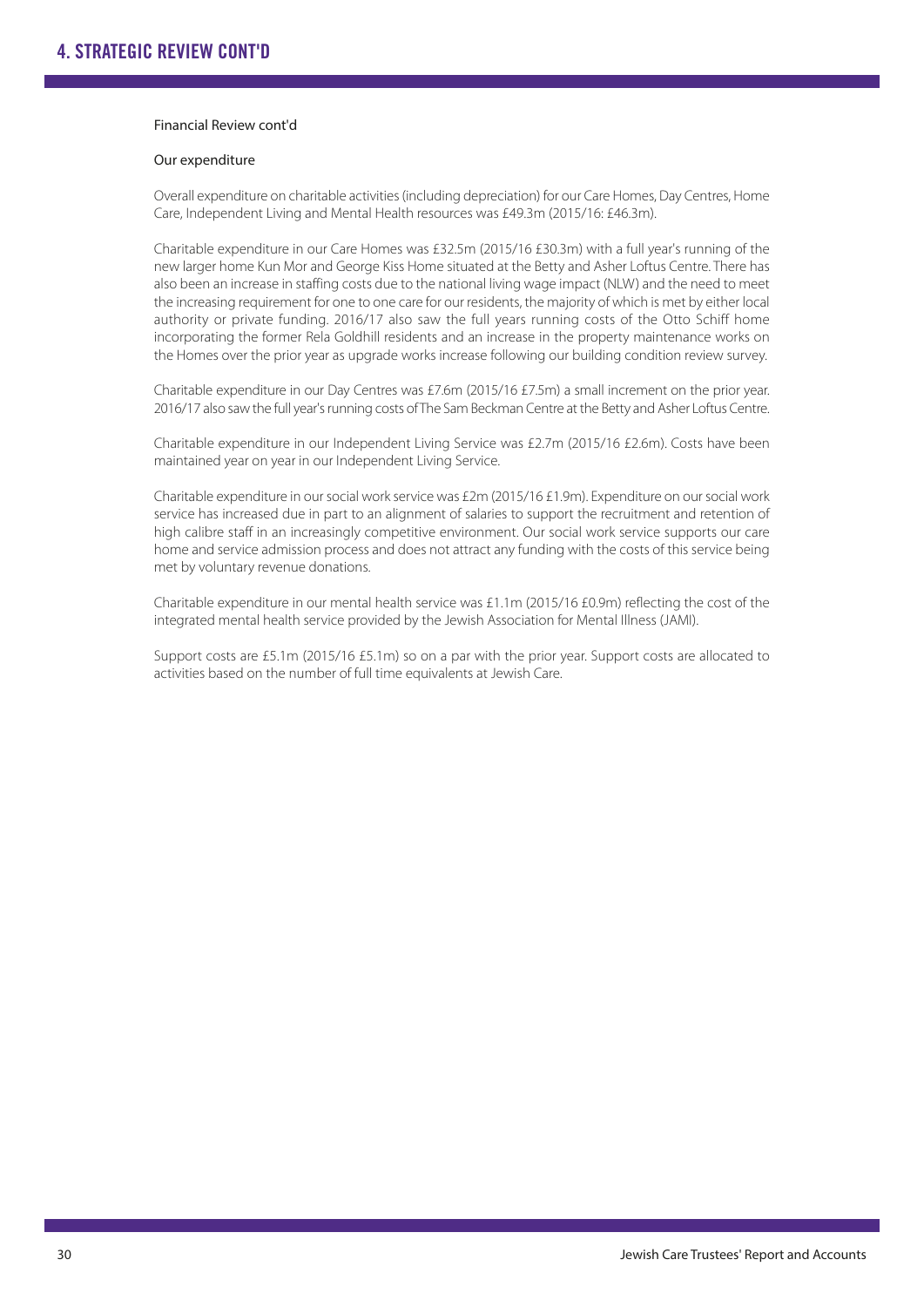#### Financial Review cont'd

#### Our expenditure cont'd

Investment Management fees are £267k (2015/16 £215k).

Marketing and fundraising costs are £3.2m (2015/16 £3.6m). Marketing and fundraising costs have returned to their consistent annual level with the 2015/16 year being exceptional with the organisations 25th anniversary event.

# Defined benefit pension scheme

The actuarial loss on the defined benefit pension scheme in the year under FRS102 is £2.1m (2015/16 actuarial gain of £1.8m). The pension schemes liabilities have been calculated by updating the valuation calculations carried out for the formal actuarial valuation as at 1 April 2016. The liability at the 31 March 2017 under FRS102 is £16.5m (2015/16 £14.2m) further details can be found in the pension's note 27. In recognition of this level of pension liability for Jewish Care, the charity trustees have worked closely with the directors of the corporate trustee, Jewish Care Pension Trustees Limited, and actuarial advisors to review the investment strategy adopted by the scheme. A collateral security arrangement and a deed of priority have both been agreed by Jewish Care and the Pension Trustees and the process of implementing the revised investment strategy is underway both of which will reduce the charity's exposure to any potential deterioration in the future.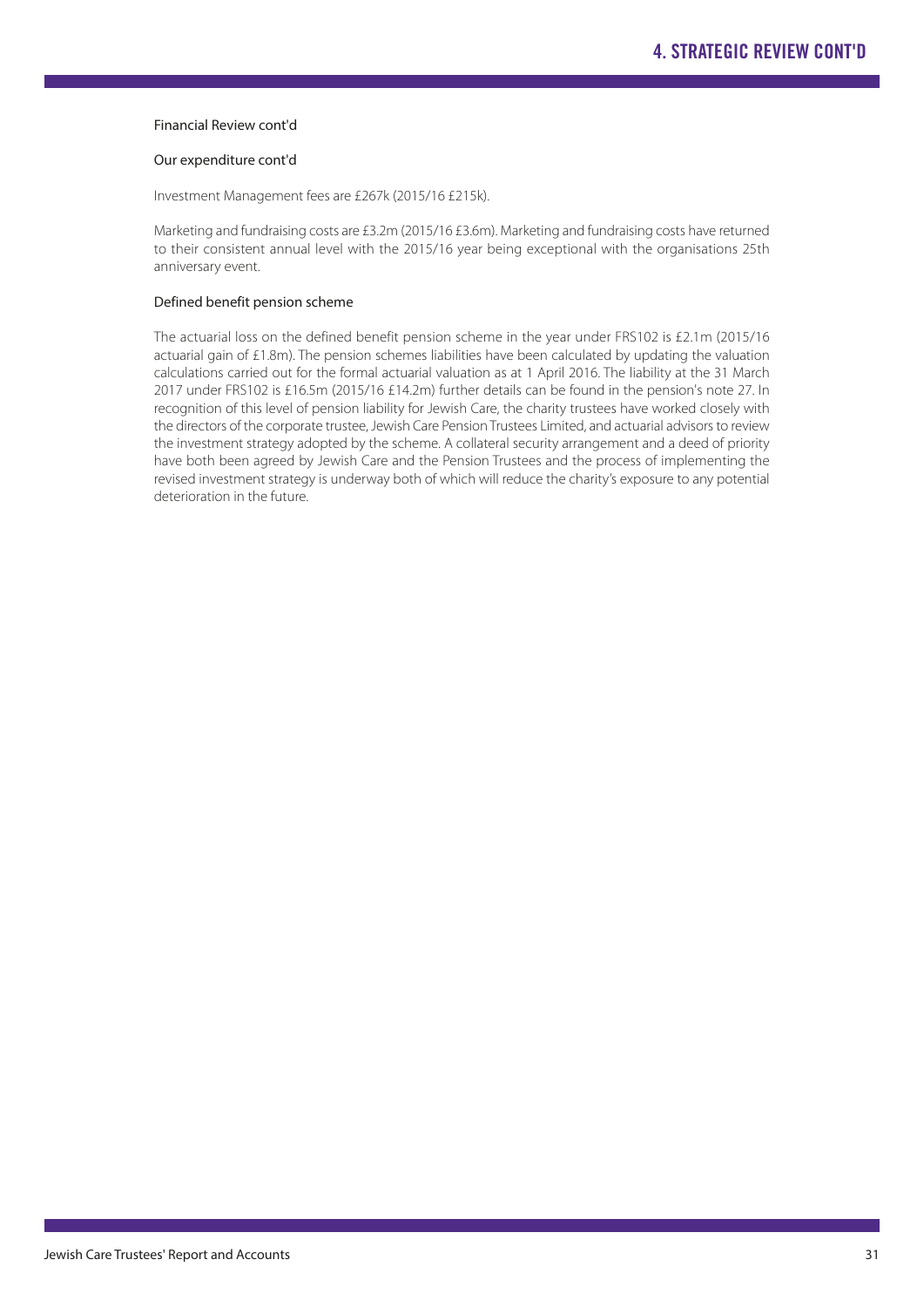### Investment objectives, powers and performance

Jewish Care's investment powers are set out in its Memorandum of Association, which states that Jewish Care shall have the power: "*To invest the monies of the Charity not immediately required for its purposes in or upon such investments, securities real or personal property as may be thought fit.*"

At the year end, the market value of the Jewish Care Groups investments was £36m (2015/16 £30.5m). There were net gains on the investment portfolio of £5.7m (2015/16: losses of (£0.1m).

Investments were managed equally by Veritas Investment Management LLP and Quilter Cheviot Ltd. The key investment objective for both Managers is to achieve an absolute return of inflation plus 3% over the medium term 3 – 5 years with Veritas Investment Management achieving 15.69% and Quilter Cheviot achieving 18.9% in the year ended 31 March 2017. The risk profile and mandate for both Investment Managers is medium risk with an emphasis on capital growth with income. Performance is monitored by the Investment Expert Group.

## Ethical investments

Jewish Care takes all reasonable steps to ensure that any decisions taken in respect of its corporate investments are consistent with its social care policies.

#### Taxation

Jewish Care and its subsidiary charitable entities are exempt from income tax and corporation tax on its charitable activities. Jewish Care's trading subsidiary and other related trading subsidiaries are liable to United Kingdom corporation tax where they have taxable profits. Like most charities, Jewish Care is unable to reclaim much of its input VAT and suffers it as an expense. All irrecoverable VAT is included within the appropriate expenditure headings.

## Employment policy

Jewish Care is committed to establishing equality of opportunity for all staff and volunteers. It is the policy of Jewish Care that there should be no unfair discrimination in considering applications for employment, including those from disabled persons. The directors are committed to maintaining and developing communication and consultation procedures with employees who, in turn, are encouraged to become aware of and involve themselves in the performance of the Charity.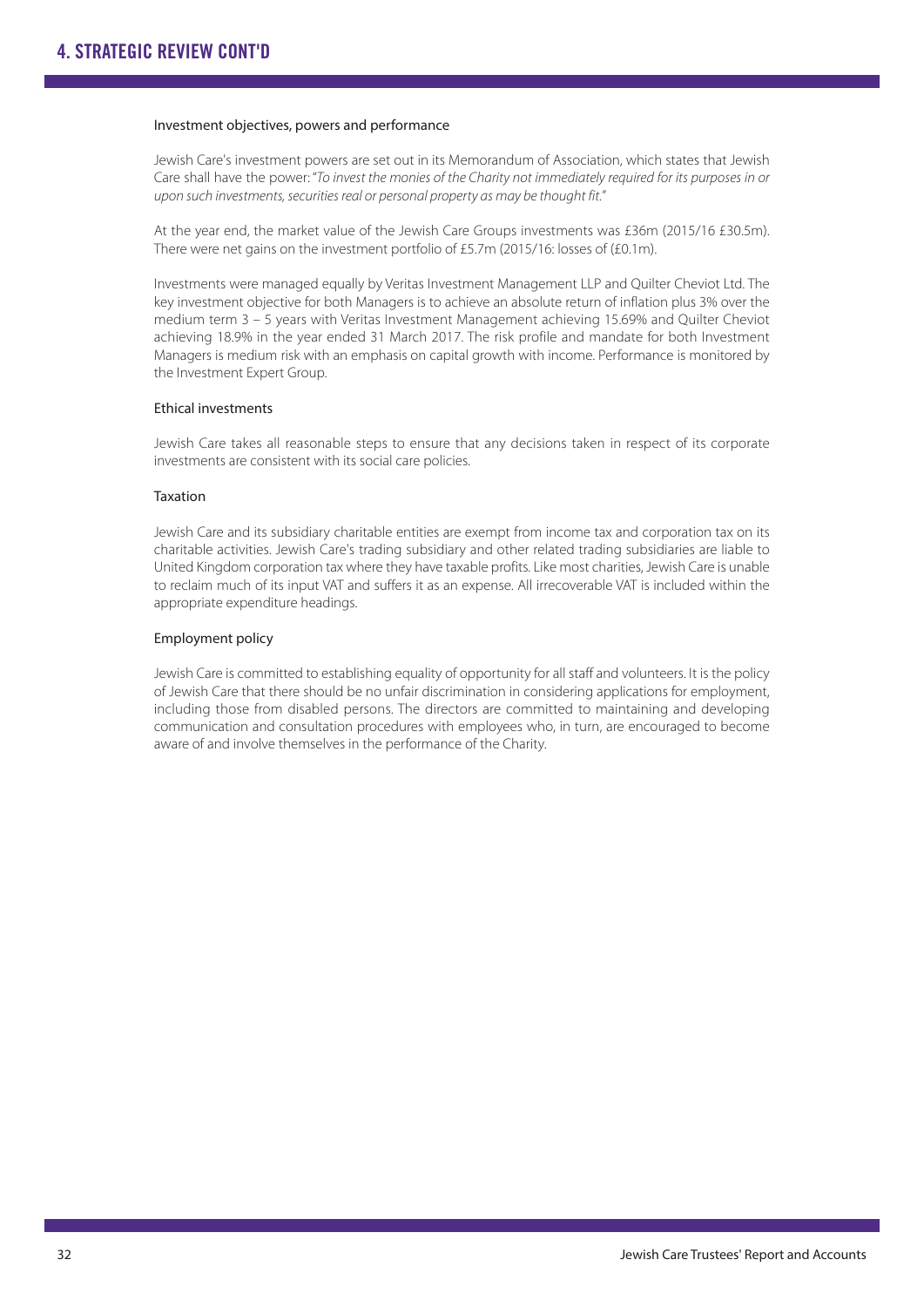## Risk policy

The Audit and Risk Committee ensures a risk assessment review is undertaken and that all key risks are identified, reported to the Board and suitable controls are implemented. The Chief Executive reports all significant risks and the risk register to the Audit and Risk Committee on a regular basis. Jewish Care identifies and manages risks that endanger the achievement of the strategic aims as defined in its Memorandum and Articles of Association and its published Vision and Mission.

Five of the principal risks and uncertainties faced by the organisation this year and in future years with their risk control measures are:

- loss of income due to the decline and volatility of legacy income resulting in an increased or unsustainable deficit. Risk control measures consist of diversification of the income portfolio; annual legacy campaigns; loss of income audits and reduced dependency on legacy income for budgetary purposes as well as setting budget expectations on pipeline legacy notifications received.
- loss of income for services from local authorities for statutory funded people arising from a reduction in referrals or loss of contracts. Risk control measures include active marketing to local authorities and statutory authorities to ensure continuous awareness of our services and a constant review of our service provision to ensure the optimum capacity of resources and nursing provision in line with our capital developments programme.
- continuing our capital development programme and the requirement to deliver projects on time, on budget and ahead of funding due to the phased nature of our capital pledge redemptions. Risk control measures consist of robust tendering processes, project management overseen by the Property Expert Group and Community Trading Limited, projects only being given authorisation by the Board of Trustees once a minimum of 75% of donated income has been received and the use of bridging and term loan facilities to manage the phased nature of the capital pledge redemptions.
- incidents that damage reputation and or negatively impact operations including a major client or litigation incident. Risk control measures consist of safeguarding policies and procedures, proactive monitoring and reporting of potential incidents, comprehensive risk assessments, training and oversight by our Clinical Governance Committee, a Sub-Committee of the board.
- incidents that damage reputation and or negatively impact operations including a major accident and property damage. Risk control measures include policies and procedures, safe working practices, unannounced inspections, extensive safety training, external audits, supervision and oversight by our Audit and Risk Committee, a Sub-Committee of the board.

Business Continuity and Disaster Recovery plans continue to be reviewed and updated at an organisational and departmental/service level. Plans are tested and reported to the Audit & Risk Committee. The approach adopted meets the requirements of the Statement of Recommended Practice (SORP) 2015 and conforms to the published framework of the Office of Government Commerce Management of Risk.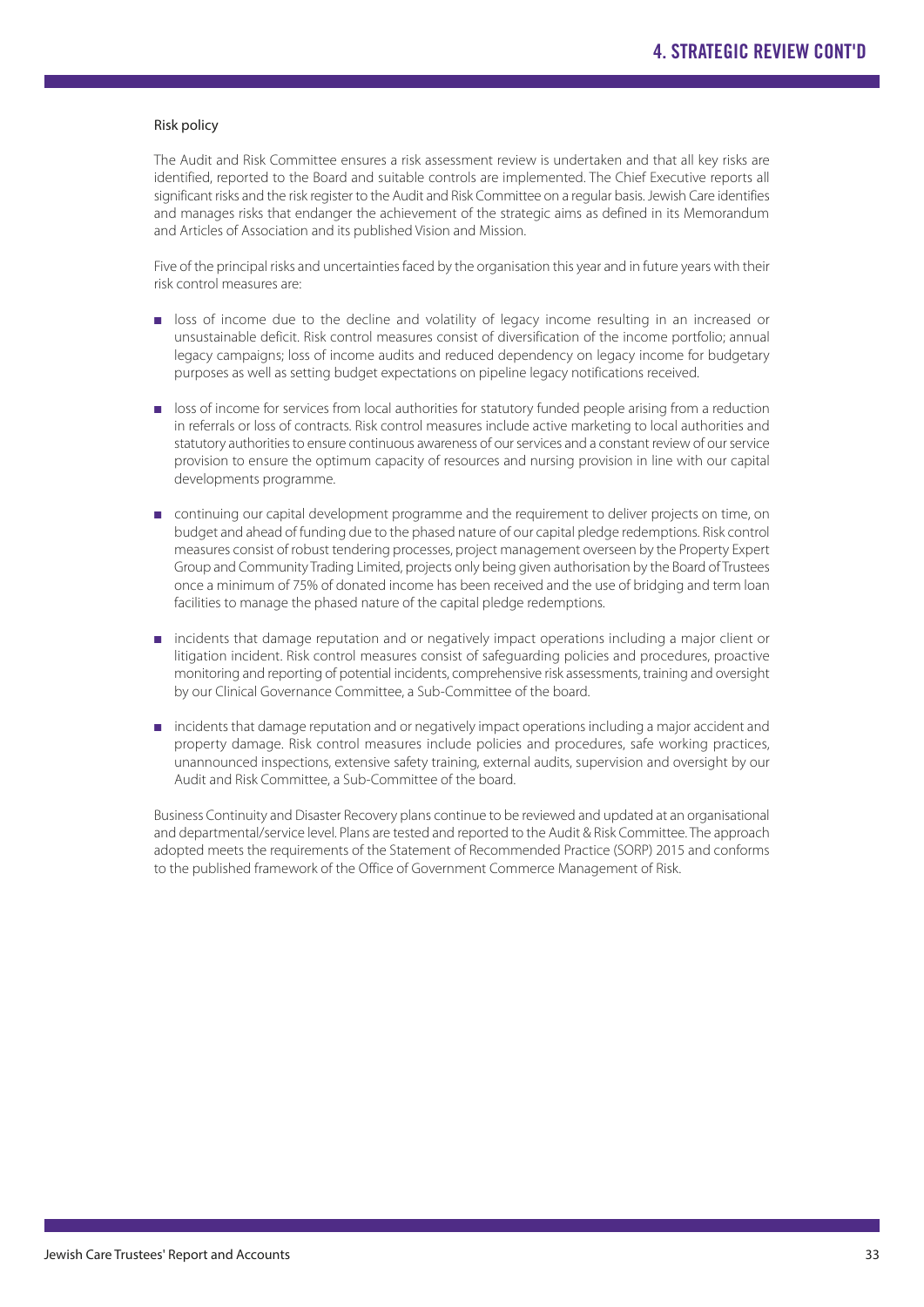### Reserves policy and Going Concern

Jewish Care's reserves policy focuses on the level of its free (general) reserves, excluding restricted, designated and the pension reserve. The pension reserve is excluded as plans are in place to reduce the Charity's exposure to any potential future deterioration so there is no risk of crystallisation of the reserve. Tangible fixed assets are considered designated, as they do not represent free reserves. In planning and budgeting for its activities, Jewish Care considers the level of free reserves held, in order to strike a balance between the continuing development of its services for clients and the need for prudent management of its commitments, as well as providing for contingencies. The Audit and Risk Committee (a sub-committee of the Jewish Care board) monitors Jewish Care's performance against budget, recommending action to bridge any gap in reserves as and if necessary. Jewish Care uses its budget setting process each year to manage its reserves in the medium term in accordance with its reserves policy level. Jewish Care retains free reserves in order to:

- manage the risks to which it is exposed;
- finance future plans in line with its aims and strategic vision; and
- safeguard activities funded by volatile voluntary income streams.

Jewish Care considers that a level of £17.1m of free reserves to be appropriate to meet its needs, representing approximately 4-5 months of our annual expenditure.

#### Reserves at the 31 March 2017:

Endowment reserves were £16.4m (2015/16 £12.7m) and represent the value of endowments to provide support to the general objectives of Jewish Care.

Restricted reserves were £3.7m (2015/16 £3.6m) and are spent in accordance with the conditions of the donors/funders. Please refer to note 21 in the financial statements for further details.

Designated reserves were £86.6m (2015/16 £87.1m) and represent the tangible fixed assets of the organisation namely the homes, day centres and independent living sites from which Jewish Care operates its services and the net long term loan facility used to fund the construction of the Maurice and Vivienne Wohl Campus. Designated reserves can only be recognised when the tangible fixed assets are disposed of, disposal of any of our tangible fixed assets must fit in with our capital projects development programme.

General reserves before the pension liability were £24.5m (2015/16 £18.7m) and are in line with the target of free reserves set at £17.1m. Jewish Care considers the level of general reserves in 2017 as appropriate meeting the requirement for prudent management of its commitments in light of its ongoing capital project strategy.

The revaluation reserve was £8.6m (2015/16 £4.3m) and represents the re-valuation of the investment portfolios and investment property. A revaluation reserve of £5.7m (2015/16 £2.8m) sits in the unrestricted reserves and a revaluation reserve of £2.9m (2015/16 £1.5m) sits in the endowment reserves, see further analysis in note 24.

The pension reserve was £16.5m under FRS102 (£14.2m) and represents the liability of the defined benefit pension scheme, the programme to address this liability has also been discussed on page 31. Please also refer to note 27.

The Charity's Trustees are of the view that the Charity and Group is a going concern.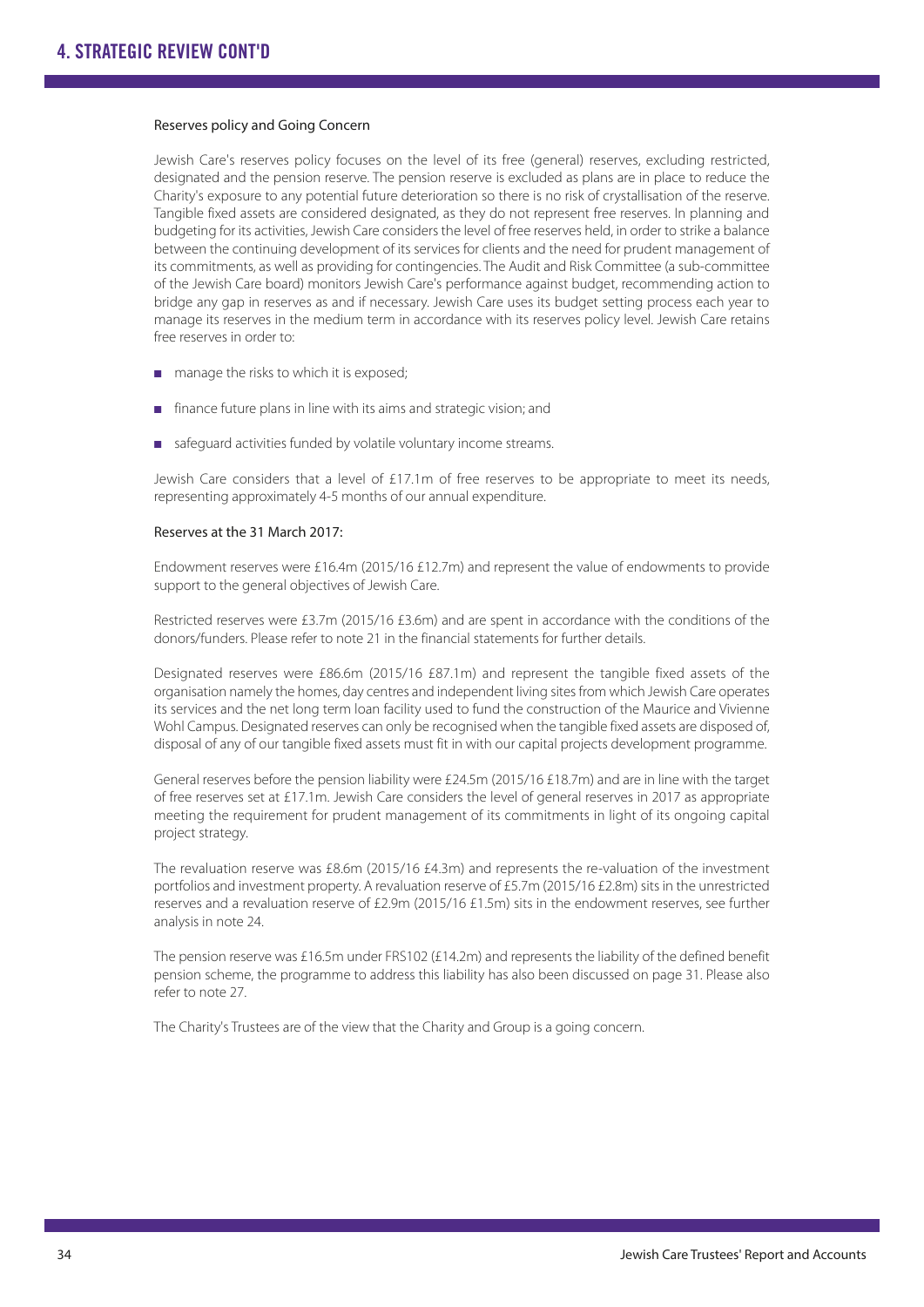The Trustees, (who are also directors of Jewish Care for the purposes of company law) are responsible for preparing the Trustees' Report and the accounts in accordance with applicable law and regulations.

Company law requires the Trustees to prepare financial statements for each financial year. Under that law the Trustees have elected to prepare the financial statements in accordance with applicable law and United Kingdom Accounting Standards (United Kingdom Generally Accepted Accounting Practice), including Financial Reporting Standard 102, The Financial Reporting Standard applicable in the UK and Republic of Ireland. Under Company law the Trustees must not approve the financial statements unless satisfied that they give a true and fair view of the state of the group's and the charitable company's affairs and the group's charitable company's net movement in funds, including the income and expenditure for that period.

In preparing those financial statements which give a true and fair view, the Trustees should follow best practice and:

- select suitable accounting policies and then apply them consistently;
- observe the methods and principles of the Charities SORP;
- make judgements and estimates that are reasonable and prudent;
- state whether applicable accounting standards and statements of recommended practice have been followed, subject to any material departures disclosed and explained in the financial statements;
- prepare the financial statements on the going concern basis unless it is inappropriate to assume that the charitable company will continue on that basis

The Trustees are responsible for keeping proper group accounting records that disclose with reasonable accuracy at any time the financial position of the charitable company and group and enable them to ensure that the financial statements comply with the Companies Act 2006. They are also responsible for safeguarding the assets of the charitable company and the group and hence for taking reasonable steps for the prevention and detection of fraud and other irregularities. In so far as we are aware:

- There is no relevant audit information of which the charitable company and group's auditor is unware; and
- The Trustees have taken all steps that they ought to have taken to make themselves aware of any relevant audit information and to establish that the auditor is aware of that information.

The Trustees are responsible for the maintenance and integrity of the corporate and financial information included on the Charitable Company's website. Legislation in the United Kingdom governing the preparation and dissemination of Financial Statements may differ from legislation in other jurisdictions.

## Auditors

The auditors, haysmacintyre, have expressed their willingness to remain in office for a further year and a resolution to that effect will be put to the Annual General Meeting.

The Trustees Report incorporates the Strategic Report which has been approved and authorised for issue by the Board, Trustees (Directors) on the 25 September 2017 and signed on their behalf by:

Steven Lewis Chair & Trustee 25 September 2017

\_\_\_\_\_\_\_\_\_\_\_\_\_\_\_\_\_\_\_\_\_\_\_\_\_\_\_\_\_\_\_\_\_\_\_\_\_\_\_\_\_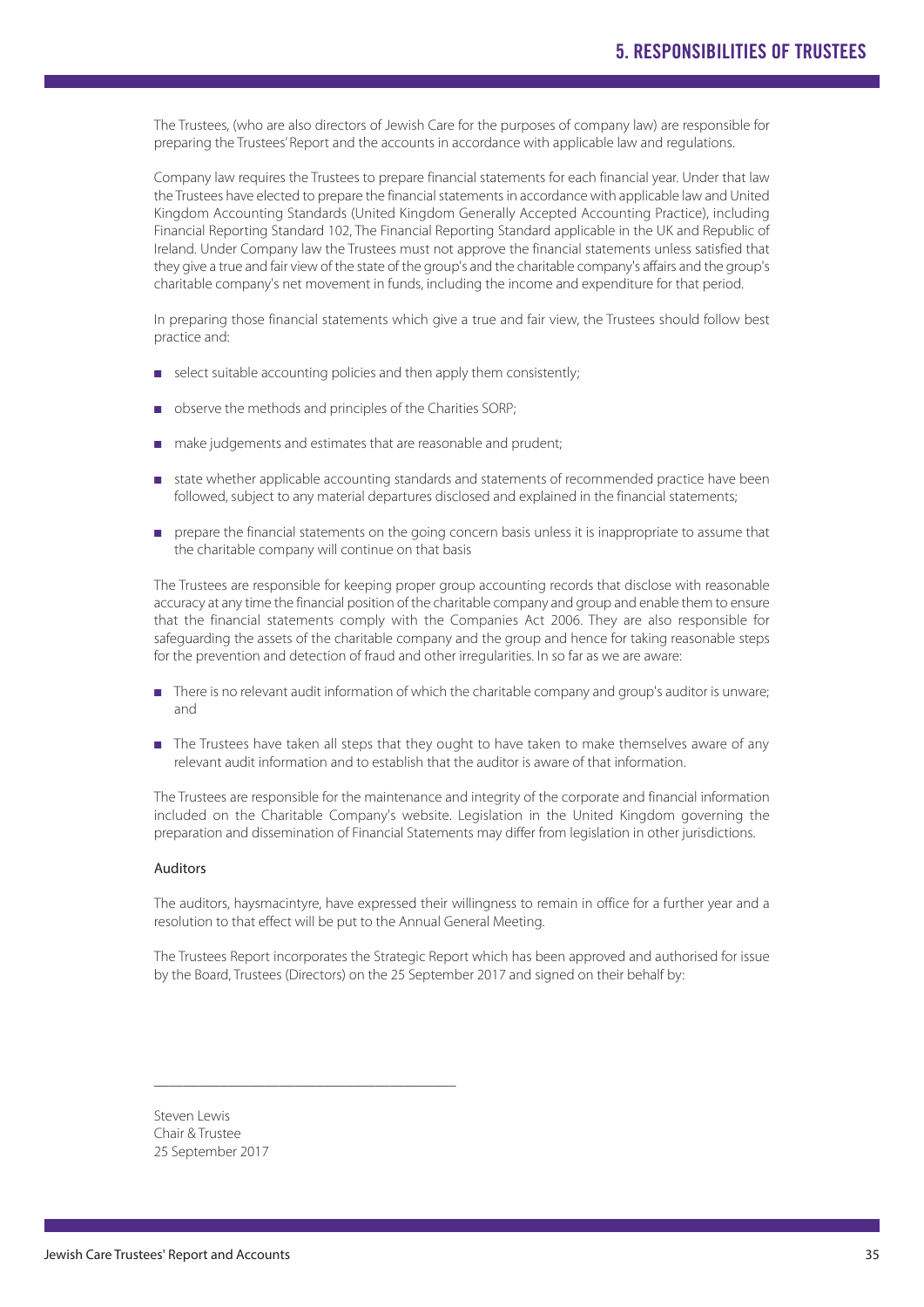We have audited the financial statements of Jewish Care for the year ended 31 March 2017 which comprise the Group Statement of Financial Activities, the Group and Parent Charitable Company Balance Sheets, the Group Cash Flow Statement and the related notes. The financial reporting framework that has been applied in their preparation is applicable law and United Kingdom Accounting Standards (United Kingdom Generally Accepted Accounting Practice).

This report is made solely to the charitable company's members, as a body, in accordance with Chapter 3 of Part 16 of the Companies Act 2006. Our audit work has been undertaken so that we might state to the charitable company's members those matters we are required to state to them in an auditor's report and for no other purpose. To the fullest extent permitted by law, we do not accept or assume responsibility to anyone other than the charitable company and the charitable company's members as a body, for our audit work, for this report, or for the opinions we have formed.

## Respective responsibilities of trustees and auditor

As explained more fully in the Trustees' Responsibilities Statement set out on page 35 of the trustees (who are also the directors of the charitable company for the purposes of company law) are responsible for the preparation of the financial statements and for being satisfied that they give a true and fair view.

We have been appointed auditor under the Companies Act 2006. Our responsibility is to audit and express an opinion on the financial statements in accordance with applicable law and International Standards on Auditing (UK and Ireland). Those standards require us to comply with the Auditing Practices Board's Ethical Standards for Auditors.

# Scope of the audit of the financial statements

A description of the scope of an audit of financial statements is provided on the Financial Reporting Council's website at *www.frc.org.uk/auditscopeukprivate*

# Opinion on financial statements

In our opinion the financial statements:

- give a true and fair view of the state of the group's and the parent charitable company's affairs as at 31 March 2017 and of the group's and the parent charitable company's net movement in funds, including the group's and the parent income and expenditure, for the year then ended;
- have been properly prepared in accordance with United Kingdom Generally Accepted Accounting Practice; and
- have been prepared in accordance with the requirements of the Companies Act 2006.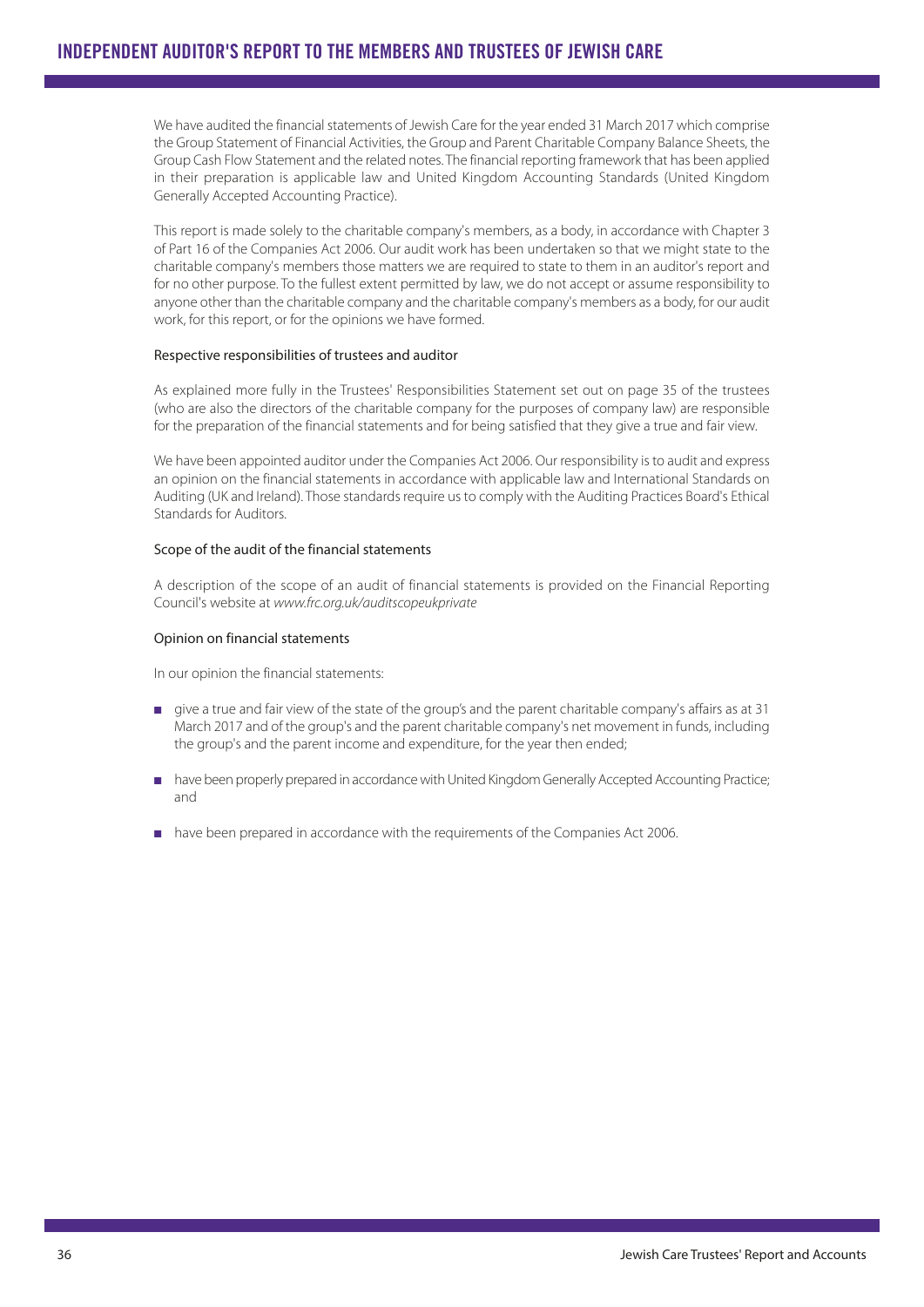### Opinion on other matter prescribed by the Companies Act 2006

In our opinion based on the work undertaken in the course of the audit:

- The information given in the Trustees' Annual Report (which incorporates the strategic report and the directors' report) for the financial year for which the financial statements are prepared is consistent with the financial statements; and
- The Trustees' Annual Report (which incorporates the strategic report and the director's report) has been prepared in accordance with applicable legal requirements.

In the light of our knowledge and understanding of the charitable company and its environment obtained in the course of the audit, we have identified material misstatements in the Trustees' Annual Report (which incorporates the strategic and the directors' report).

#### Matters on which we are required to report by exception

We have nothing to report in respect of the following matters where the Companies Act 2006 requires us to report to you if, in our opinion:

- the charitable company and group have not kept adequate and sufficient accounting records, or returns adequate for our audit have not been received from branches not visited by us; or
- the consolidated charitable company financial statements are not in agreement with the accounting records and returns; or
- certain disclosures of trustees' remuneration specified by law are not made; or
- we have not received all the information and explanations we require for our audit.

Adam Halsey (Senior Statutory Auditor)

\_\_\_\_\_\_\_\_\_\_\_\_\_\_\_\_\_\_\_\_\_\_\_\_\_\_\_\_\_\_\_\_\_\_\_\_\_\_\_\_\_

for and on behalf of haysmacintyre

Statutory Auditors

26 Red Lion Square London WC1R 4AG

Date: 25 September 2017

haysmacintyre is eligible to act as an auditor in terms of section 1212 of the Companies Act 2006.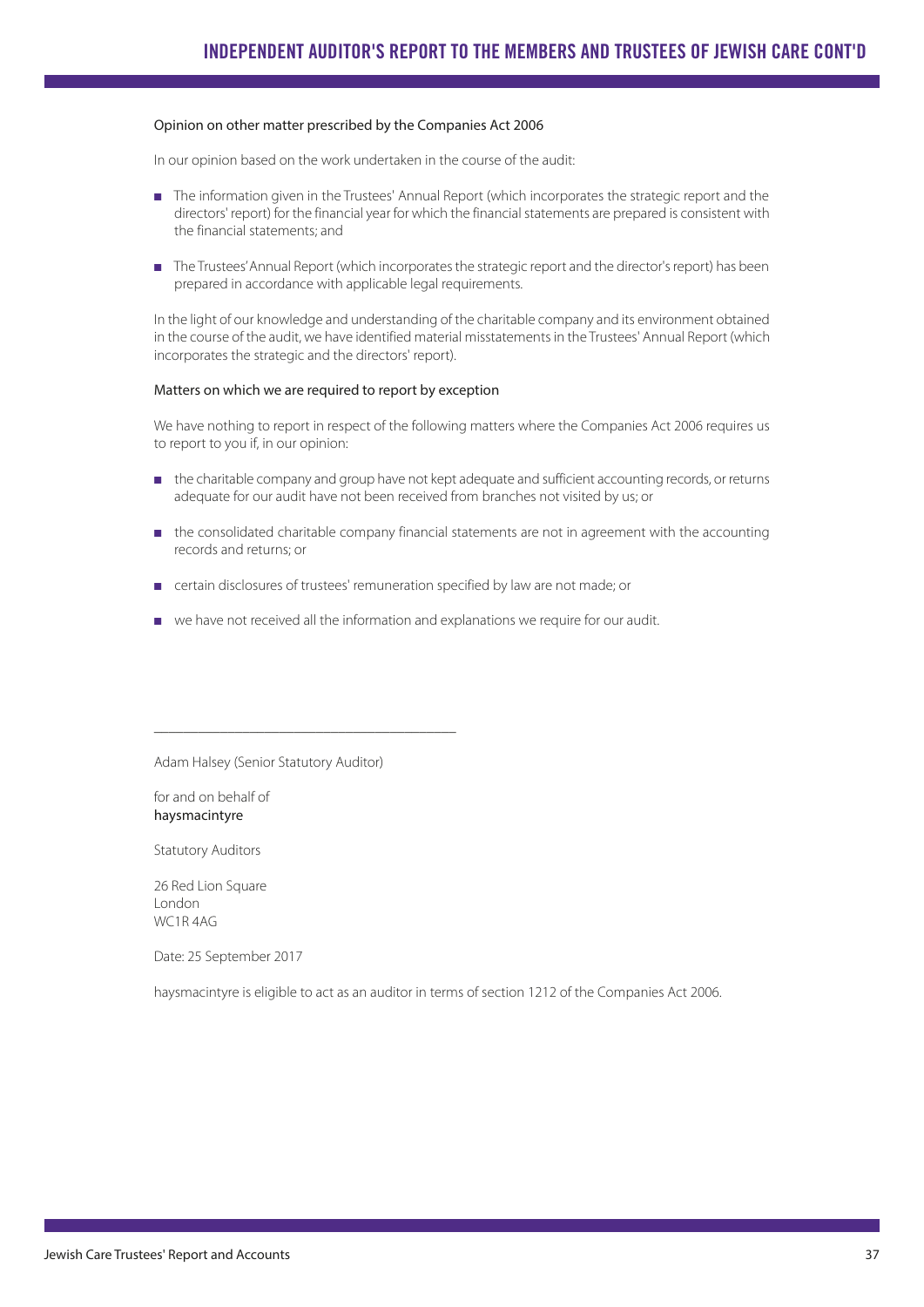|                                                              | <b>Notes</b>   | Unrestricted<br><b>Funds</b> | Restricted<br>Funds | Endowment<br>Funds | 2017<br>Total<br>Funds | 2016<br>Total<br>Funds |
|--------------------------------------------------------------|----------------|------------------------------|---------------------|--------------------|------------------------|------------------------|
|                                                              |                | £'000                        | £'000               | £'000              | £'000                  | $\pounds'000$          |
| Income and endowments from:                                  |                |                              |                     |                    |                        |                        |
| Donations and legacies                                       | 5/21           | 16,726                       | 2,021               |                    | 18,747                 | 15,688                 |
| Capital project donations                                    | 5              |                              | 4,285               |                    | 4,285                  | 4,611                  |
| Charitable activities                                        |                | 31,906                       |                     |                    | 31,906                 | 31,219                 |
| Other trading entities                                       |                | 129                          |                     |                    | 129                    | 144                    |
| Investments                                                  | 9              | 1,006                        |                     | 16                 | 1,022                  | 1,045                  |
| <b>Total</b>                                                 |                | 49,767                       | 6,306               | 16                 | 56,089                 | 52,707                 |
| Expenditure on:                                              |                |                              |                     |                    |                        |                        |
| Raising funds:<br>Fundraising                                | $\overline{7}$ | 3,231                        |                     |                    | 3,231                  | 3,636                  |
| Investment fees                                              | 9              | 267                          |                     |                    | 267                    | 215                    |
| Charitable activities                                        | 7/21           | 47,250                       | 2,027               | 75                 | 49,352                 | 46,302                 |
| <b>Total</b>                                                 | $\overline{7}$ | 50,748                       | 2,027               | 75                 | 52,850                 | 50,153                 |
| Net gains/(losses) on investments                            | 11             | 3,898                        |                     | 1,828              | 5,726                  | (90)                   |
| Net income                                                   | $\overline{4}$ | 2,917                        | 4,279               | 1,769              | 8,965                  | 2,464                  |
| Transfer between funds                                       | 20/21          | 2,285                        | (4, 189)            | 1,904              |                        |                        |
| Actuarial loss/(gains) on defined<br>benefit pension schemes | 27             | (2, 135)                     |                     |                    | (2, 135)               | 1,848                  |
| Net movement in funds                                        |                | 3,067                        | 90                  | 3,673              | 6,830                  | 4,312                  |
| Reconciliation of funds:                                     |                |                              |                     |                    |                        |                        |
| Total funds brought forward                                  |                | 91,559                       | 3,628               | 12,734             | 107,921                | 103,609                |
| Total funds carried forward                                  | 22/23          | 94,626                       | 3,718               | 16,407             | 114,751                | 107,921                |

## CONSOLIDATED STATEMENT OF FINANCIAL ACTIVITIES FOR THE YEAR ENDED 31 MARCH 2017

The notes on pages 42 to 73 form an integral part of the accounts. All activities during the year derive from continuing activities. Full comparative figures for the year ended 31 March 2016 are shown in note 32.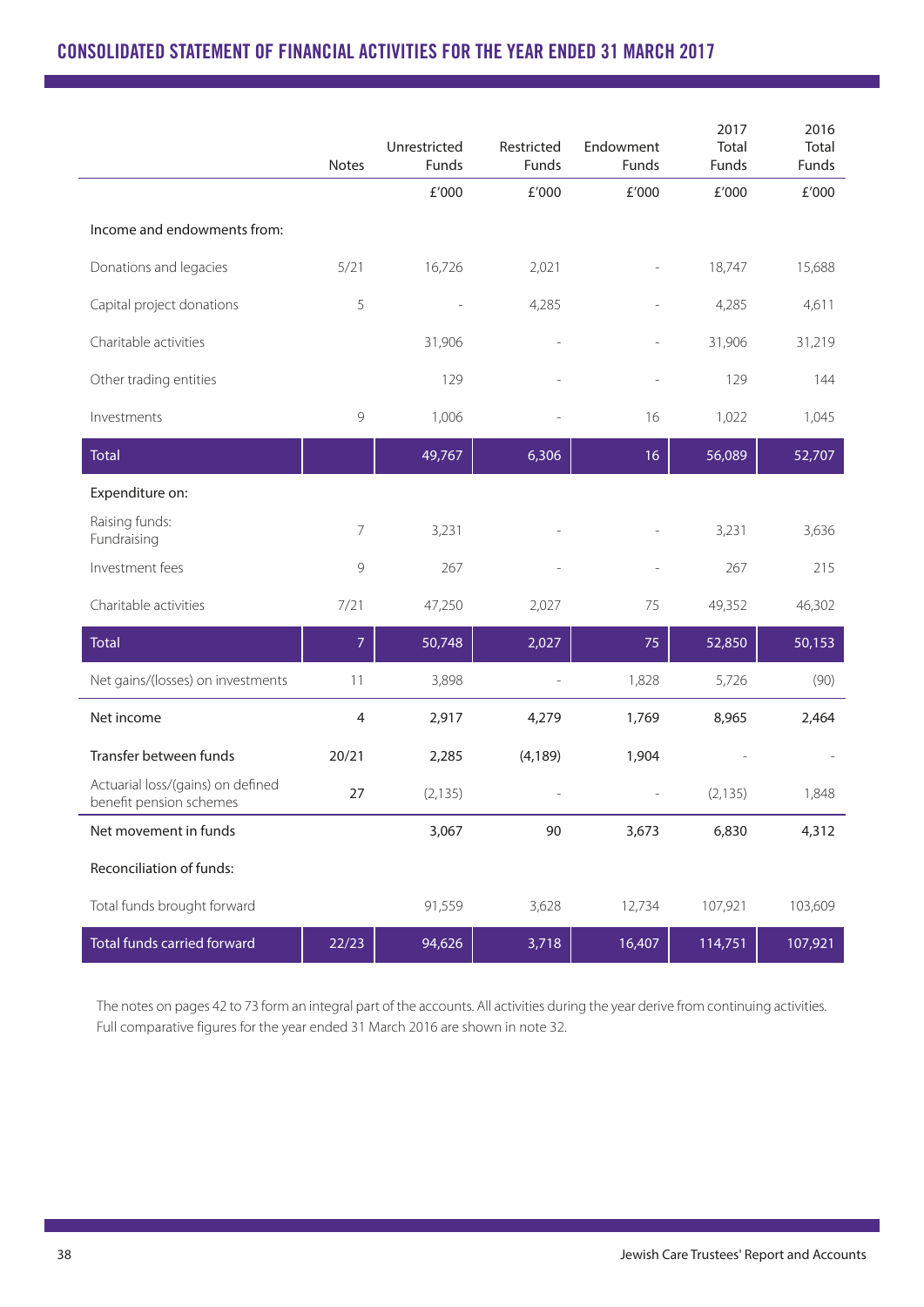## CONSOLIDATED SUMMARY INCOME AND EXPENDITURE ACCOUNT FOR THE YEAR ENDED 31 MARCH 2017

|                                                         | 2017<br>All income<br>funds | 2016<br>All income<br>funds |
|---------------------------------------------------------|-----------------------------|-----------------------------|
|                                                         | £'000                       | £'000                       |
| Income                                                  | 55,055                      | 51,662                      |
| Gains/(losses) on investments                           | 3,898                       | (79)                        |
| Investment income                                       | 1,018                       | 776                         |
| Gross income in the reporting period                    | 59,971                      | 52,359                      |
|                                                         |                             |                             |
| Expenditure                                             | 49,871                      | 47,218                      |
| Interest payable                                        | 84                          | 91                          |
| Depreciation and charges for impairment of fixed assets | 2,819                       | 2,620                       |
| Total expenditure in the reporting period               | 52,774                      | 49,929                      |
|                                                         |                             |                             |
| Net income before tax for the reporting period          | 7,197                       | 2,430                       |
| Tax payable*                                            |                             | (15)                        |
| Net Income for the financial year                       | 7,197                       | 2,415                       |

The Consolidated Summary Income and Expenditure Account is derived from the Statement of Financial Activities on page 38 with movements on endowment funds removed to comply with Company law.

All income and expenditure is derived from continuing activities.

\* Tax payable by Community Trading Limited in 2015/16.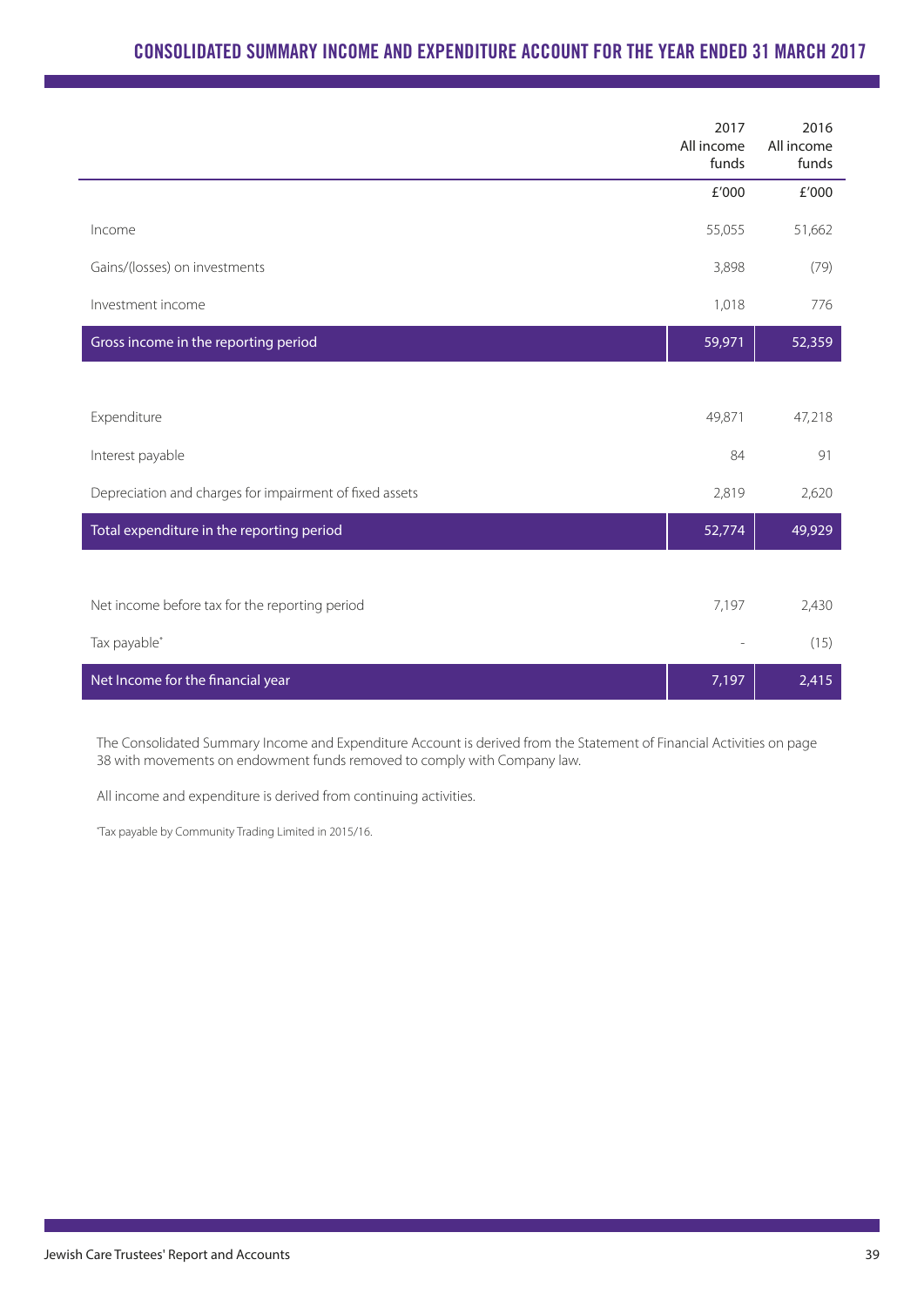|                                                                    | Notes    | 2017      | Group<br>2016 | 2017      | Company<br>2016 |
|--------------------------------------------------------------------|----------|-----------|---------------|-----------|-----------------|
|                                                                    |          | £'000     | $\pounds'000$ | £'000     | £'000           |
| <b>Fixed Assets</b>                                                |          |           |               |           |                 |
| Tangible assets                                                    | 10       | 98,196    | 96,753        | 94,719    | 93,031          |
| Investments                                                        | 11       | 35,995    | 30,459        | 31,635    | 26,875          |
|                                                                    |          | 134,191   | 127,212       | 126,354   | 119,906         |
| <b>Current Assets</b>                                              |          |           |               |           |                 |
| Debtors                                                            | 13       | 5,797     | 4,607         | 8,635     | 7,447           |
| Stock                                                              | 14       | 99        | 84            | 99        | 84              |
| Cash at bank and in hand                                           |          | 5,523     | 4,879         | 3,423     | 3,501           |
|                                                                    |          | 11,419    | 9,570         | 12,157    | 11,032          |
| Creditors - Amounts falling due in one year                        | 15       | (9, 140)  | (8, 441)      | (15, 315) | (14, 550)       |
| Net Current Assets/(liabilities)                                   |          | 2,279     | 1,129         | (3, 158)  | (3, 518)        |
| <b>Total Assets Less Current Liabilities</b>                       |          | 136,470   | 128,341       | 123,196   | 116,388         |
| Creditors - Amounts falling due after more than<br>one year        | 18       | (5,232)   | (6,210)       | (5,232)   | (6, 210)        |
| Net Assets less total liabilities excluding pension<br>liabilities |          | 131,238   | 122,131       | 117,964   | 110,178         |
| Defined benefit pension scheme provision                           | 27       | (16, 487) | (14,210)      | (16, 487) | (14,210)        |
| Total net assets or liabilities                                    |          | 114,751   | 107,921       | 101,477   | 95,968          |
| The funds of the charity                                           |          |           |               |           |                 |
| Endowment funds                                                    | 20/22/23 | 16,407    | 12,734        | 9,623     |                 |
| Restricted income funds                                            | 21/22/23 | 3,718     | 3,628         | 3,718     | 3,596           |
| Unrestricted funds                                                 |          |           |               |           |                 |
| Designated for tangible fixed assets                               | 23       | 86,605    | 87,090        | 89,487    | 87,082          |
| General funds                                                      | 23       | 24,508    | 18,679        | 15,136    | 19,500          |
| Total unrestricted funds                                           |          | 111,113   | 105,769       | 104,623   | 106,582         |
| Pension reserve                                                    | 23/27    | (16,487)  | (14,210)      | (16, 487) | (14,210)        |
| <b>Total charity funds</b>                                         | 22/23    | 114,751   | 107,921       | 101,477   | 95,968          |

Approved and authorised for issue by the board on 25 September 2017 and signed on its behalf by

| Steven Lewis | Simon Friend   |
|--------------|----------------|
| (Chair)      | (Co Treasurer) |

The Charity only profit for the year ended 31 March 2017 is £5.5m (2015/16 £3.1m). The notes on pages 42 to 73 form an integral part of these accounts.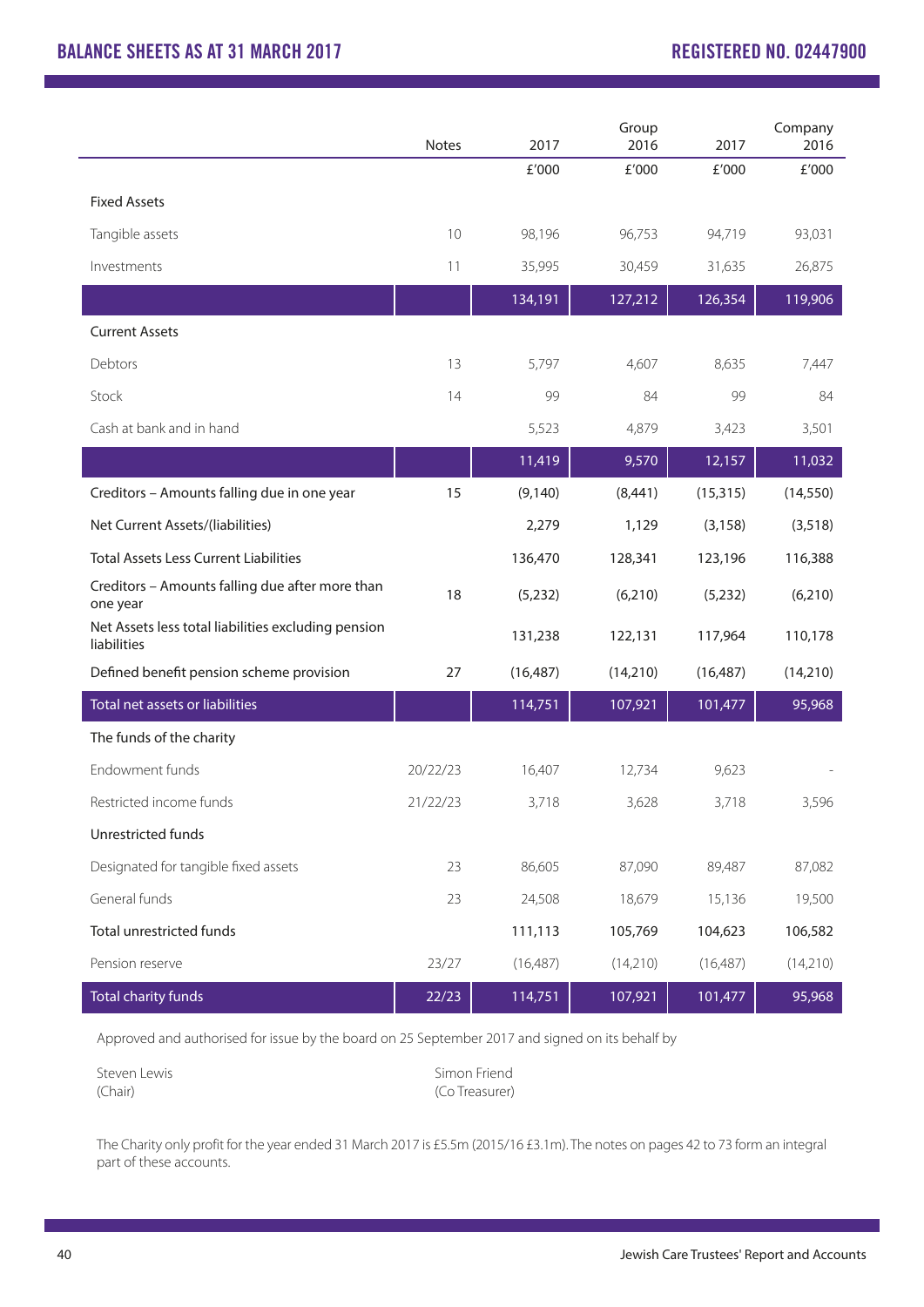|                                                             | Notes | 2017<br>All income<br>funds | 2016<br>All income<br>funds |
|-------------------------------------------------------------|-------|-----------------------------|-----------------------------|
|                                                             |       | $\pounds'000$               | $\pounds'000$               |
| Cash flows from operating activities:                       |       |                             |                             |
| Net cash provided by operating activities                   | 25    | 5,018                       | 3,000                       |
|                                                             |       |                             |                             |
| Cashflows from investing activities:                        |       |                             |                             |
| Dividends, interest & returns from investments              | 9     | 755                         | 830                         |
| Payments to acquire tangible fixed assets                   | 10    | (4,326)                     | (6,798)                     |
| Proceeds from the sale of tangible fixed assets             |       |                             | 2                           |
| Proceeds from sale of investments                           | 11    | 4,007                       | 8,780                       |
| Payments to acquire investments                             | 11    | (3,810)                     | (8,556)                     |
| Net cash (used in) investing activities                     |       | (3, 374)                    | (5,742)                     |
|                                                             |       |                             |                             |
| Cash flows from financing activities:                       |       |                             |                             |
| Repayments & financing                                      |       | (1,000)                     | (994)                       |
| Overdraft facility                                          |       |                             | 875                         |
| Net cash (used in) financing activities                     |       | (1,000)                     | (119)                       |
|                                                             |       |                             |                             |
| Change in cash and cash equivalents in the reporting period |       | 644                         | (2,861)                     |

## STATEMENT OF CASHFLOWS FOR THE YEAR ENDED 31 MARCH 2017

| Change in cash and cash equivalents in the reporting period<br>644 |    | (2,861) |       |
|--------------------------------------------------------------------|----|---------|-------|
| Cash and cash equivalents at the beginning of the reporting period |    | 4.879   | 7.740 |
| Cash and cash equivalents at the end of the reporting period       | 25 | 5,523   | 4,879 |

The notes on pages 42 to 73 form an integral part of these accounts.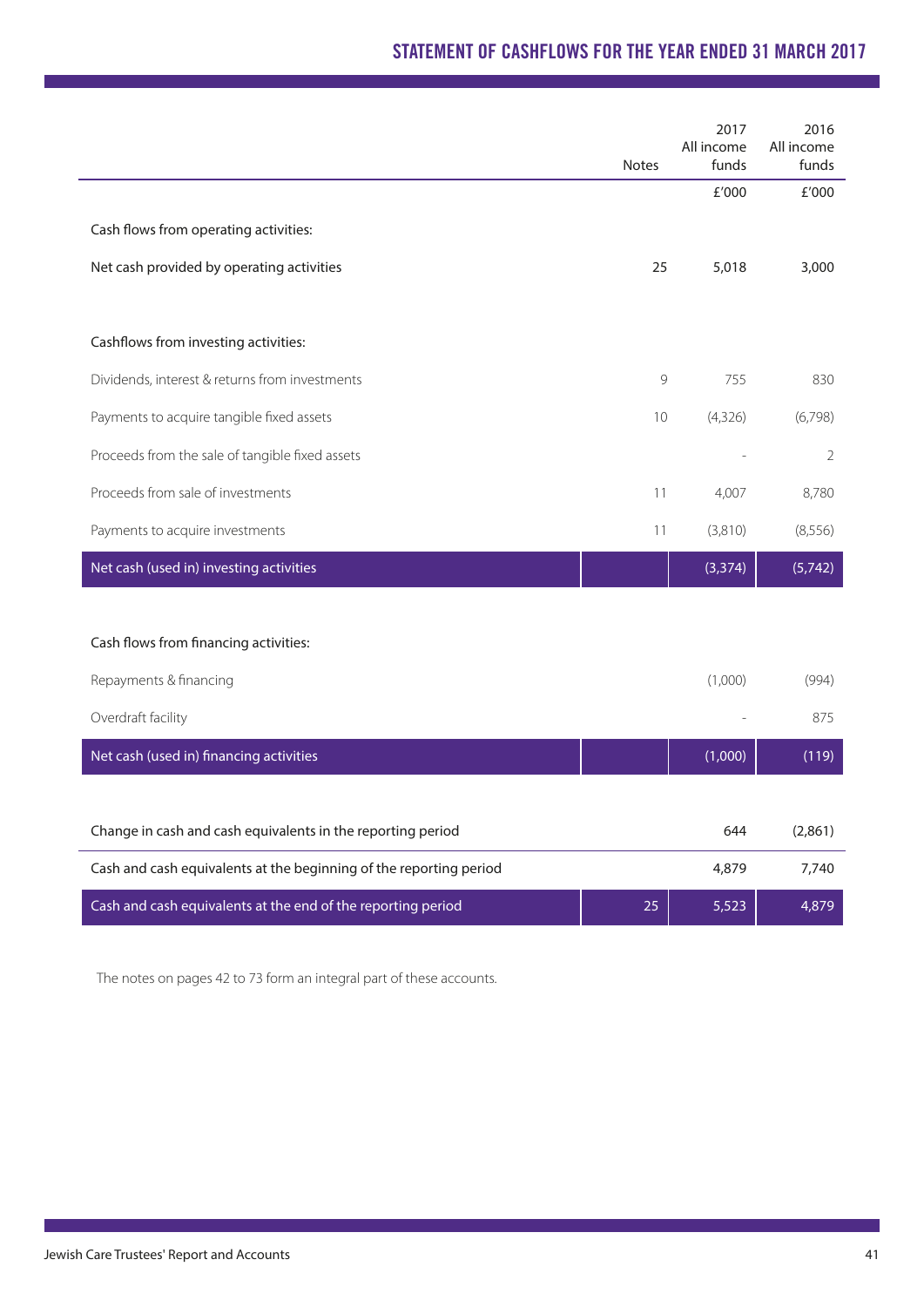## 1. STATUS OF THE CHARITABLE COMPANY

Jewish Care is a charitable company registered in England and Wales, company number 02447900, limited by guarantee and not having a share capital. It is a registered Charity in England and Wales, Charity Commission number 802559, with its registered office at Amelie House, Maurice and Vivienne Wohl Campus, 221 Golders Green Road, London NW11 9DQ and is not liable to direct UK taxation on its charitable activities.

## 2. ACCOUNTING POLICIES

The principal accounting policies adopted, judgements and key sources of estimation uncertainty in the preparation of the financial statements are as follows:

### Statement of Compliance

The financial statements have been prepared in accordance with Accounting and Reporting by Charities: Statement of Recommended Practice applicable to charities preparing their accounts in accordance with the Financial Reporting Standard applicable in the UK and Republic of Ireland (FRS 102) (effective 1 January 2015) – (Charities SORP (FRS 102), the Financial Reporting Standard applicable in the UK and Republic of Ireland (FRS 102) and the Companies Act 2006.

Jewish Care meets the definition of a public benefit entity under FRS 102. Assets and liabilities are initially recognised at historical cost or transaction value unless otherwise stated in the relevant accounting policy notes.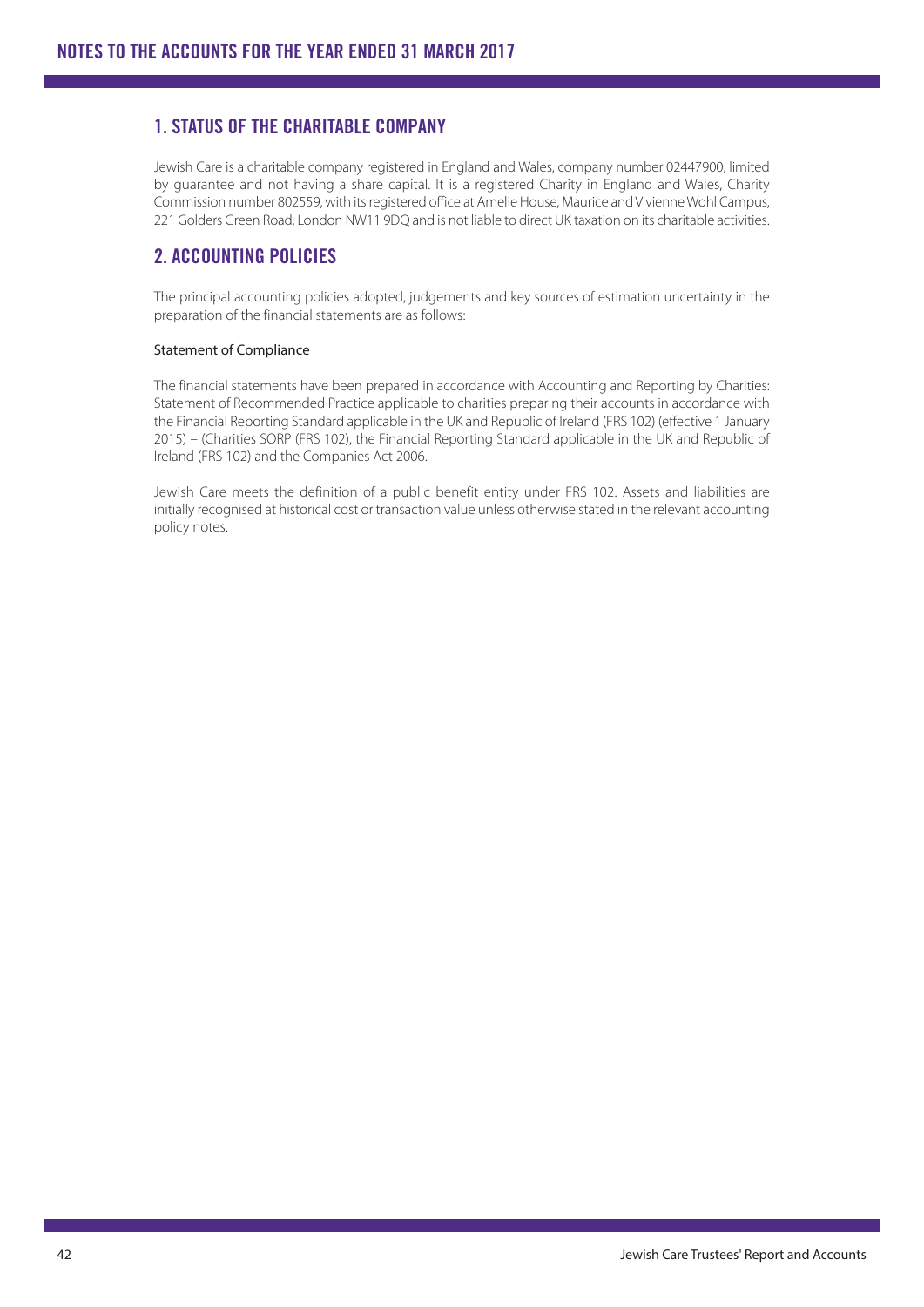### Preparation of accounts on a going concern basis

The Trustees consider there are no material uncertainties about the Charity's ability to continue as a going concern. The review of our financial position, reserves levels and future plans gives Trustees confidence the charity remains a going concern for the foreseeable future.

### Group financial statements

The financial statements consolidate the results of the Charity and its subsidiary undertakings on a lineby-line basis. The entities consolidated are those as listed in note 12 of the accounts with further analysis of the material subsidiaries in note 3. A separate Statement of Financial Activities and Income and Expenditure Account for the Charity has not been presented because the Charity has taken advantage of the exemption afforded by section 408 of the Companies Act 2006. The surplus of the parent Charity was £5.5m (2016: £1.3m).

### Income and endowments

All income and endowments are recognised when the criteria of entitlement, measurement and probability of receipt have been satisfied.

Income from charitable activities to include care home residential and nursing fee income and grants are accounted for on a receivable basis. Investment income, including interest receivable, and other miscellaneous income are also accountable for on a receivable basis.

Donations are accounted for on a received basis. Legacies are recognised on a receivable basis, when the conditions of entitlement, probability and measurement are met. Where the probability and/or measurement criteria for legacies and donations are not satisfied as at the balance sheet date but subsequent events resolve the uncertainty such that the criteria are met, an adjustment is made to recognise the income.

Trading income (shops income) is recognised in the period in which the goods are sold or the services are provided.

Income from the endowment funds is split between restricted and unrestricted funds according to the specific terms of each fund.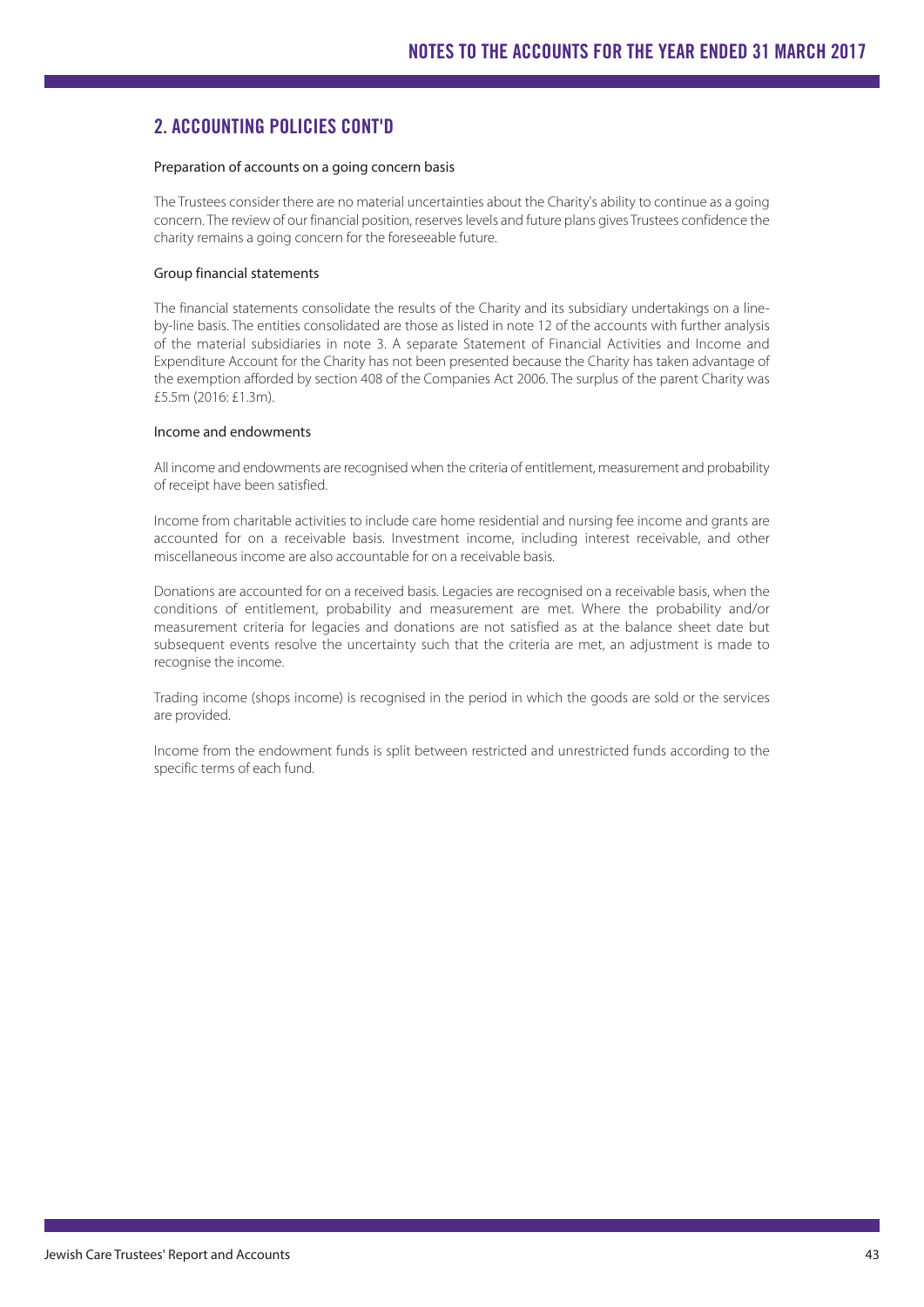### Donated services and facilities

Donated services and facilities are only included in these accounts at the value to the Charity where this can be accurately and reliably quantified. The majority of the Charity's donated services represent the contribution of many thousands of hours by its 3,000 unpaid volunteers which complements the work of the Charity's paid staff. These volunteers support many aspects of the Charity from youth groups right through to the Trustee Board. The value of this contribution has not been reflected in these accounts. The SORP does not permit the accounting for such contributions due to the inherent uncertainty in applying an accurate and reliable financial measurement in accordance with the SORP, further details of the contribution of volunteers is included in the Trustee's Report.

### Expenditure

Expenditure is accounted for on an accruals basis where there is a legal and constructive obligation to make a payment to a third party and the amount of the obligation can be measured reliably, expenditure is allocated to the appropriate headings relevant to the charitable activities; namely fundraising, care homes, day centres, home care, group homes and independent living, social work, indirect community services, mental health and support costs. Where expenditure relates to more than one cost category it is apportioned. The method of apportionment uses the most appropriate basis for each department. Reference should be made to note 7 for further information on the allocation of costs. Any irrecoverable VAT is included with the costs to which it relates.

The support costs which include governance costs are shown in note 7 support the whole of the charitable activities. Support costs are allocated to the charitable expenditure headings on a full time equivalent basis that is consistent with the use of these resources. Support costs include human resources, information technology, facilities, finance, governance and investment costs.

### Operating leases

The Charity classifies the lease of property, buses and printing equipment as operating leases, the title of the property, buses and printing equipment remains with the relevant lessors with the rental charges applicable to operating leases charged on a straight line basis over the term of the lease.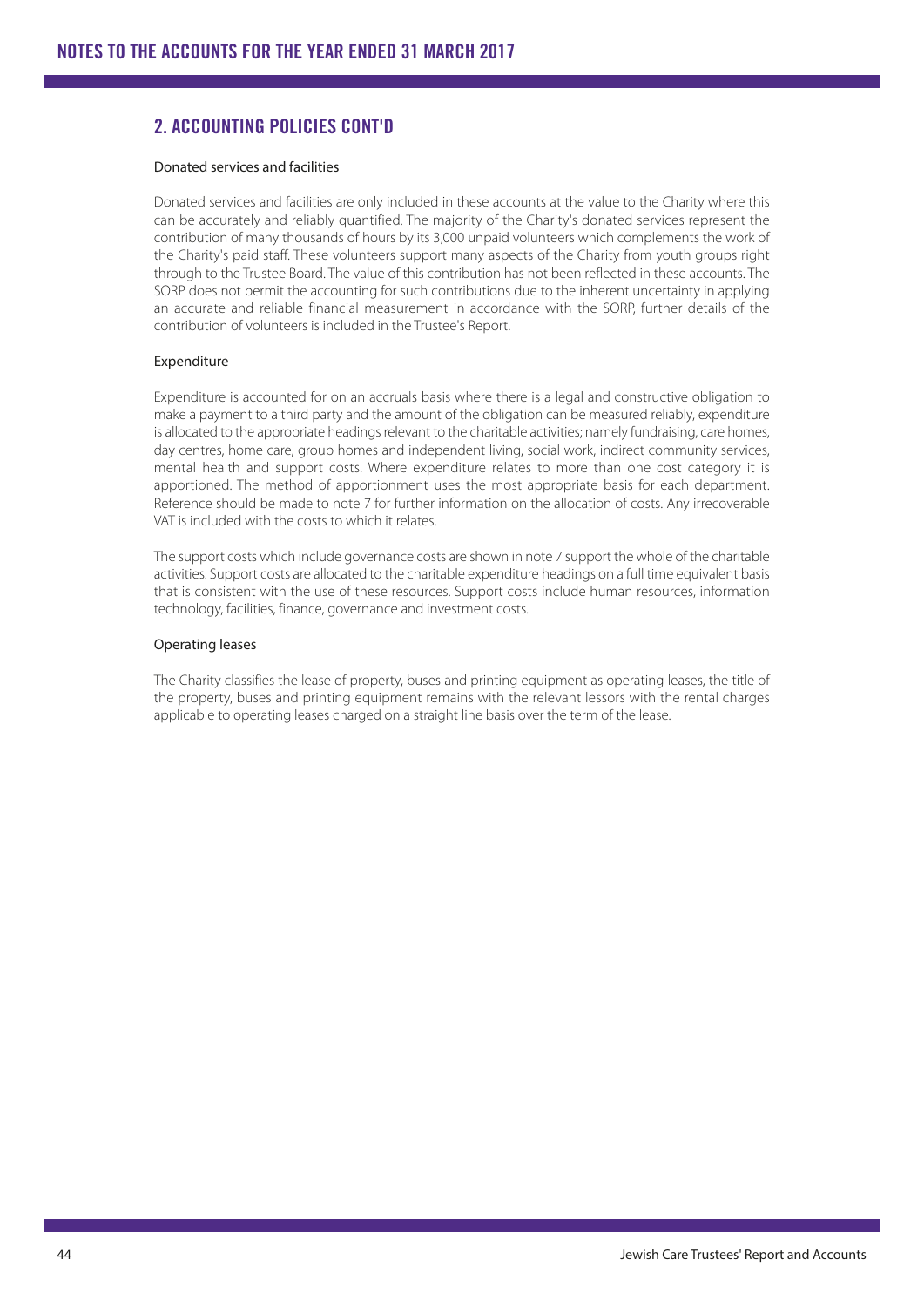### Employee benefits

### Pension schemes

Jewish Care operates a defined contribution pension scheme for the benefit of its employees. The assets of the scheme are held independently from those of Jewish Care in an independently administered fund. The pensions costs charged in the financial statements represent the contributions payable during the year.

Jewish Care also operated a defined benefit pension scheme - the Jewish Care Pension Scheme, a defined benefit scheme for the benefit of the employees; the scheme was closed to new entrants on the 1 February 2006 and closed to future benefit accrual as at the 31 March 2011. The assets of the scheme are administered by the Jewish Care Pension Scheme Trustees in a fund separate from that of the Charity. The Pension Scheme has been accounted for in accordance with FRS 102. Pension scheme assets are measured at fair value and liabilities are measured on an actuarial basis using the projected unit credit method and discounted at a rate equivalent to the current rate of return on a high quality corporate bond of equivalent term and currency to the liabilities. The actuarial valuations are obtained at least triennially and are updated at each balance sheet date. The amounts charged are the current service costs and the costs of scheme introductions, benefit changes, settlements and curtailments. They are included as part of staff costs as incurred. Net interest on the net defined benefit liability is also recognised in the Statement of Financial Activities and comprises the interest cost on the defined benefit obligation and interest income on the scheme assets, calculated by multiplying the fair value of the scheme assets at the beginning of the period by the rate used to discount the benefit obligations. The difference between the interest income on the scheme assets and the actual return on the scheme assets is recognised in other recognised gains and losses. Actuarial gains and losses are recognised immediately in other recognised gains and losses. See note 27 for further details.

#### Short term benefits

Short term benefits, including holiday pay, are recognised as an expense in the period in which the service is received.

### Employee termination benefits

Termination benefits are accounted for on an accrual basis and in line with FRS 102.

### Fixed assets and depreciation

Freehold properties are stated in the balance sheet at cost or value less depreciation. Only expenditure on property that is a new build or an improvement or an extension of existing facilities has been defined as fixed assets. No depreciation is charged on freehold land.

Tangible fixed assets are stated at cost less depreciation. All single items of equipment with a value in excess of £1,000 have been capitalised. Depreciation is provided in order to write off the cost, less estimated residual value of each asset, over its expected useful economic life. The principal rates used are:

Short leasehold land and building **Over the lease period, straight line method** Equipment 7-25% straight line method Freehold and long leasehold buildings 2% straight line method Motor Vehicles 25% straight line method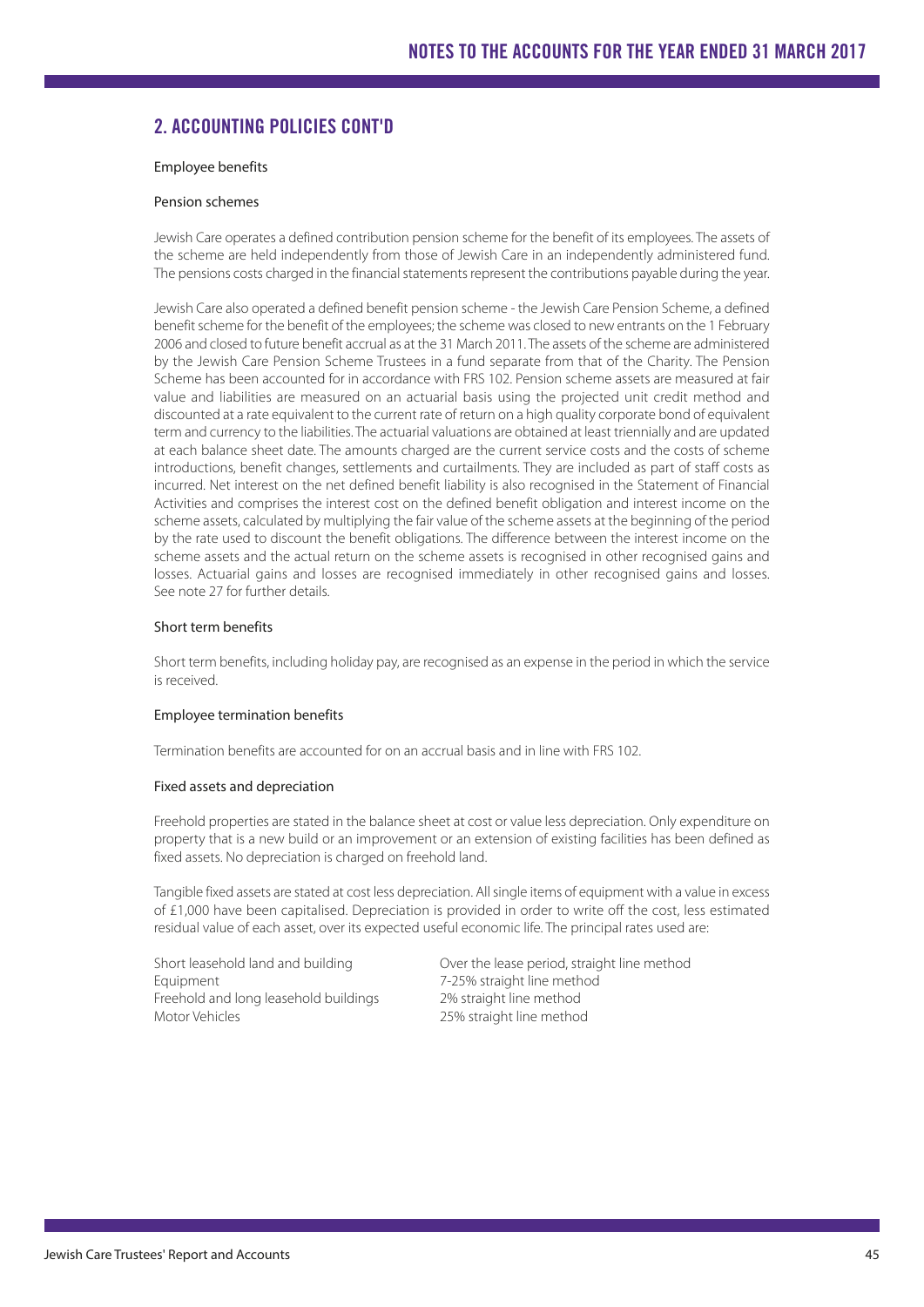### Investments

Investments are a form of basic financial instruments and are initially shown in the financial statements at market value. Movements in the market values of investments are shown as unrealised gains and losses in the Statement of Financial Activities.

Profits and losses on the realisation of investments are shown as realised gains and losses in the Statement of Financial Activities. Realised gains and losses on investments are calculated between sales proceeds and their opening carrying values or their purchase value if acquired subsequent to the first day of the financial year. Unrealised gains and losses are calculated as the difference between the fair value at the year end and their carrying value. Realised and unrealised investment gains and losses are combined in the Statement of Financial Activities.

### Financial instruments

The Charity operates basic financial instruments in terms of its assets and liabilities. In terms of its liabilities, the bank loan shown in creditors amounts falling due after one year is recognised at its principal amount advanced less capital repayments.

### *Debtors*

Trade and other debtors are recognised at the settlement amount due for the provision of services delivered. Prepayments are recognised at the amount prepaid or the amount it has paid in advance.

### *Stocks*

Hotel Services stocks are stated at the lower of cost and net realisable value, where cost comprises purchase price.

### *Cash at bank and in hand*

Cash at bank and in hand includes cash and deposits with a short term maturity of three months or less from the date of opening the deposit account.

### *Creditors*

Creditors are recognised where the Charity has a present obligation resulting from a past event that will probably result in the transfer of funds to a third party and the amount due to settle the obligation can be measured reliably, amounts are recognised at their settlement amount.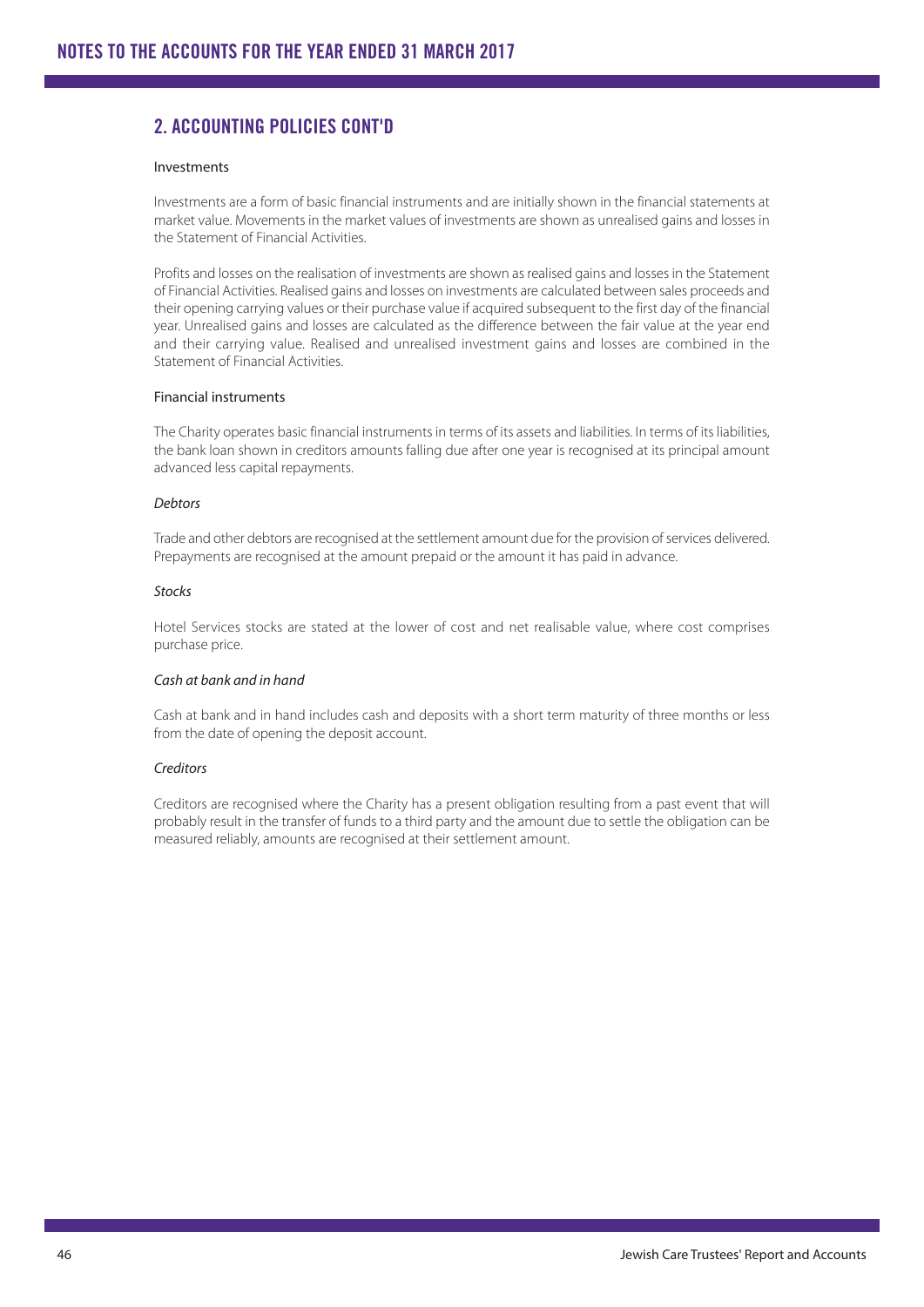### Fund accounting

Jewish Care maintains various types of funds as follows:

### *Restricted funds*

Restricted funds represent donations and legacies received which are allocated by the donor to a specific project. The restrictions are binding on the Trustees of the Charity.

### *Unrestricted funds*

General funds are funds that are expendable at the discretion of the Trustees in the furtherance of the objects of Jewish Care. Such funds may be held in order to fund both working capital and capital investment.

#### *Designated funds*

Designated funds represent funds which are unrestricted but the Trustees have designated them for a specific purpose to further the objectives of Jewish Care, the only designated fund is the fixed asset fund which represents the value of unrestricted tangible fixed assets.

### *Endowment funds*

These are funds where the assets must be held permanently by the Charity, principally in the form of investments. Income from endowments is included, together with income from unrestricted funds in incoming resources. In some cases this income is also restricted towards a particular purpose specified by the donor.

#### Critical accounting judgements and estimates

In preparing these financial statements, management has made judgements, estimates and assumptions that affect the application of the Charity's accounting policies and the reported assets, liabilities, income and expenditure and the disclosures made in the financial statements. Estimates and judgements are continually evaluated and are based on historical experience and other factors, including expectations of future events that are believed to be reasonable under the circumstances. The key areas that are deemed to be material for these financial statements is as follows:

- Accruing for income derived from legacies where complicated issues surrounding the measurement of the group's entitlement to income existed at the year end.
- The principal assumptions used to calculate the liabilities in the defined benefit pension scheme are those as set out in note 27.
- The value of the contribution of the many thousands of hours donated by its 3,000 unpaid volunteers has not been reflected in these accounts. The SORP does not permit the accounting for such contributions due to the inherent uncertainty in applying an accurate and reliable financial measurement in accordance with the SORP.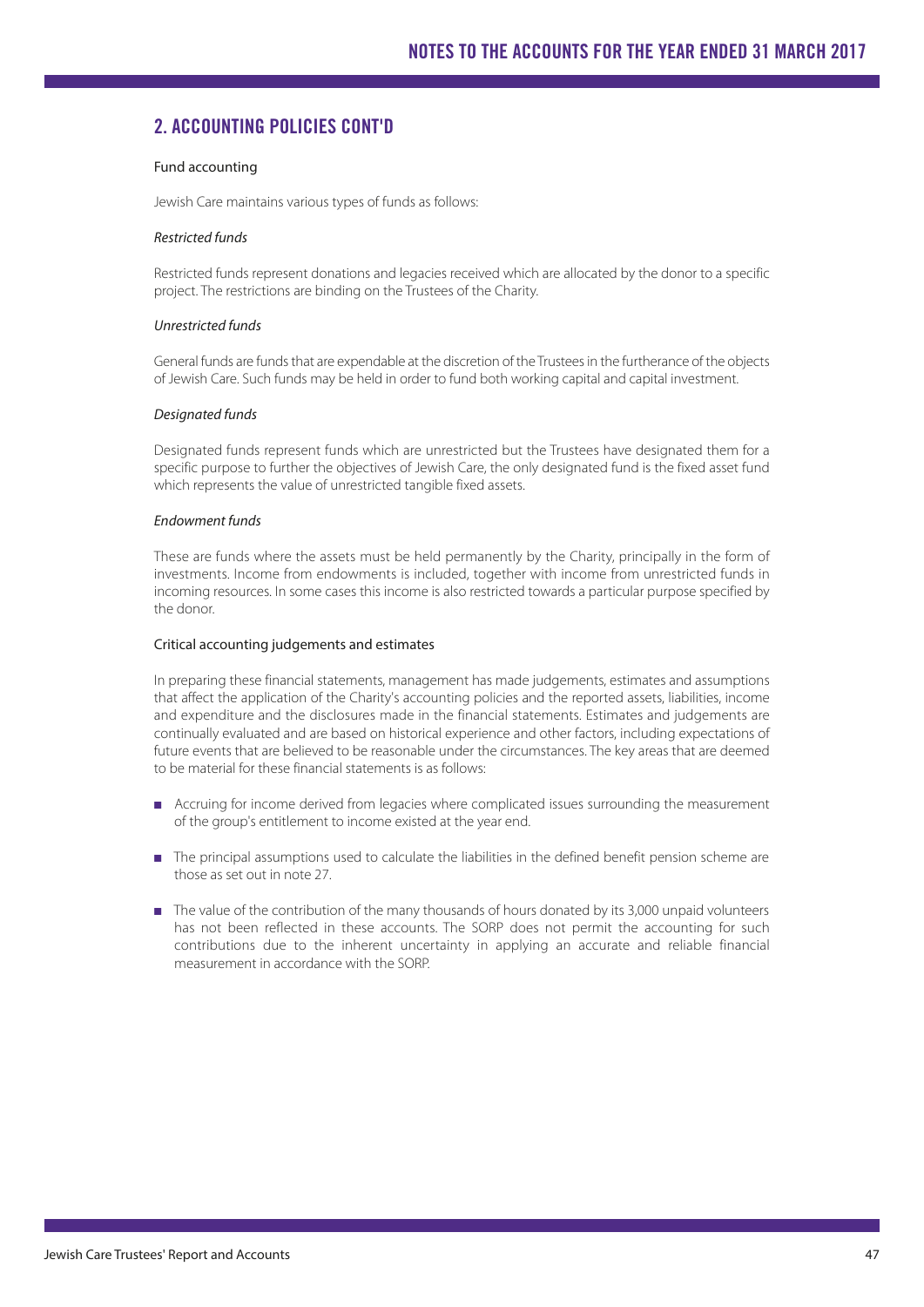## 3. SUBSIDIARIES

The Charity has one wholly owned trading subsidiary, Community Trading Limited (CTL), which is incorporated in England and Wales, company registration number 02449362. The following is a summary of its audited financial statements for the year ended 31 March 2017 (please also see note 12 for further details).

## STATEMENT OF INCOME AND RETAINED EARNINGS

|                                                 | 2017    | 2016          |
|-------------------------------------------------|---------|---------------|
|                                                 | £'000   | $\pounds'000$ |
| Turnover                                        | 3,403   | 3,689         |
| Cost of sales                                   | (2,467) | (2,872)       |
|                                                 |         |               |
| Gross profit                                    | 936     | 817           |
| Administrative expenses                         | (144)   | (76)          |
| Operating profit                                | 792     | 741           |
|                                                 |         |               |
| Interest receivable                             |         | $\mathbf{1}$  |
| Qualifying payment to Jewish Care               | (792)   | (650)         |
| Profit before tax                               |         | 92            |
| Tax expense                                     |         | (15)          |
| Profit after tax                                |         | 77            |
| Total Shareholders' Funds at 1 April 2016/2015  | 13      | (64)          |
| Total Shareholders' Funds at 31 March 2017/2016 | 13      | 13            |

## STATEMENT OF FINANCIAL POSITION AS AT 31 MARCH 2017

|                                             | 2017  | 2016  |
|---------------------------------------------|-------|-------|
|                                             | £'000 | £'000 |
| Current assets                              | 572   | 237   |
| Creditors (amounts falling due in one year) | (559) | (224) |
| Total assets less current liabilities       | 13    | 13    |
| <b>Total Shareholders' Funds</b>            | 13    | 13    |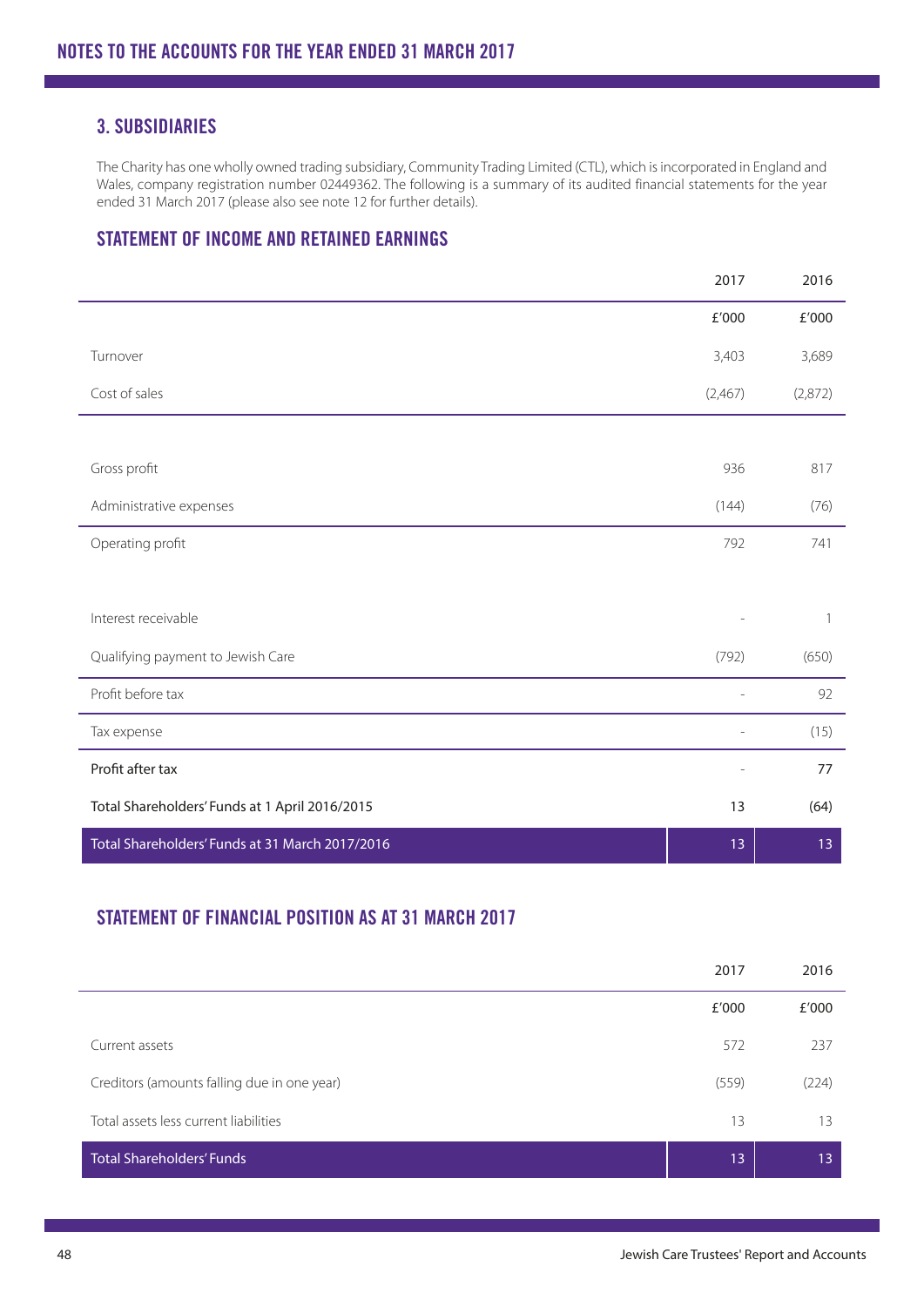# 3. SUBSIDIARIES CONT'D

The Joel Emanuel Almshouse Trust (JET) is a subsidiary and Registered Social Landlord wholly owned by Jewish Care, registered Charity number 0209723 and Registered Social Landlord number A2670. The following is a summary of its audited financial statements for the year ended 31 March 2017 (please also see note 12 for further details).

## STATEMENT OF COMPREHENSIVE INCOME

|                                            | 2017    | 2016     |
|--------------------------------------------|---------|----------|
|                                            | £'000   | £'000    |
| Turnover                                   | 1,518   | 1,076    |
| Operating expenditure                      | (1,258) | (1, 132) |
| Operating Surplus/(loss) for the year      | 260     | (56)     |
| Dividend & interest receivable             | 96      | 86       |
| Realised & unrealised investment movements | 790     | (102)    |
| Interest payable                           |         | (13)     |
| Surplus/(deficit) for the year             | 1,146   | (85)     |
| Total reserves at 1 April 2016/2015        | 4,951   | 5,036    |
| Total reserves at 31 March 2017/2016       | 6,097   | 4,951    |

# STATEMENT OF FINANCIAL POSITION AS AT 31 MARCH 2017

|                                             | 2017          | 2016          |
|---------------------------------------------|---------------|---------------|
|                                             | $\pounds'000$ | $\pounds'000$ |
| Fixed assets                                | 5,791         | 5,102         |
| Current assets                              | 365           | 64            |
| Creditors (amounts falling due in one year) | (59)          | (215)         |
| <b>Total Net Assets</b>                     | 6,097         | 4,951         |
| Reserves                                    |               |               |
| Income and expenditure reserve              | 306           | (151)         |
| Revaluation reserve                         | 113           | 92            |
| Designated reserve                          | 9             | 9             |
| Endowment reserve                           | 5,669         | 5,001         |
| <b>Total Reserves</b>                       | 6,097         | 4,951         |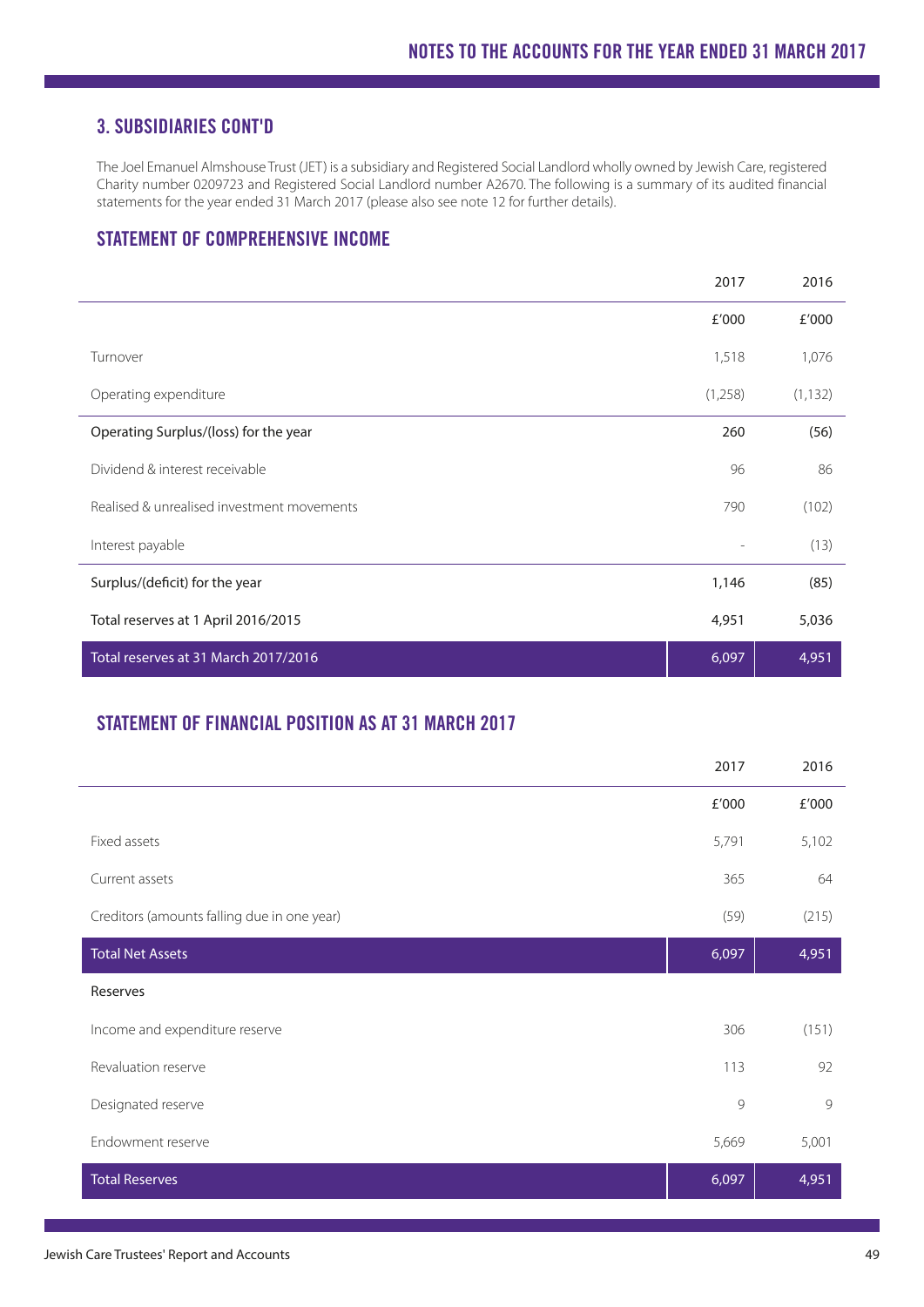## 3. SUBSIDIARIES CONT'D

The Jewish Association for Mental Illness (JAMI) is a subsidiary of Jewish Care by reference to Jewish Care being its sole member, it is registered in England and Wales, company registration number 02618170 and Charity Commission number 1003345. The following is a summary of its audited financial statements for the year ended 31 March 2017 (please also see note 12 for further details).

# STATEMENT OF FINANCIAL ACTIVITIES

|                                               | 2017     | 2016    |
|-----------------------------------------------|----------|---------|
|                                               | £'000    | £'000   |
| Incoming – donations and legacies (revenue)   | 572      | 576     |
| Incoming - charitable activities              | 1,419    | 1,334   |
| Expenditure on - raising all charitable funds | (1, 977) | (1,716) |
| Net income before capital donations           | 14       | 194     |
| Capital donations                             | 500      | 1,000   |
| Net income after capital donations            | 514      | 1,194   |
| Total funds at 1 April 2016/2015              | 2,287    | 1,093   |
| Total funds at 31 March 2017/2016             | 2,801    | 2,287   |

## BALANCE SHEET AS AT THE 31 MARCH 2017

|                                             | 2017  | 2016  |
|---------------------------------------------|-------|-------|
|                                             | £'000 | £'000 |
| Fixed assets                                | 1,308 | 1,239 |
| Current assets                              | 1,645 | 1,184 |
| Creditors (amounts falling due in one year) | (152) | (136) |
| Total assets less current liabilities       | 2,801 | 2,287 |

### Charity Funds

| Designated*                | 1,296  | 1,228 |
|----------------------------|--------|-------|
| Restricted                 | $\sim$ | 32    |
| Unrestricted               | 1,505  | 1,027 |
| <b>Total Charity Funds</b> | 2,801  | 2,287 |

\* Designated funds represent the net book value of JAMI's unrestricted tangible fixed assets.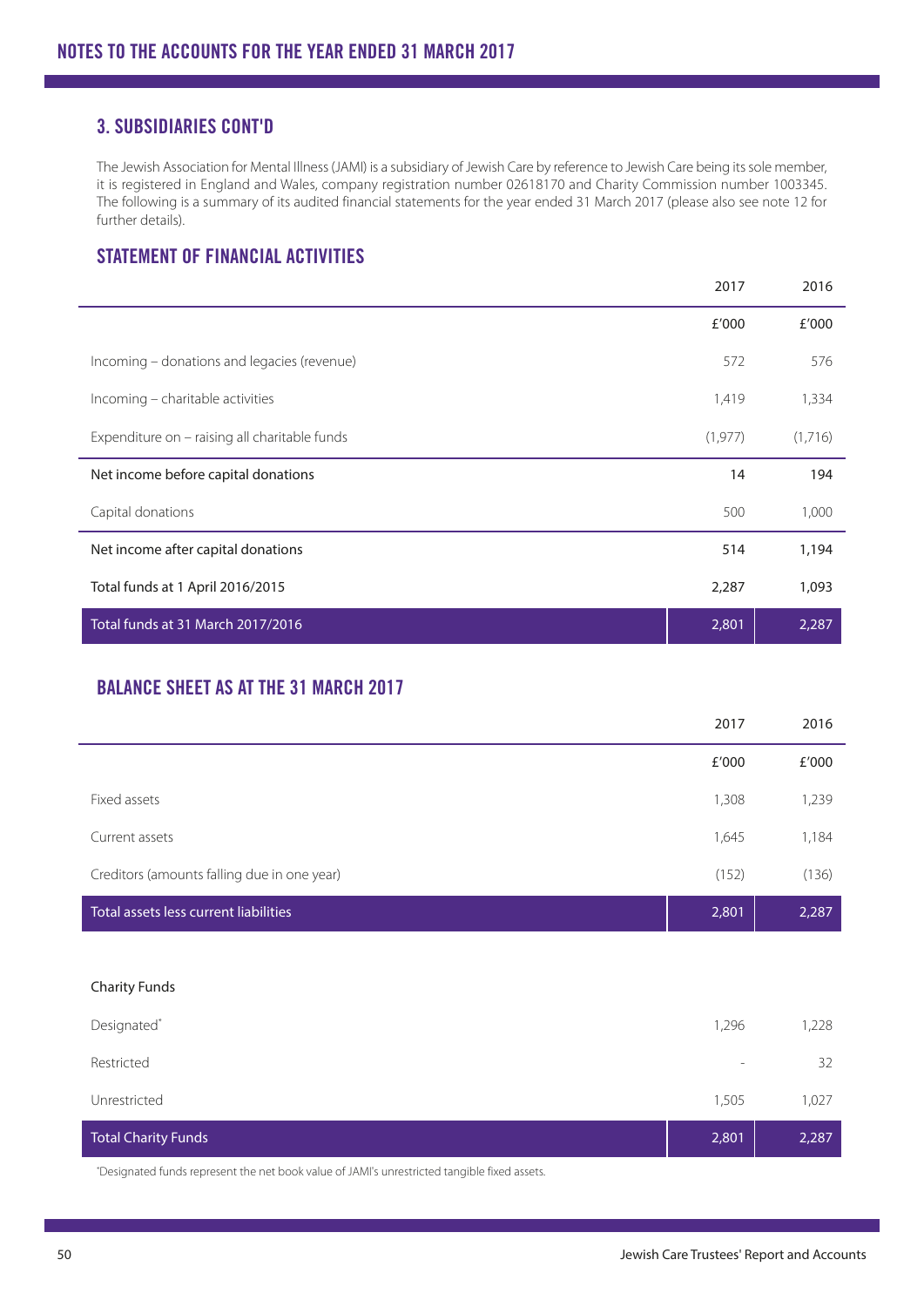# 4. NET INCOME

Jewish Care has one class of business, being the provision of welfare services to the Jewish community in the United Kingdom. All income relates to continuing operations.

The net income is stated after charging:

|                                                                          | 2017   | 2016   |
|--------------------------------------------------------------------------|--------|--------|
|                                                                          | £'000  | £'000  |
| Staff costs (note 6)                                                     | 32,429 | 31,115 |
| Depreciation (note 10)                                                   | 2,894  | 2,696  |
| Operating Leases - buildings                                             | 185    | 161    |
| Operating leases - equipment & vehicles                                  | 408    | 384    |
| Auditors' remuneration (excludes VAT)                                    |        |        |
| - audit fees including £35,700 (2016: £34,700) in respect of the Charity | 46     | 48     |
| - other services in respect of the Charity                               | 12     | 12     |

## 5. DONATIONS AND LEGACIES

Donations and legacies for the group as shown in the Consolidated Statement of Financial Activities on page 38 can be broken down as follows:

|                                                      | 2017<br>All income<br>funds | 2016<br>All income<br>funds |
|------------------------------------------------------|-----------------------------|-----------------------------|
|                                                      | £'000                       | £'000                       |
| Legacy income                                        | 7,051                       | 3,485                       |
| Revenue donations                                    | 11,696                      | 12,203                      |
| Capital project donations towards construction costs | 4,285                       | 4,611                       |
|                                                      | 23,032                      | 20,299                      |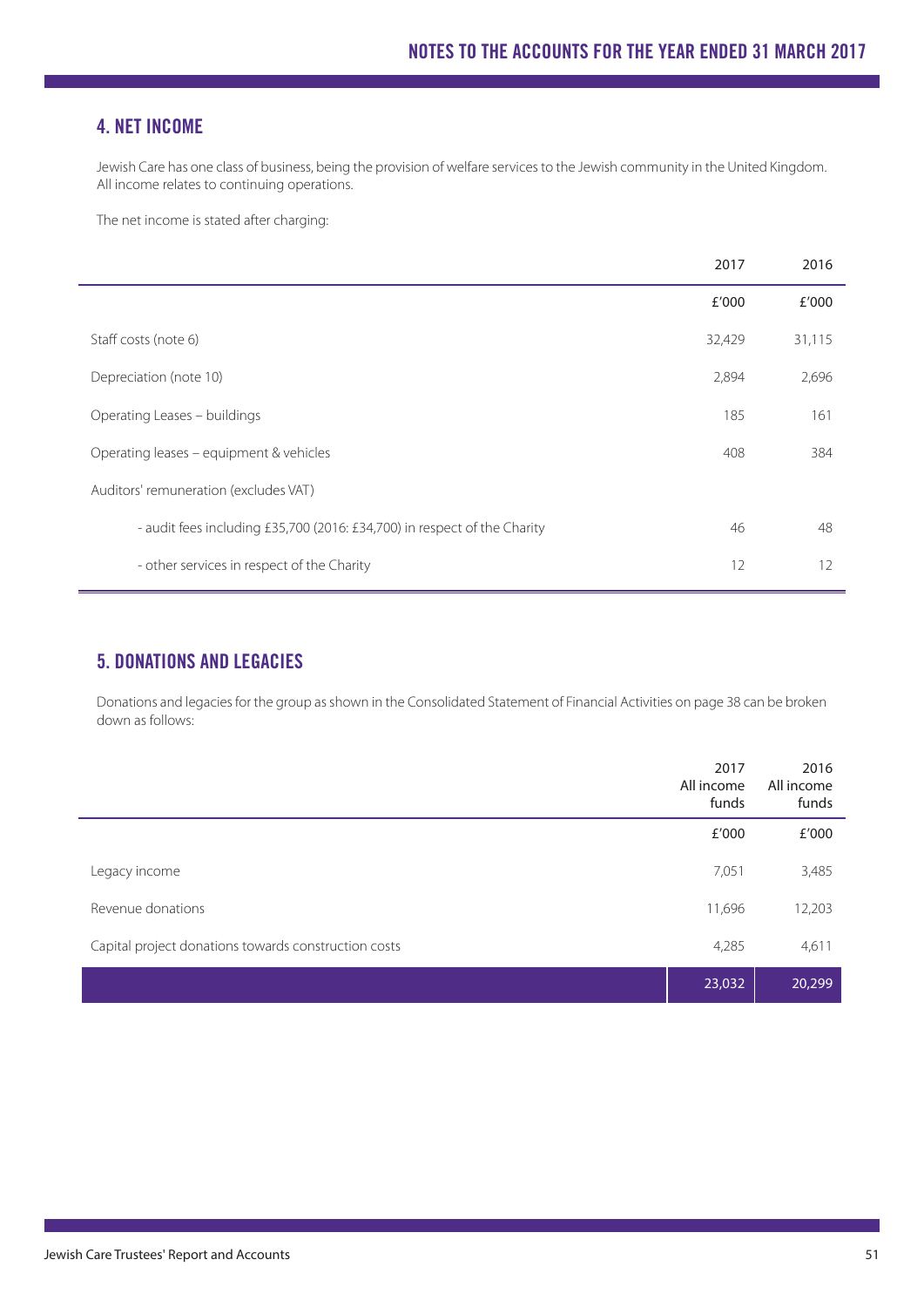### 6. STAFF COSTS

|                                                                       | 2017   | 2016   |
|-----------------------------------------------------------------------|--------|--------|
|                                                                       | £'000  | £'000  |
| Wages and salaries                                                    | 27,587 | 26,507 |
| Social security costs                                                 | 2,290  | 2,199  |
| Pension costs – defined contribution                                  | 1,718  | 1,655  |
| Pension costs – defined benefit                                       | 609    | 587    |
| Redundancy & termination costs                                        | 225    | 167    |
|                                                                       | 32,429 | 31,115 |
| Payments made to independent third parties for the provision of staff | 108    | 101    |

Employees received £62,956 (2015/16: £48,064) of benefits in kind not included above. Key management personnel comprise the professional officers and Trustees, the total remuneration, benefits and pensions paid to the professional officers in the year was £845,168 (2015/16: £841,986), none of the Jewish Care Trustees received any remuneration or expenses from their work associated with the Charity. The average number of people employed by the Group during the year was 1,334 (2015/16: 1,362). Of these, the average number of employees directly involved in care related work was 593 (2015/16: 671). Volunteers do not receive any remuneration for their volunteering time but can be re-imbursed for out of pocket expenses where applicable. The Charity average head count was 1,249 (2015/16 1,275) with staff costs of £30.3m (2015/16 £29m).

Payments made to independent third parties for the provision of staff relate to costs incurred where established staff vacancies exist and cover is required pending recruitment, short term sickness cover and time limited projects.

The number of employees earning in excess of £60,000 per annum including benefits in kind:

|                          | 2017           | 2016           |
|--------------------------|----------------|----------------|
| Emoluments of employees: | No             | No             |
| $£60,001 - £70,000$      | $\overline{2}$ | 2              |
| $£70,001 - £80,000$      | 5              | 3              |
| £80,001 - £90,000        |                | $\overline{2}$ |
| £90,001 - £100,000       | $\overline{4}$ | 3              |
| $£110,001 - £120,000$    |                | 1              |
| £120,001 - £130,000      | $\mathbf{1}$   | 2              |
| £130,001 - £140,000      | $\overline{2}$ |                |
| £190,001 - £200,000      |                | 1              |
| £200,001 - £210,000      | $\mathbf{1}$   |                |

The Chief Executive falls in the highest banding above. Employer's pension contributions for employees whose emoluments exceeded £60,000 were £124,669 (2015/16: £146,881).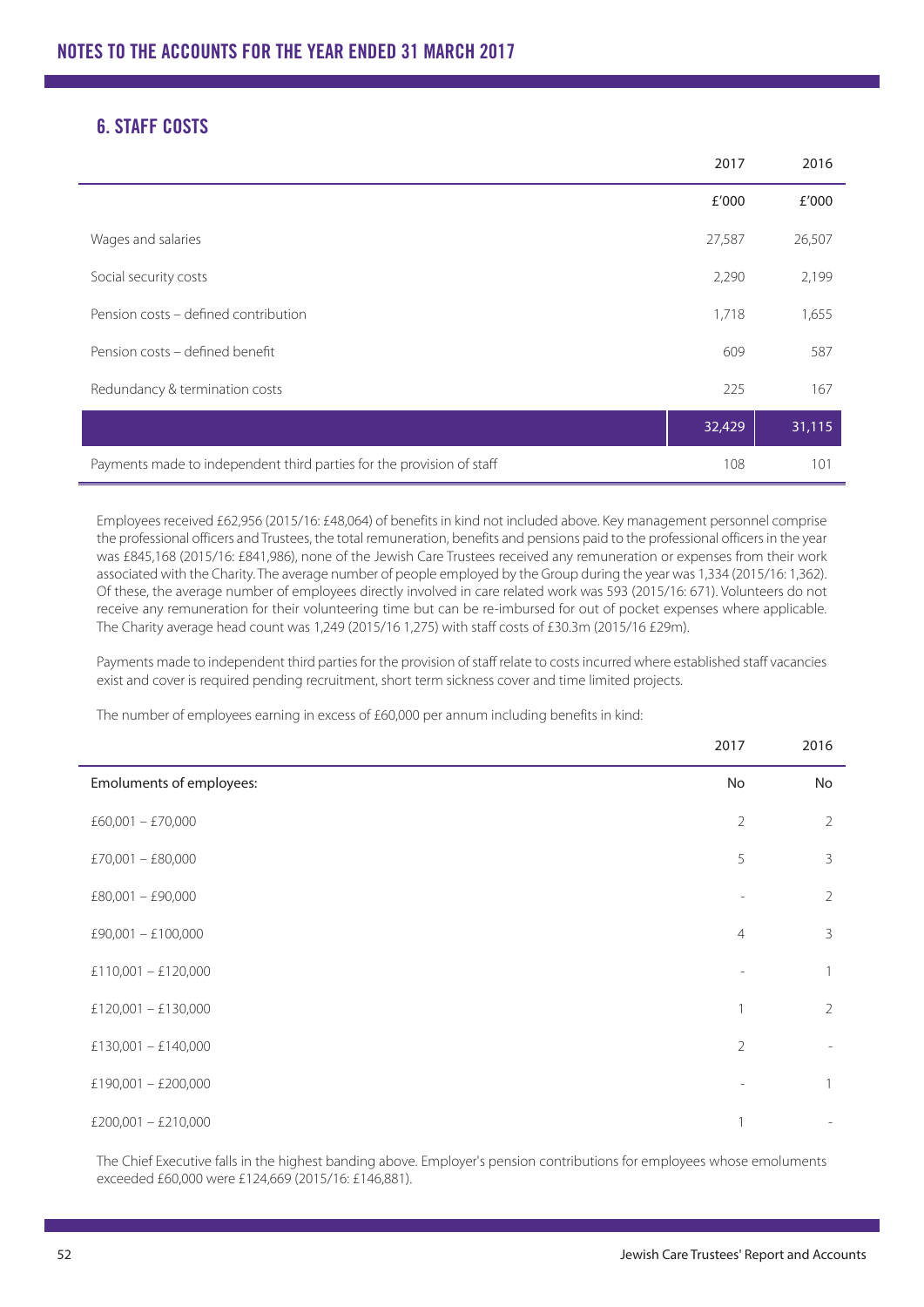## 7. ANALYSIS OF TOTAL RESOURCES EXPENDED

|                                       | Personnel | Direct<br>Fundraising | Establishment | Client       | Central | 2017<br><b>Totals</b> | 2016<br><b>Totals</b> |
|---------------------------------------|-----------|-----------------------|---------------|--------------|---------|-----------------------|-----------------------|
|                                       | £'000     | £'000                 | £'000         | £'000        | £'000   | £'000                 | $\pounds'000$         |
| Fundraising                           | 1,327     | 1,155                 | 428           | 173          | 148     | 3,231                 | 3,636                 |
| <b>Totals</b>                         | 1,327     | 1,155                 | 428           | 173          | 148     | 3,231                 | 3,636                 |
| Charitable activities                 |           |                       |               |              |         |                       |                       |
| Care Homes                            | 20,453    | $\overline{2}$        | 6,395         | 2,378        | 3,255   | 32,483                | 30,256                |
| Day Centres                           | 3,933     | $\overline{2}$        | 1,542         | 1,361        | 811     | 7,649                 | 7,500                 |
| Home Care                             | 1,117     |                       | 57            | 117          | 199     | 1,490                 | 1,364                 |
| Independent Living                    | 1,542     | $\mathbf{1}$          | 780           | 242          | 96      | 2,661                 | 2,592                 |
| Social Work                           | 1,553     |                       | 179           | 81           | 180     | 1,993                 | 1,862                 |
| <b>Indirect Community</b><br>Services | 1,496     |                       | 146           | 15           | 138     | 1,795                 | 1,623                 |
| Mental Health                         | 645       | 182                   | 251           | 45           |         | 1,123                 | 926                   |
| Project Costs                         | 145       | 12                    |               | $\mathbf{1}$ |         | 158                   | 179                   |
| <b>Totals</b>                         | 30,884    | 199                   | 9,350         | 4,240        | 4,679   | 49,352                | 46,302                |
| Investment fees                       |           |                       |               |              | 267     | 267                   | 215                   |
| <b>Totals</b>                         |           |                       |               |              | 267     | 267                   | 215                   |
| Total expenditure                     | 32,211    | 1,354                 | 9,778         | 4,413        | 5,094   | 52,850                | 50,153                |

Personnel – salaried and agency staff, national insurance contributions, pension contributions, staff benefits, professional development and core training costs.

Direct Fundraising – direct costs of major events, marketing costs, various programme costs (Friends, Young Patrons etc.) and committee event costs.

Establishment – property and equipment maintenance costs to include fixed and reactive works, depreciation costs on all sites, cleaning and refuse, insurance, utilities (to include gas, electricity, council tax and water rates) computer, telephone and security costs.

Client – direct catering costs, medical supplies, therapists, and GP fees.

Central – central costs as detailed on page 54.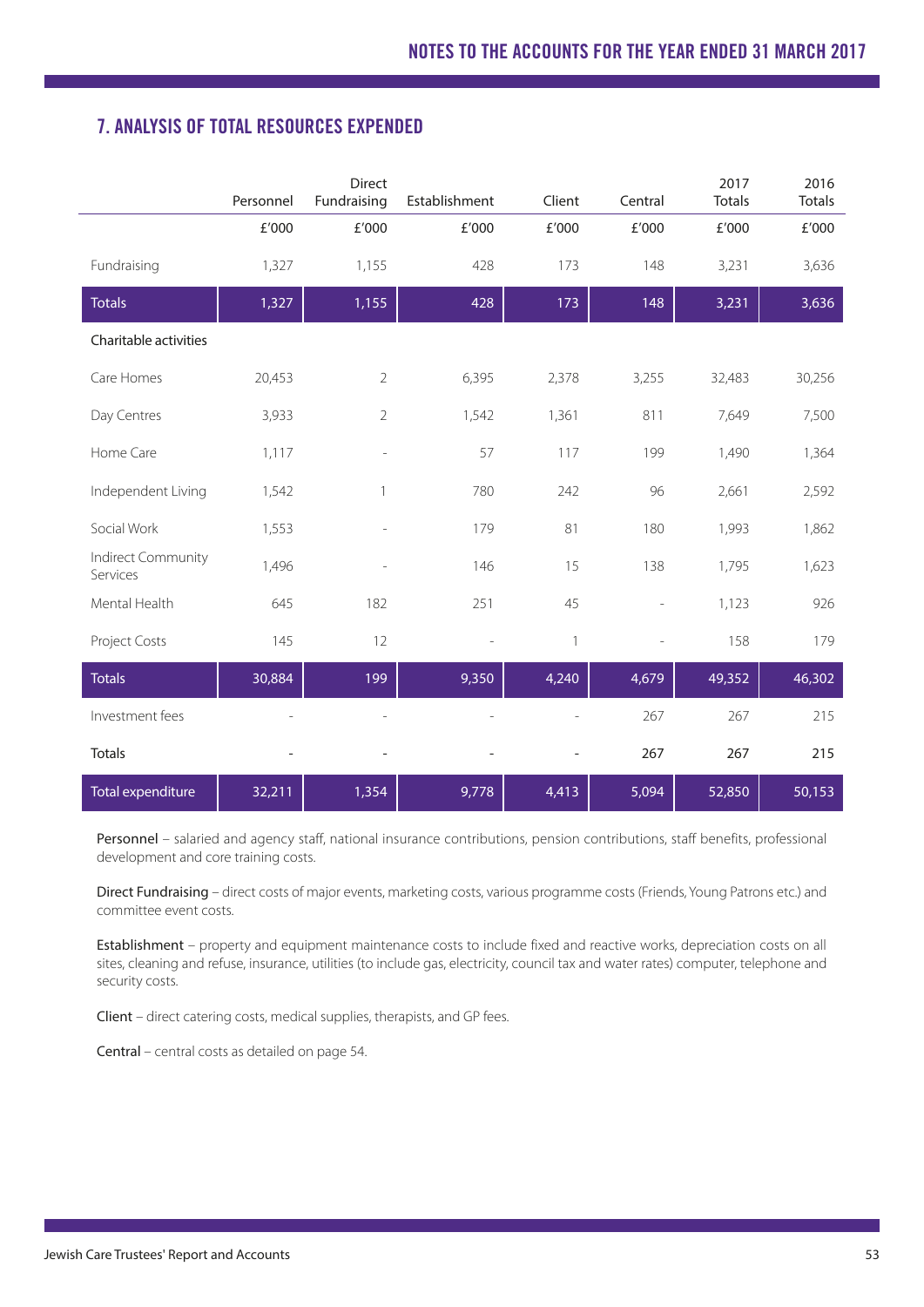## 7. ANALYSIS OF TOTAL RESOURCES EXPENDED CONT'D

## ANALYSIS OF CENTRAL COSTS

|                                | Human<br>resources | Information<br>technology | Facilities |       | Finance Governance       | Investment<br>Fees       | 2017<br><b>Totals</b> | 2016<br><b>Totals</b> |
|--------------------------------|--------------------|---------------------------|------------|-------|--------------------------|--------------------------|-----------------------|-----------------------|
|                                | £'000              | £'000                     | £'000      | £'000 | £'000                    | $£'000$                  | £'000                 | $\pounds'000$         |
| Fundraising                    | 40                 | 15                        | 52         | 30    | 11                       |                          | 148                   | 156                   |
| <b>Totals</b>                  | 40                 | 15                        | 52         | 30    | 11                       |                          | 148                   | 156                   |
| Charitable activities          |                    |                           |            |       |                          |                          |                       |                       |
| Care Homes                     | 883                | 321                       | 1,155      | 653   | 243                      | $\overline{\phantom{0}}$ | 3,255                 | 3,233                 |
| Day Centres                    | 220                | 80                        | 288        | 163   | 60                       | $\overline{\phantom{0}}$ | 811                   | 867                   |
| Home Care                      | 54                 | 20                        | 70         | 40    | 15                       | L,                       | 199                   | 193                   |
| Independent Living             | 26                 | $10$                      | 34         | 19    | $\overline{\mathcal{I}}$ |                          | 96                    | 143                   |
| Social Work                    | 49                 | 18                        | 64         | 36    | 13                       | $\overline{\phantom{0}}$ | 180                   | 182                   |
| Indirect Community<br>Services | 37                 | 14                        | 49         | 28    | 10                       |                          | 138                   | 85                    |
| Mental Health                  |                    |                           |            |       |                          |                          |                       | 45                    |
| <b>Totals</b>                  | 1,269              | 463                       | 1,660      | 939   | 348                      |                          | 4,679                 | 4,748                 |
| Investment fees                |                    |                           |            |       |                          | 267                      | 267                   | 215                   |
| <b>Totals</b>                  |                    |                           |            |       |                          | 267                      | 267                   | 215                   |
| Total expenditure              | 1,309              | 478                       | 1,712      | 969   | 359                      | 267                      | 5,094                 | $\sqrt{5,119}$        |

Human Resources – central human resources and training department to support and administer recruitment and training in all services areas.

Information technology – central IT department to support all service areas to include day to day administration for all service areas and the support of project implementation including electronic care plans and rostering systems.

Facilities – central property department to support all estate and facilities maintenance and the support of the capital projects programme.

Finance – central finance department to support and administer the finances for all service areas to include billing, financial reporting and modelling for all service areas, budget setting, statutory accounts preparation and the support of the capital projects programme.

Governance – Chief Executive's Office costs to include internal and external audit costs and legal advice.

Investment fees – investment fees on investment portfolio linked to performance.

Central costs are allocated to expenditure on charitable activities based on a full time equivalent (FTE) basis.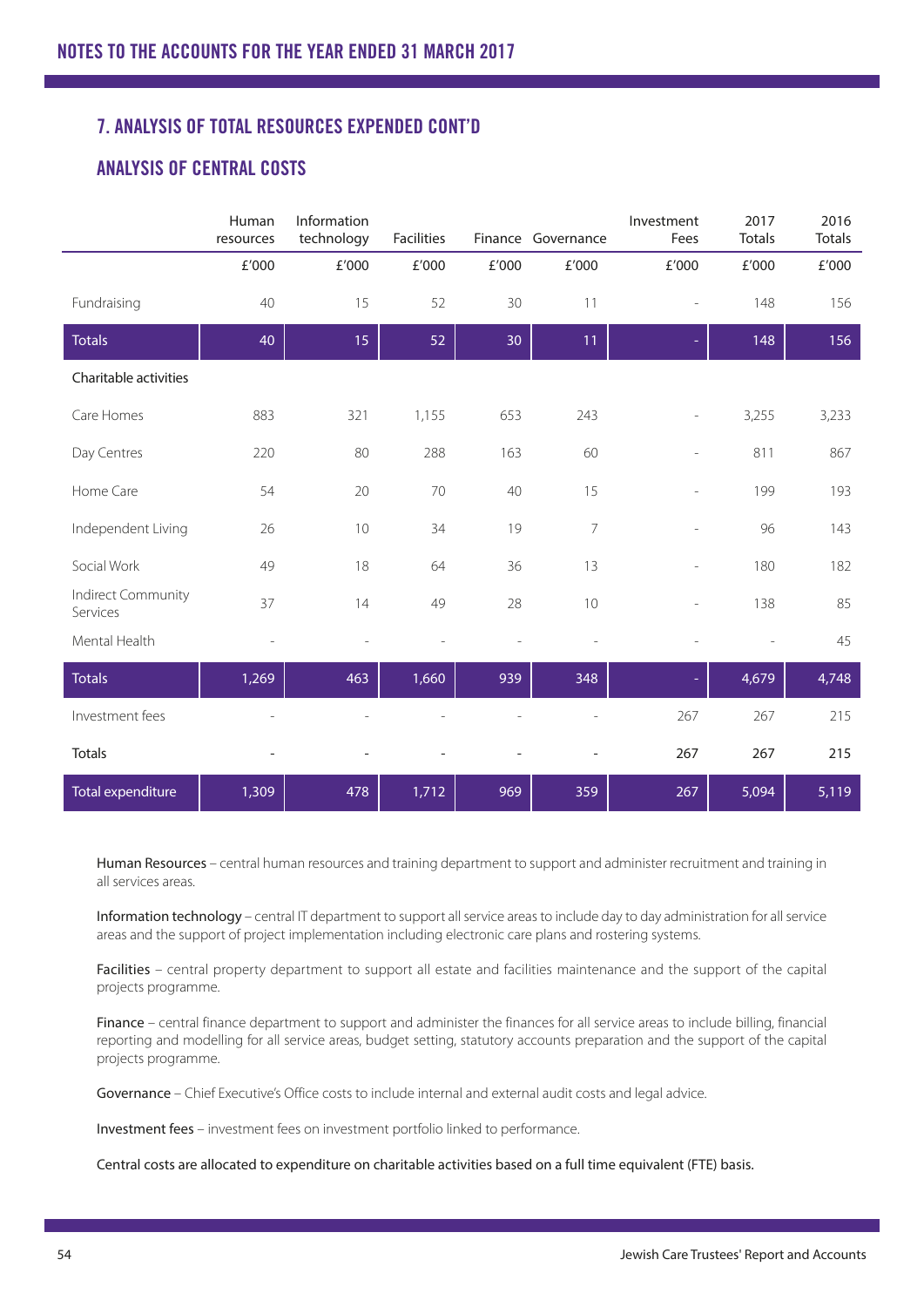# 8. INTEREST PAYABLE

|                                        | 2017  | 2016  |
|----------------------------------------|-------|-------|
|                                        | £'000 | £'000 |
| Interest payable on Barclays term loan | 84    | 104   |
|                                        | 84    | 104   |

# 9. INVESTMENT INCOME

|                                      | 2017  | 2016  |
|--------------------------------------|-------|-------|
|                                      | £'000 | £'000 |
| Dividends and interest receivable    | 988   | 1,018 |
| Short-term deposit and sundry income | 34    | 27    |
|                                      | 1,022 | 1,045 |
| Portfolio management fees            | (267) | (215) |
|                                      | 755   | 830   |

Of the above, £719,238 (2015/16: £739,973) relates to income from listed investments.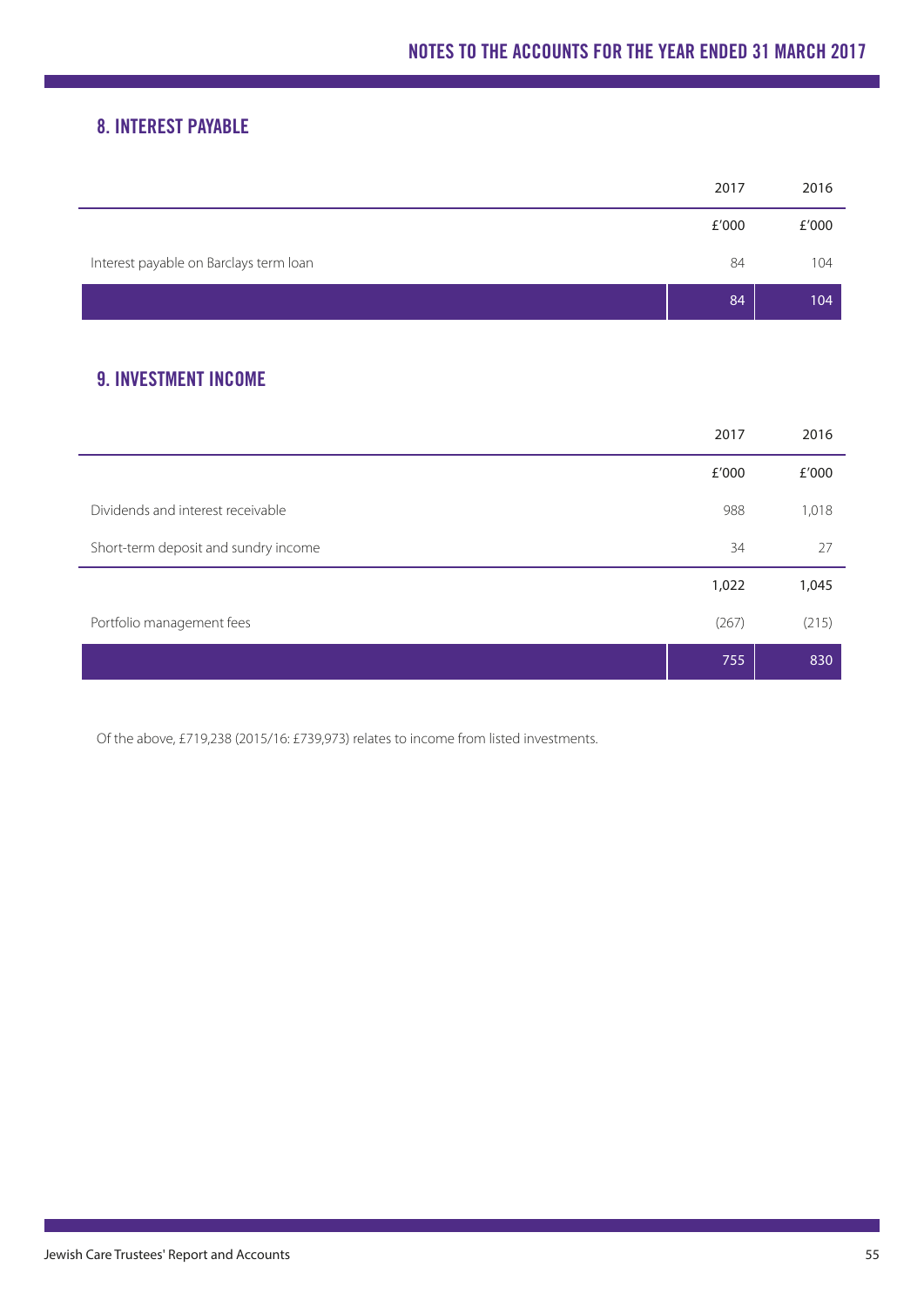# 10. TANGIBLE ASSETS

Group

|                                       | Freehold<br>land and<br>buildings | Assets under<br>Construction | Long<br>leasehold<br>land and<br>buildings | Equipment | Motor<br>vehicles | Total   |
|---------------------------------------|-----------------------------------|------------------------------|--------------------------------------------|-----------|-------------------|---------|
|                                       | £'000                             | £'000                        | £'000                                      | £'000     | £'000             | £'000   |
| Cost                                  |                                   |                              |                                            |           |                   |         |
| At 1 April 2016                       | 111,781                           | 1,568                        | 1,152                                      | 11,730    | 425               | 126,656 |
| Additions                             | 439                               | 3,305                        |                                            | 582       |                   | 4,326   |
| Write off of fully depreciated assets |                                   |                              |                                            |           | (412)             | (412)   |
| At 31 March 2017                      | 112,220                           | 4,873                        | 1,152                                      | 12,312    | 13                | 130,570 |
|                                       |                                   |                              |                                            |           |                   |         |
| Depreciation                          |                                   |                              |                                            |           |                   |         |
| At 1 April 2016                       | 20,902                            |                              | 399                                        | 8,181     | 410               | 29,892  |
| Charge for period                     | 2,037                             |                              | 20                                         | 835       | $\overline{2}$    | 2,894   |
| Write off of fully depreciated assets |                                   |                              | $\overline{\phantom{a}}$                   |           | (412)             | (412)   |
| At 31 March 2017                      | 22,939                            |                              | 419                                        | 9,016     |                   | 32,374  |
|                                       |                                   |                              |                                            |           |                   |         |

### Net book value

| At 31 March 2017 | 89,281 | 4,873 | 733 | 3,296 | 1 <sub>3</sub> | 98,196 |
|------------------|--------|-------|-----|-------|----------------|--------|
| At 31 March 2016 | 90,595 | .738  | 905 | 3,492 |                | 96,753 |

Tangible assets are all primarily used for charitable purposes.

Barclays Bank PLC hold a legal charge on the freehold property at 221 Golders Green Road as security for the development of the Maurice and Vivienne Wohl Campus as 221 Golders Green Road NW11 9DQ.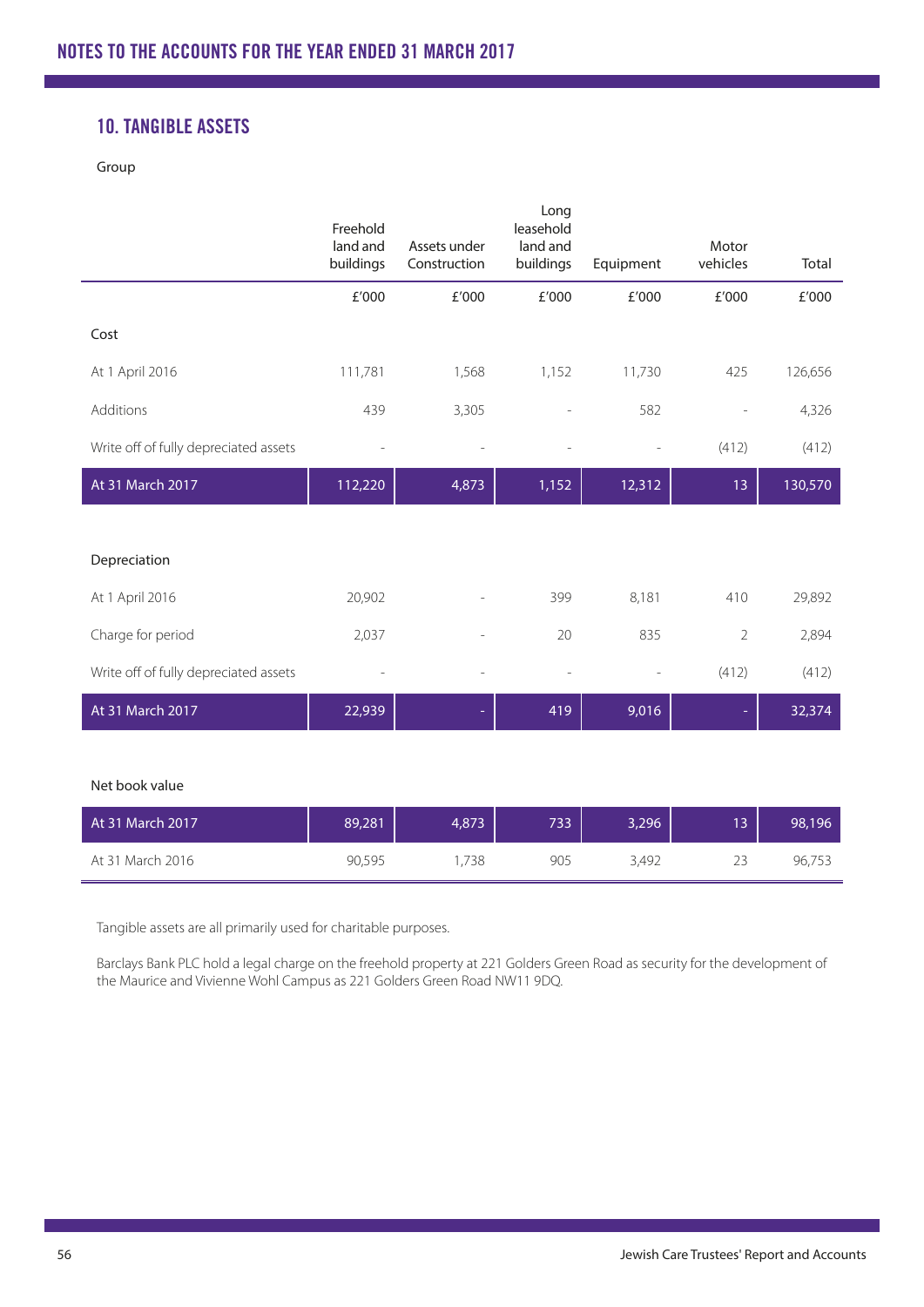# 10. TANGIBLE ASSETS (CONTINUED)

Company

| Freehold<br>land and<br>buildings | Assets under<br>Construction | Long<br>leasehold<br>land and<br>buildings | Equipment                | Motor<br>vehicles | Total   |
|-----------------------------------|------------------------------|--------------------------------------------|--------------------------|-------------------|---------|
| £'000                             | £'000                        | £'000                                      | £'000                    | £'000             | £'000   |
|                                   |                              |                                            |                          |                   |         |
| 106,321                           | 2,037                        | 1,152                                      | 11,039                   | 412               | 120,961 |
| 343                               | 3,584                        |                                            | 582                      |                   | 4,509   |
| $\overline{\phantom{a}}$          | $\overline{\phantom{a}}$     |                                            |                          | (412)             | (412)   |
| 106,664                           | 5,621                        | 1,152                                      | 11,621                   |                   | 125,058 |
|                                   |                              |                                            |                          |                   |         |
|                                   |                              |                                            |                          |                   |         |
| 19,561                            |                              | 399                                        | 7,544                    | 412               | 27,916  |
| 1,999                             |                              | 20                                         | 816                      |                   | 2,835   |
| $\qquad \qquad -$                 | $\overline{\phantom{a}}$     |                                            | $\overline{\phantom{a}}$ | (412)             | (412)   |
| 21,560                            |                              | 419                                        | 8,360                    |                   | 30,339  |
|                                   |                              |                                            |                          |                   |         |

### Net book value

| At 31 March 2017 | 85,104 | 5,621 | 733  | 3,261 | . .    | 94,719 |
|------------------|--------|-------|------|-------|--------|--------|
| At 31 March 2016 | 86.760 | 2,037 | 753. | 3,495 | $\sim$ | 93,045 |

Tangible assets are all primarily used for charitable purposes.

Barclays Bank PLC hold a legal charge on the freehold property at 221 Golders Green Road as security for the development of the Maurice and Vivienne Wohl Campus as 221 Golders Green Road NW11 9DQ.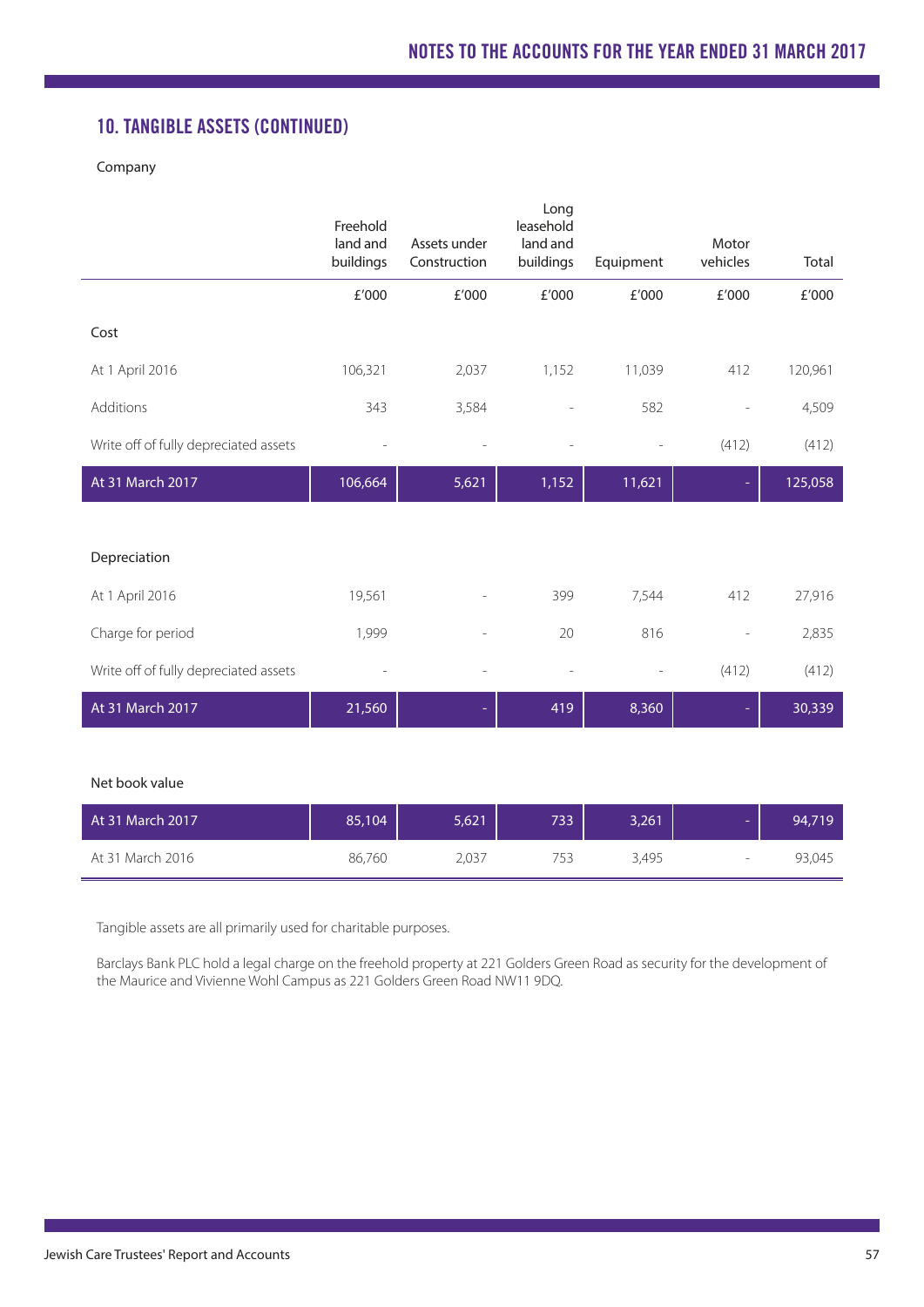## 11. INVESTMENTS

### Movement in investments

| Group                        | Investment<br>properties | Other<br>investments | 2017<br>Total | 2016<br>Total |
|------------------------------|--------------------------|----------------------|---------------|---------------|
|                              | £'000                    | £'000                | £'000         | £'000         |
| At 1 April                   | 55                       | 30,404               | 30,459        | 30,683        |
| Additions                    | $\overline{\phantom{a}}$ | 3,810                | 3,810         | 8,556         |
| <b>Disposals</b>             | $\overline{\phantom{a}}$ | (3,912)              | (3,912)       | (8,699)       |
| Minority interest adjustment | $\overline{\phantom{a}}$ | (88)                 | (88)          |               |
| Realised gain/(loss)         | $\overline{\phantom{a}}$ | 434                  | 434           | (602)         |
| Unrealised gain              | $\overline{\phantom{a}}$ | 5,292                | 5,292         | 521           |
| At 31 March                  | 55                       | 35,940               | 35,995        | 30,459        |

| Company                                     | Investment<br>properties | Other<br>investments | 2017<br>Total | 2016<br>Total |
|---------------------------------------------|--------------------------|----------------------|---------------|---------------|
|                                             | £'000                    | £'000                | £'000         | £'000         |
| At 1 April                                  | 55                       | 26,820               | 26,875        | 27,060        |
| Additions                                   |                          | 3,810                | 3,810         | 8,556         |
| <b>Disposals</b>                            | $\overline{\phantom{a}}$ | (3,912)              | (3,912)       | (8,794)       |
| Minority interest adjustment                | $\overline{\phantom{a}}$ | (88)                 | (88)          |               |
| Transfer to Joel Emanuel<br>Almshouse Trust | $\overline{\phantom{a}}$ | (717)                | (717)         | 30            |
| Realised gain/(loss)                        | $\overline{\phantom{a}}$ | 434                  | 434           | (528)         |
| Unrealised gain                             | $\overline{\phantom{a}}$ | 5,233                | 5,233         | 551           |
| At 31 March                                 | 55                       | 31,580               | 31,635        | 26,875        |

Investment properties include a one-third interest in a residential care home for adults with learning difficulties. The tenant holds an option to purchase the freehold interest in the property for £265,000 plus accrued interest calculated at Barclays Bank Plc base rate with effect from 17 October 1985. The residential care home was valued by Knight Frank at £55,000 in March 2017 (2015/16 £55,000) based on a freehold vacant possession of £1,690,000, a deferment rate of 3.75% with 94 years to expiry.

| Investments may be analysed as follows: | Market<br>value | Group<br>Cost | Market<br>value | Company<br>Cost |
|-----------------------------------------|-----------------|---------------|-----------------|-----------------|
|                                         | £'000           | £'000         | £'000           | £'000           |
| Investment properties                   | 55              | 22            | 55              | 22              |
| Investment in subsidiary undertakings   |                 | ۰             | 10              | 10 <sup>2</sup> |
| Sterling and foreign currency bonds     | 5.527           | 5,158         | 5,022           | 4,756           |
| Equities and convertibles               | 26,160          | 18,234        | 22,454          | 15,786          |
| Hedge Funds and Commodities             | 1.925           | 1,752         | 1.925           | 1.752           |
| Deposits                                | 2,328           | 2,342         | 2,169           | 2,195           |
| At 31 March 2017                        | 35,995          | 27,508        | 31,635          | 24,521          |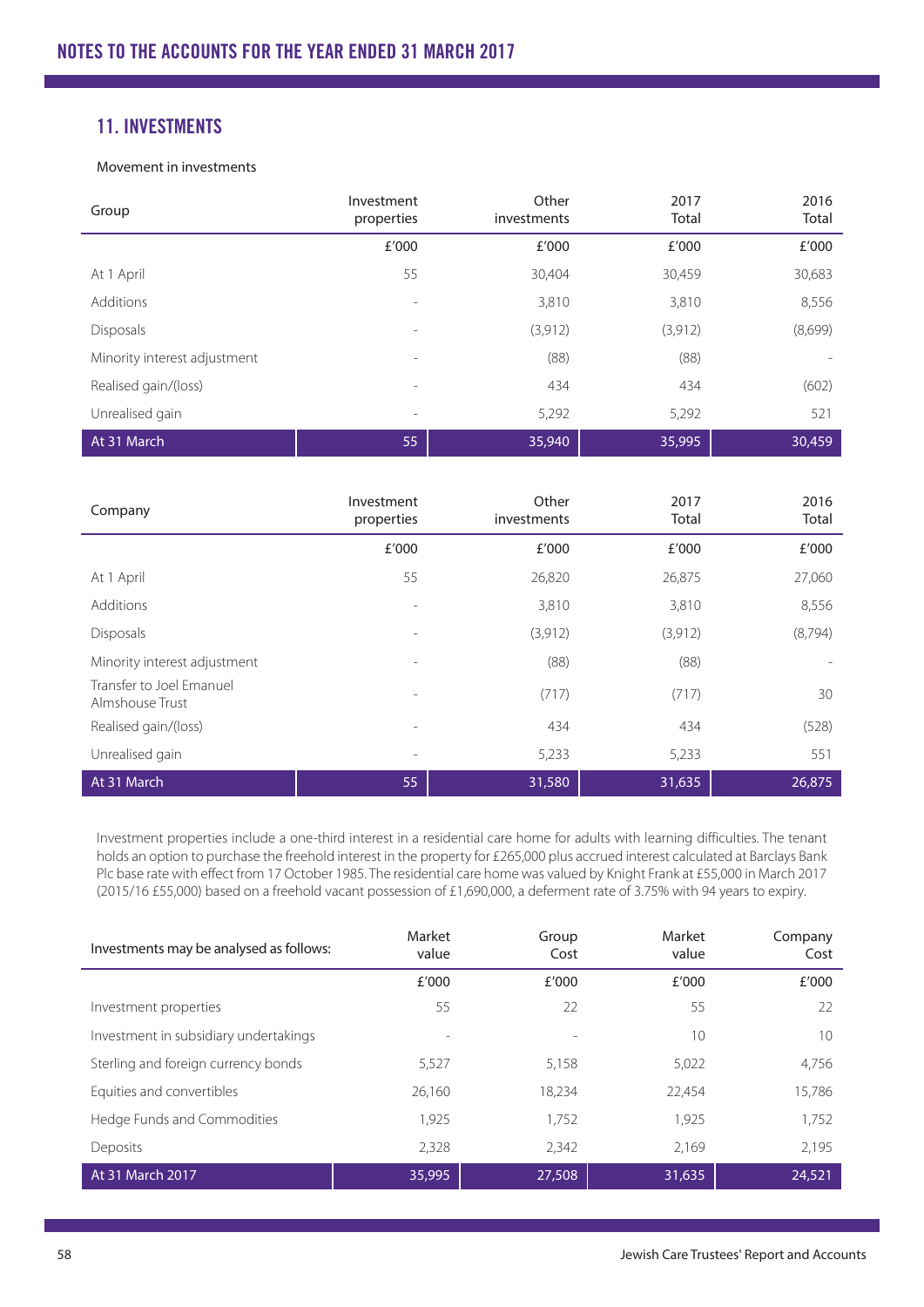## 12. SUBSIDIARY UNDERTAKINGS AND LINKED CHARITIES

Detailed below is a list of the Charity's subsidiary undertakings and linked Charities, the majority of which are registered with the Charity Commission in England and operate within the United Kingdom. All of the subsidiary undertakings and linked Charities listed below are involved in the provision of social services to the Jewish community. The linked Charities are consolidated on the basis of common management control. Their activities are managed by Jewish Care at its principal place of business and registered office at Amelie House, Maurice and Vivienne Wohl Campus, 221 Golders Green Road, NW11 9DQ. The only subsidiary to operate from a different registered office address is JAMI whose registered office is at Leila's House, 55 Christchurch Avenue, London, N12 0DG. The results of Community Trading Limited, the Joel Emmanuel Almshouse Trust and the Jewish Association for Mental Illness (JAMI) are disclosed in note 3 to the financial statements. The results of JAMI Sales and Services Limited (100% subsidiary of JAMI) are a deficit of (£23,555) and net liabilities of (£46,964). Linked Charity numbers are also disclosed where available.

### Name of Subsidiary/Linked Charity Undertakings and Basis of Consolidation

### Subsidiary

### Linked Charities

The Board of Guardians and Trustees for the Relief of the Jewish Poor commonly known as the Jewish Welfare Board Wholly owned subsidiary of Jewish Care – 802559-8

Jewish Blind Society Linked Charity – 802559-9 Jewish Home and Hospital at Tottenham Linked Charity – 802559-7 Stepney Jewish (B'nai B'rith) Clubs and Settlement Linked Charity – 802559-5 Redbridge Jewish Youth and Community Centre Linked Charity – 802559-6 Brighton & Hove Jewish Home Linked Charity – 802559-4 Maurice & Samuel Lyon Home Linked Charity – 802559-2 H E David Fund Linked Charity – 802559-10 Sophia Gardner Fund Linked Charity – 802559-15 A E Franklin Fund Linked Charity – 802559-16 Alexander Jacob Memorial Fund Linked Charity – 802559-17 Jewish Convalescent Home (Brighton Branch) Linked Charity – 802559-18 R A Schlesinger Fund Linked Charity – 802559-19 Nathan Simpson Trust Linked Charity – 802559-20 The Levy Charitable Trust Linked Charity – 802559-3 George Julian Egerton Fund Linked Charity – 802559-1

### Endowment Funds as linked charities

Jewish Care Loan Fund (Hirsch Loan Fund) Linked Charity – 802559-14 Maitland Joseph Trust Linked Charity – 802559-11 Anthony and Annie Muller Seaside Convalescent Home Linked Charity – 802559-13

Community Trading Limited 100% trading subsidiary of Jewish Care (Co. No. 02449362) Joel Emanuel Almshouse Trust 100% subsidiary of Jewish Care (RSL No. A2670)/ 802559-12 Jewish Association for Mental Illness (JAMI) Sole Company law member of JAMI (Co. No. 02618170) Marian Gerver Properties Limited 100% subsidiary (Co. No. 706174) Jewish Care Pension Trustees Limited 100% subsidiary (Co. No. 02493041)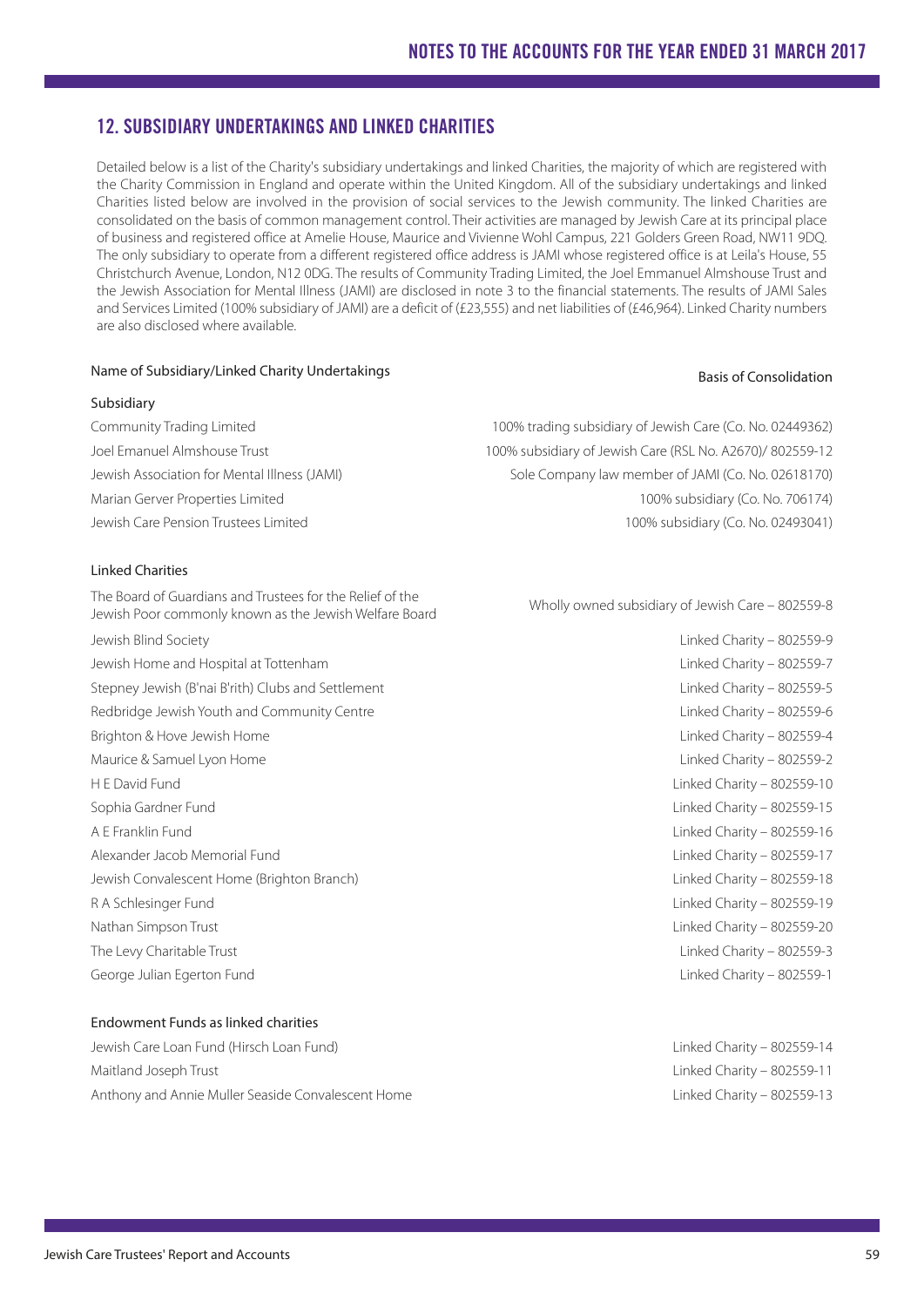# 12. SUBSIDIARY UNDERTAKINGS AND LINKED CHARITIES CONT'D

Endowment funds, all of which are permanent endowments and are consolidated on the basis of common management control, are:

| Meir & Naima Abraham Trust               | Helen Lucas Relief in Sickness Charity             |
|------------------------------------------|----------------------------------------------------|
| Lily Bluston Settlement                  | Yehuda and Miriam Davidson Memorial Fund           |
| Felsenstein & Schwarzchild Memorial Fund | Anthony and Annie Muller Seaside Convalescent Home |
| Jack Harris Transport Trust              | Rudolph (Minna & Maximillian) Trust                |
| JHH Legacy Fund                          | David Salamons Momentos                            |
| JHH Patient Amenities Fund               | Spitzel Trust                                      |
| Vansen Bequest Trust                     | Alfred Stern Trust                                 |
| Freeman Trust                            |                                                    |

# 13. DEBTORS

|                                         | 2017  | Group<br>2016 | 2017  | Company<br>2016 |
|-----------------------------------------|-------|---------------|-------|-----------------|
|                                         | £'000 | £'000         | £'000 | £'000           |
| Trade Debtors                           | 1,762 | 2,079         | 1,650 | 1,996           |
| Amounts owed by subsidiary undertakings |       |               | 3,205 | 3,063           |
| Other debtors                           | 529   | 355           | 2,818 | 337             |
| Monies due from HM Revenue & Customs    | 91    | 61            | 31    | 43              |
| Prepayments                             | 729   | 543           | 662   | 521             |
| Accrued income                          | 2,686 | 1,569         | 269   | 1,487           |
|                                         | 5,797 | 4,607         | 8,635 | 7,447           |

## 14. STOCK

| <b>Group and Company</b> | 2017  | 2016  |
|--------------------------|-------|-------|
|                          | £'000 | £'000 |
| Hotel Services Stock     | 99    | 84    |
|                          | 99    | 84    |

Stocks represent unused and unsold hotel services stock at the 31 March 2017.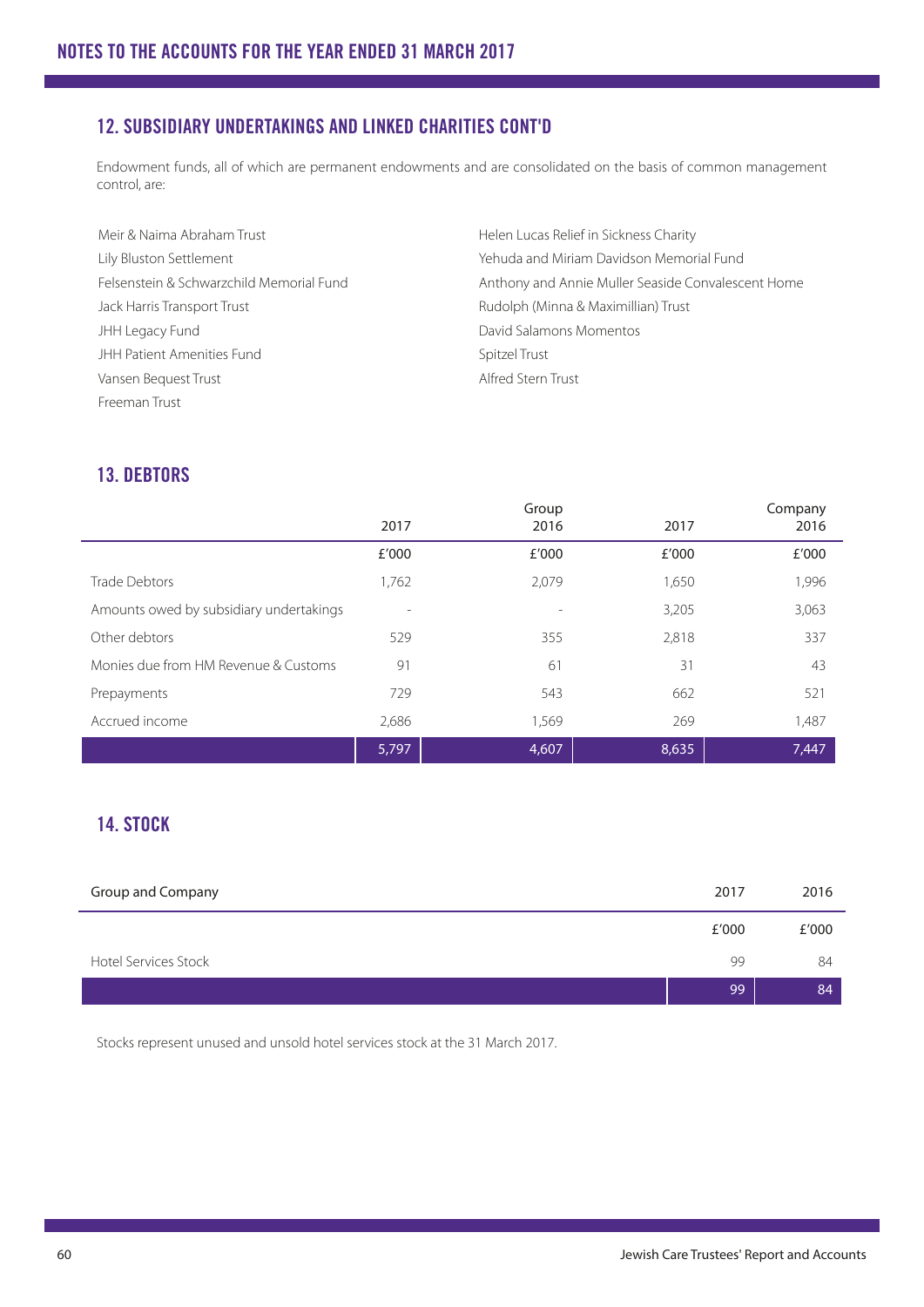## 15. CREDITORS – AMOUNTS FALLING DUE WITHIN ONE YEAR

Jewish Care holds funds in the amount of £304,326 (2015/16: £277,245) on behalf of residents and committees in designated bank accounts. These funds have not been included in the Jewish Care financial statements. Some of the net amounts owed from/to subsidiaries to the Company relates to the intercompany balance with Community Trading Limited at £276k (owed from) and the Joel Emmanuel Almshouse Trust at £283k (owed to).

|                                                |       | Group |        | Company |
|------------------------------------------------|-------|-------|--------|---------|
|                                                | 2017  | 2016  | 2017   | 2016    |
|                                                | £'000 | £'000 | £'000  | £'000   |
| Barclays overdraft                             | ٠     | 875   |        | 875     |
| Barclays loan facility                         | 1,000 | 1,000 | 1,000  | 1,000   |
| Amounts owed to subsidiary undertakings        | -     |       | 6,669  | 6,385   |
| Trade creditors                                | 3,177 | 2,479 | 2,879  | 2,460   |
| Other creditors                                | 1,603 | 1,676 | 1,515  | 1,565   |
| Taxation and social security                   | 591   | 599   | 563    | 550     |
| Accruals                                       | 2,122 | 1,278 | 2,042  | 1,213   |
| Deferred Income                                | 248   | 32    | 248    |         |
| Advance funds from the Otto Schiff Housing Asc | 399   | 502   | 399    | 502     |
|                                                | 9,140 | 8,441 | 15,315 | 14,550  |

## 16. DEFERRED INCOME

| Group | Company |
|-------|---------|
| £'000 | £'000   |
| 32    |         |
| (32)  |         |
| 248   | 248     |
| 248   | 248     |
|       |         |

## 17. FINANCIAL INSTRUMENTS

|                                                       |        | Group  |        | Company |
|-------------------------------------------------------|--------|--------|--------|---------|
|                                                       | 2017   | 2016   | 2017   | 2016    |
|                                                       | £'000  | £'000  | £'000  | £'000   |
| Financial assets measured at fair value               | 31,306 | 29.081 | 27,273 | 25,591  |
| Financial assets measured at initial recognition      | 12.681 | 8,371  | 10.030 | 6,743   |
| Financial liabilities measured at initial recognition | 11,613 | 12,842 | 11.188 | 12,660  |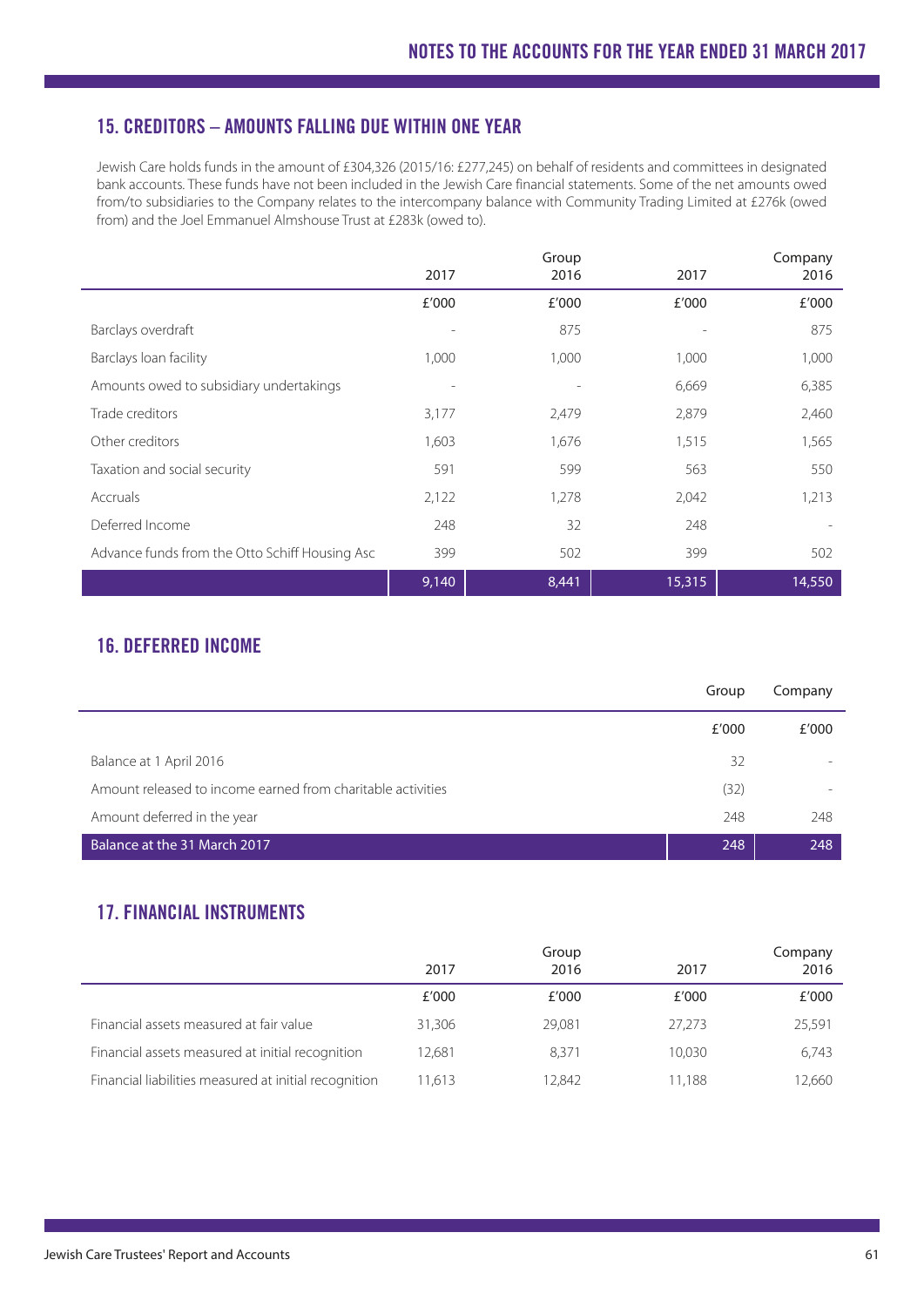## 18. CREDITORS – AMOUNTS FALLING DUE AFTER MORE THAN ONE YEAR

|                        | 2017  | Group<br>2016 | 2017  | Company<br>2016 |
|------------------------|-------|---------------|-------|-----------------|
|                        | £'000 | £'000         | £'000 | £'000           |
| Barclays loan facility | 5,232 | 6,210         | 5,232 | 6,210           |
|                        | 5,232 | 6,210         | 5,232 | 6,210           |

Jewish Care arranged a bridging facility loan facility with Barclays Bank PLC of up to £15,000,000 for a revolving period of 5 years and a term of 10 years, to assist the financing of the development of the care campus at 221 Golders Green Road, NW11 9DQ. The facility is secured on this development. As of the 14 April 2013 the revolving period has expired with quarterly capital payments commencing in July 2013.

## 19. RESULT OF THE CHARITABLE COMPANY

As permitted by Section 403-413 of the Companies Act 2006, the parent undertaking's income and expenditure account has not been included in these financial statements. The net surplus for the year attributable to Jewish Care, including capital receipts but excluding unrealised gains and losses on investments and the pension scheme is £3.1m (2015/16 net surplus of £1.3m).

## 20. ENDOWMENT FUNDS

The funds below represent the value of the endowments at the 31 March 2017 which were to provide support to the general objectives of Jewish Care. Investment management fees of £87k have been allocated to the endowment funds (2015/16: £74k). Investment fee allocations are based on market performance and valuation in the endowment fund. Transfers include the reallocation of funds between restricted and general funds.

### Group

|                                    | 1 April 2016 | Income | Spend  | Transfers/<br>Gain/loss | 31 March<br>2017 |
|------------------------------------|--------------|--------|--------|-------------------------|------------------|
|                                    | £'000        | £'000  | £'000  | £'000                   | £'000            |
| Maurice and Samuel Lyon Home       | 733          | ۰      | (26)   | ۰                       | 707              |
| Joel Emmanuel Trust <sup>1</sup>   | 5,001        | -      | (49)   | 722                     | 5,669            |
| Other trusts                       | 347          | 15     | ۰      | 38                      | 405              |
| Maitland Joseph Trust <sup>1</sup> | 6,653        | ۰      | $\sim$ | 2,973                   | 9,626            |
|                                    | 12,734       | 15     | (75)   | 3,733                   | 16,407           |

<sup>1</sup> Please refer to the financial statements for the Joel Emanuel Trust for further information on this Trust, the endowment funds will be applied to the development of the next Independent Living scheme.

### Superior numbers correct?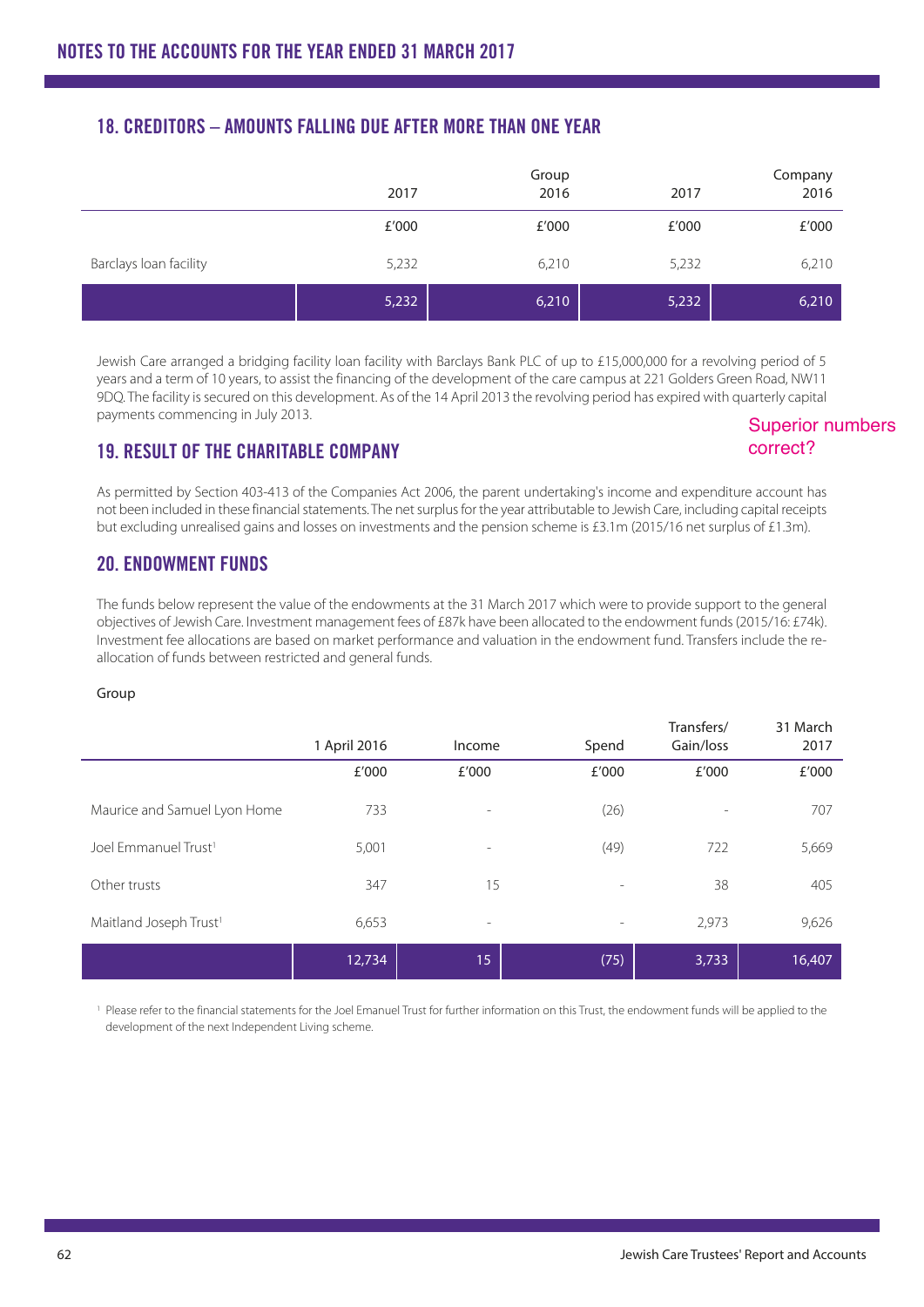## 21. RESTRICTED FUNDS – GROUP

|                                                | 1 April 2016 | Income | Expenditure | Net Gains/<br>Transfers<br>in/(out) | 31 March<br>2017 |
|------------------------------------------------|--------------|--------|-------------|-------------------------------------|------------------|
|                                                | $£'000$      | £'000  | £'000       | £'000                               | $\pounds'000$    |
| Sidney Corob House                             |              | 418    | (418)       |                                     |                  |
| Holocaust Survivors' Centre                    |              | 118    | (118)       |                                     |                  |
| Michael Sobell Jewish Community Centre         |              | 136    | (136)       |                                     |                  |
| Kun Mor and George Kiss Home                   |              | 12     | (12)        |                                     |                  |
| Jack Gardner House <sup>1</sup>                | 1,322        | 316    | (337)       |                                     | 1,301            |
| Rela Goldhill at Otto Schiff                   | 34           |        | (34)        |                                     |                  |
| Vi & John Rubens House                         |              | 19     | (19)        |                                     |                  |
| Redbridge Jewish Comunnity Centre <sup>2</sup> | 2,231        | 186    |             |                                     | 2,417            |
| Special Day Centres                            |              | 122    | (122)       |                                     |                  |
| Otto Schiff                                    |              | 84     | (84)        |                                     |                  |
| Lady Sarah Cohen House                         |              | 54     | (54)        |                                     |                  |
| The Princess Alexandra Home                    |              | 23     | (23)        |                                     |                  |
| Rubens House                                   |              | 20     | (20)        |                                     |                  |
| Clore Manor                                    | 7            | 51     | (58)        |                                     |                  |
| Rosetrees                                      |              | 20     | (20)        |                                     |                  |
| Disability Arts & Dementia                     |              | 164    | (164)       |                                     |                  |
| Community Support                              |              | 50     | (50)        |                                     |                  |
| Others <sup>3</sup>                            | 2            | 25     | (27)        |                                     |                  |
| Betty and Asher Loftus Centre <sup>4</sup>     |              | 3,785  |             | (3,785)                             |                  |
| JAMI <sup>5</sup>                              | 32           | 703    | (331)       | (404)                               |                  |
| Totals <sup>6</sup>                            | 3,628        | 6,306  | (2,027)     | (4, 189)                            | 3,718            |

<sup>1</sup> Jack Gardner House represents a property donated in prior years. It is a residential home for people with mental health problems.

<sup>2</sup> The Redbridge Jewish Community Centre is a day centre providing a facility for the whole community both young and old, with special day care for the needs of clients with Alzheimer's. Funds have been received to development the site, £697k of which have been spent on planning fees and duly capitalised pending full development of the site.

<sup>3</sup> Other Restricted funds consist of funds that are to be used to fund entertainment for the residents in the Care Homes and other smaller amounts with restricted spending requirements.

<sup>4</sup> The majority of the capital pledges received are towards the development of the Stanmore site that received planning consent in August 2015. Due to the phased nature of capital pledges there were a number also received towards the construction of the Betty and Asher Loftus Centre opened in 2015/16 at Colney Hatch.

- <sup>5</sup> Please refer to the JAMI Charity accounts for the details of the restricted fund movements for the year.
- <sup>6</sup> Restricted reserves for the Charity are £3,718k (2015/16: £3,596k) the numbers above excluding the funds for JAMI.

Income relates to all fundraising income and fees specifically raised for the resources as detailed above. Expenditure relates to all expenditure linked to that which it was fundraised for, for example care home operations and funds for resident entertainment.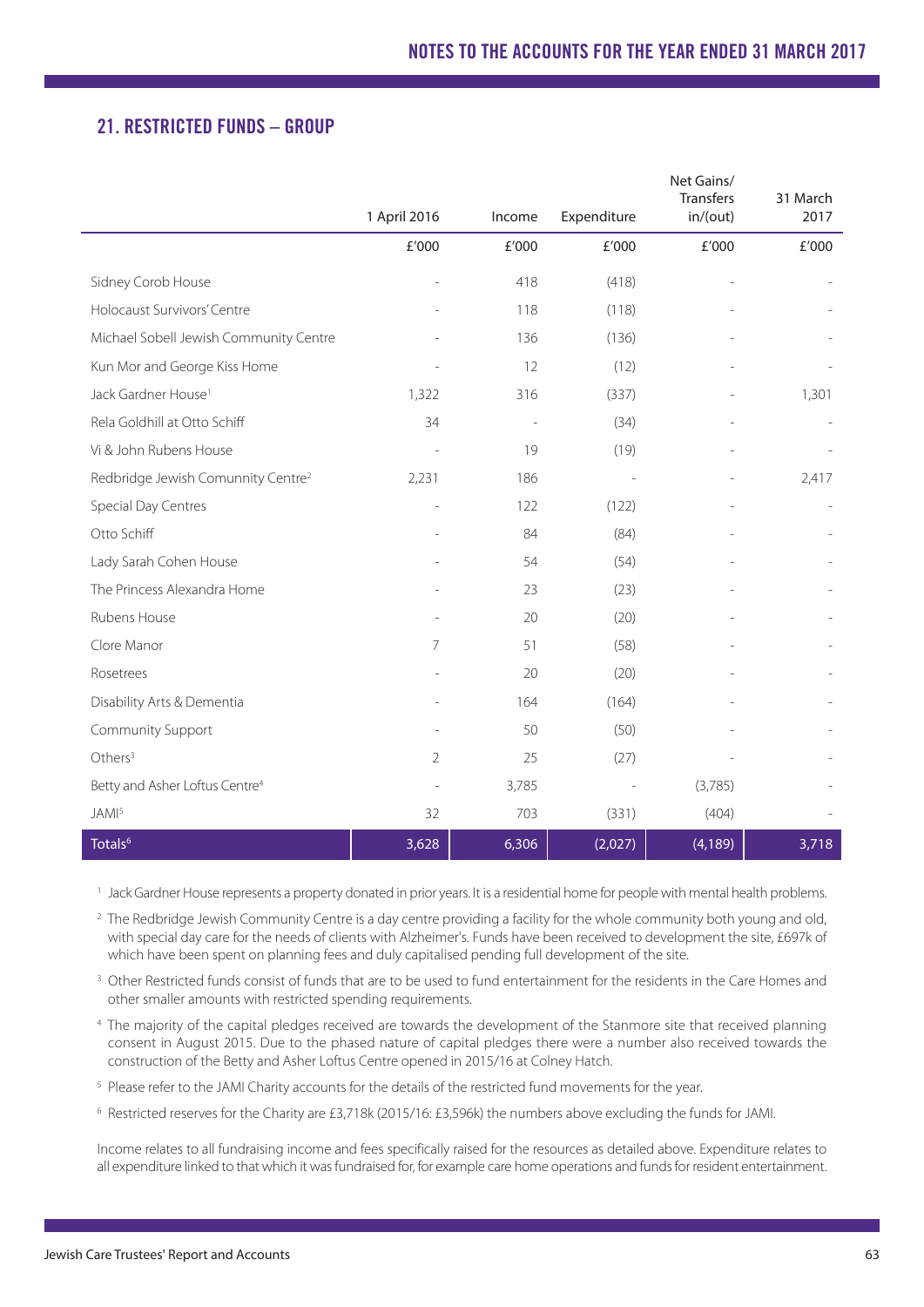# 22. SUMMARY OF FUNDS 2017

Group

|                    | Brought<br>forward | Income | Expenditure | Gain/losses              | <b>Transfers</b><br>$in/$ (out) | Carried<br>forward |
|--------------------|--------------------|--------|-------------|--------------------------|---------------------------------|--------------------|
|                    | £'000              | £'000  | £'000       | £'000                    | £'000                           | £'000              |
| Unrestricted funds | 91,559             | 49,767 | (50,748)    | 1,763                    | 2,285                           | 94,626             |
| Restricted funds   | 3,628              | 6,306  | (2,027)     | $\overline{\phantom{a}}$ | (4,189)                         | 3,718              |
| Endowment funds    | 12,734             | 16     | (75)        | 1,828                    | 1.904                           | 16,407             |
| <b>Total Funds</b> | 107,921            | 56,089 | (52, 850)   | 3,591                    | ۰.                              | 114,751            |

## SUMMARY OF FUNDS 2016

Group

|                    | Brought<br>forward | Income | Expenditure | Gain/losses | <b>Transfers</b><br>$in/$ (out) | Carried<br>forward |
|--------------------|--------------------|--------|-------------|-------------|---------------------------------|--------------------|
|                    | £'000              | £'000  | £'000       | £'000       | £'000                           | £'000              |
| Unrestricted funds | 87,321             | 46.010 | (47, 152)   | 1,769       | 3,611                           | 91,559             |
| Restricted funds   | 3,603              | 6,428  | (2,792)     | ٠           | (3,611)                         | 3,628              |
| Endowment funds    | 12,685             | 269    | (209)       | (11)        | $\overline{\phantom{a}}$        | 12,734             |
| <b>Total Funds</b> | 103,609            | 52,707 | (50, 153)   | 1,758       | ۰.                              | 107,921            |

# SUMMARY OF FUNDS 2017

Company

|                    | Brought<br>forward | Income | Expenditure              | Gain/losses | <b>Transfers</b><br>$in/$ (out) | Carried<br>forward |
|--------------------|--------------------|--------|--------------------------|-------------|---------------------------------|--------------------|
|                    | £'000              | £'000  | £'000                    | £'000       | £'000                           | £'000              |
| Unrestricted funds | 85,719             | 45,579 | (46, 364)                | 1.311       | 1.888                           | 88,133             |
| Restricted funds   | 3,596              | 5,603  | (1,696)                  | ٠           | (3,785)                         | 3,718              |
| Endowment funds    | 6,653              | $\sim$ | $\overline{\phantom{a}}$ | 1,076       | 1,897                           | 9,626              |
| <b>Total Funds</b> | 95,968             | 51,182 | (48,060)                 | 2,387       | ٠.                              | 101,477            |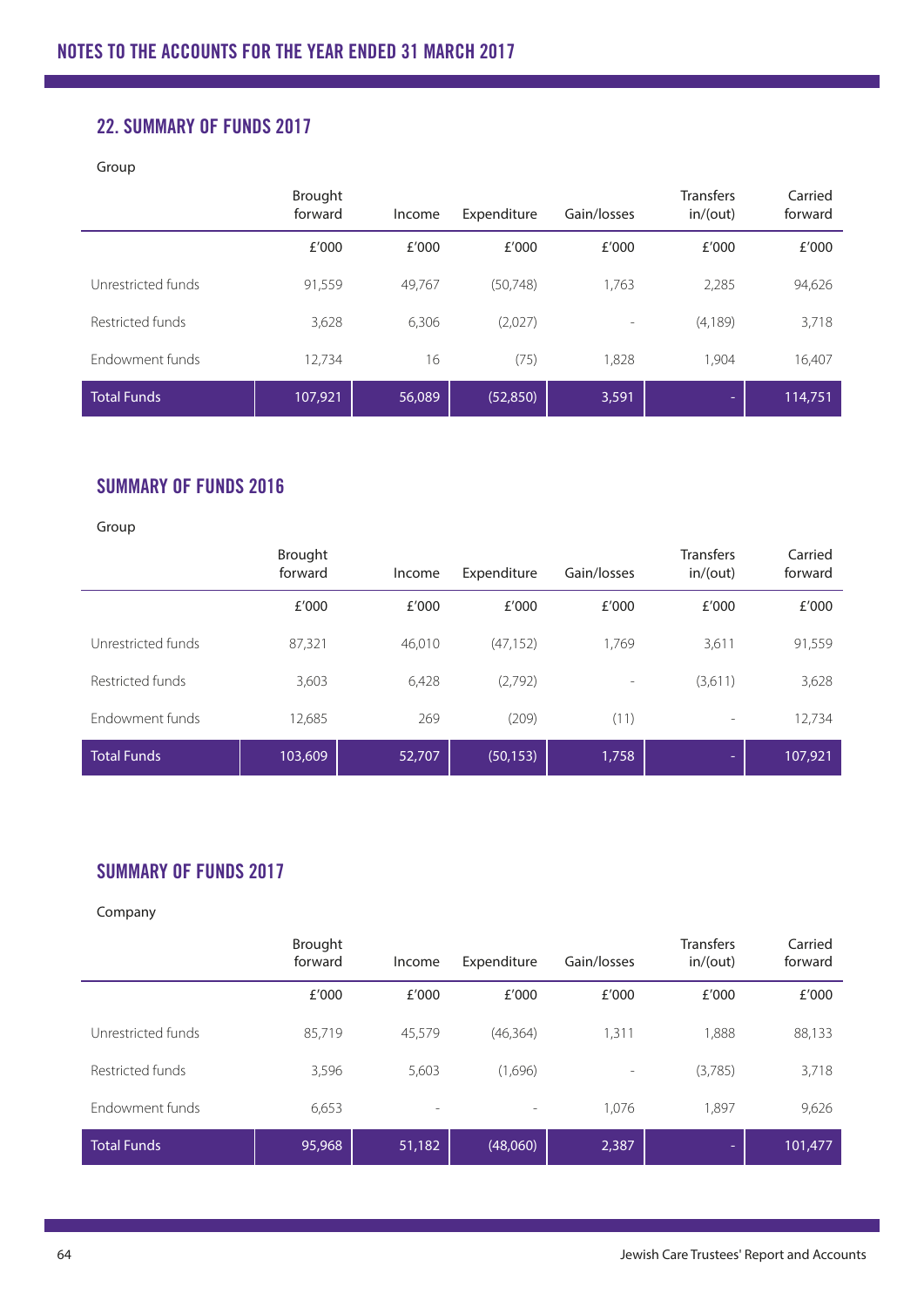## 22. SUMMARY OF FUNDS CONT'D SUMMARY OF FUNDS 2016

Company

|                    | Brought<br>forward | Income | Expenditure | Gain/losses | <b>Transfers</b><br>$in/$ (out) | Carried<br>forward |
|--------------------|--------------------|--------|-------------|-------------|---------------------------------|--------------------|
|                    | £'000              | £'000  | £'000       | £'000       | £'000                           | £'000              |
| Unrestricted funds | 82,953             | 40,935 | (43, 393)   | 1,613       | 3,611                           | 85,719             |
| Restricted funds   | 3,406              | 6,168  | (2,367)     | ۰           | (3,611)                         | 3,596              |
| Endowment funds    | 6,444              | $\sim$ | (49)        | 258         |                                 | 6,653              |
| <b>Total Funds</b> | 92,803             | 47,103 | (45,809)    | 1,871       | ۰                               | 95,968             |

# 23. ANALYSIS OF GROUP NET ASSETS BETWEEN FUNDS

|                                          | Endowment<br>funds       | Restricted<br>funds | Designated<br>funds      | General<br>funds | Pension<br>funds         | Total<br>funds |
|------------------------------------------|--------------------------|---------------------|--------------------------|------------------|--------------------------|----------------|
|                                          | £'000                    | £'000               | £'000                    | £'000            | £'000                    | £'000          |
| <b>Fund Balances at</b><br>31 March 2017 |                          |                     |                          |                  |                          |                |
| Tangible fixed assets                    | 4,411                    | 1,948               | 91,837                   |                  | ٠                        | 98,196         |
| Investments                              | 11,846                   |                     | $\overline{\phantom{a}}$ | 24,149           | -                        | 35,995         |
| Current assets                           | 150                      | 1,770               |                          | 9,499            | $\overline{\phantom{0}}$ | 11,419         |
| Liabilities                              |                          |                     | (5,232)                  | (9,140)          | -                        | (14, 372)      |
| Pension scheme liability                 | $\overline{\phantom{a}}$ |                     |                          |                  | (16,487)                 | (16,487)       |
| <b>Total Funds</b>                       | 16,407                   | 3,718               | 86,605                   | 24,508           | (16, 487)                | 114,751        |

Designated funds represent the net book value of Jewish Care's unrestricted tangible fixed assets £91,837k and the Barclays loan of (£5,232k).

# 24. REVALUATION RESERVE GROUP

Included within the unrestricted and endowment reserves are the following investment revaluation on both investments and investment property amounts, investment property amounts in the unrestricted reserves are a negative (£33k) (2015/16 a negative (£33k)) the balance of the revaluation reserve relates to investments.

|                           | 2017  | 2016  |
|---------------------------|-------|-------|
|                           | £'000 | £'000 |
| Unrestricted reserves     | 5,732 | 2,776 |
| Endowment reserves        | 2,908 | 1,480 |
| Total revaluation reserve | 8,640 | 4,256 |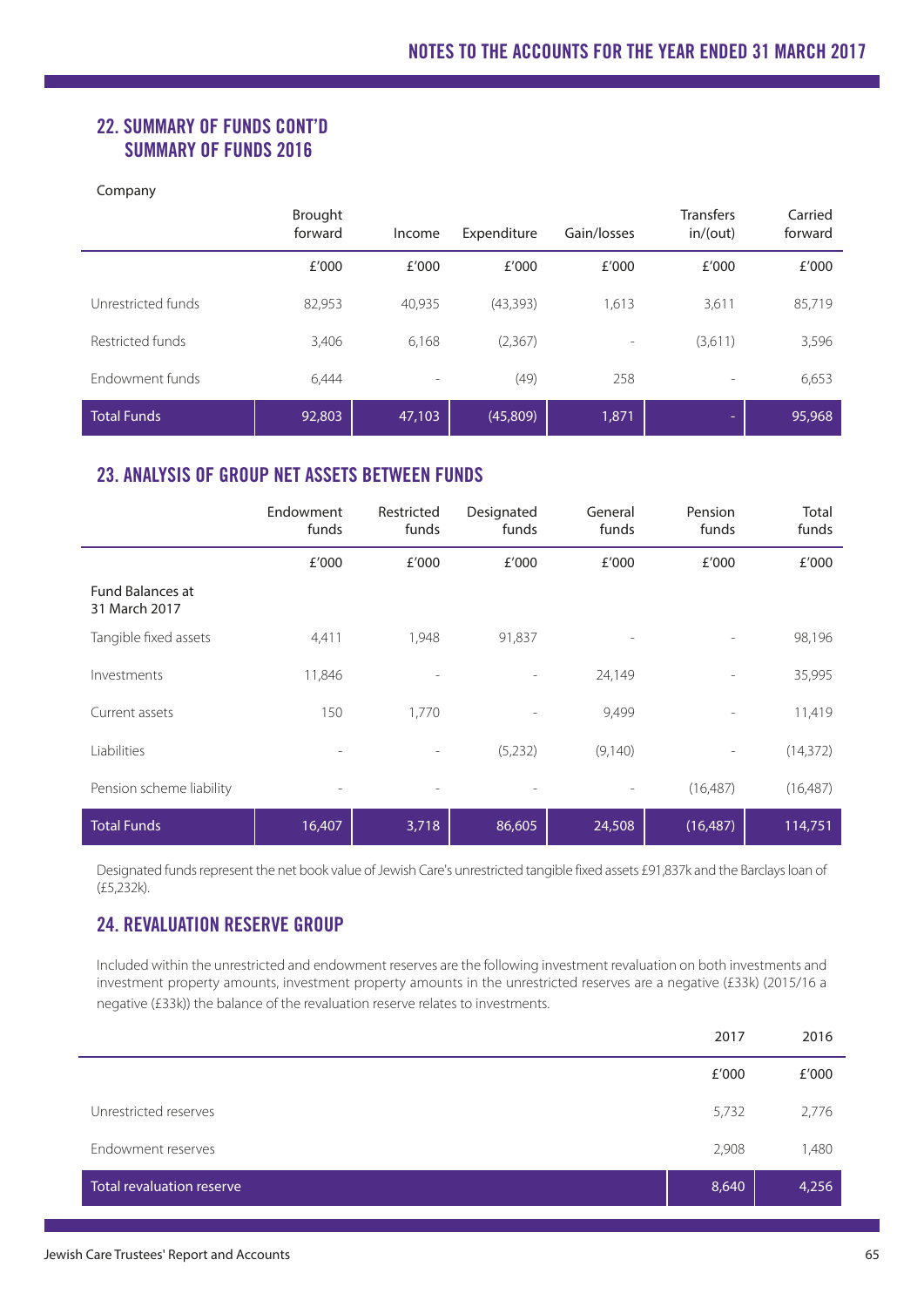# 25. NOTES TO THE STATEMENT OF CASH FLOW

Reconciliation of net income to net cash outflow from operating activities

|                                                    | 2017    | 2016    |
|----------------------------------------------------|---------|---------|
|                                                    | £'000   | £'000   |
| Net income for the year                            | 3,239   | 2,464   |
| Adjustments for:                                   |         |         |
| Depreciation charges                               | 2,894   | 2,696   |
| Increase/(decrease) in creditors within one year   | 699     | (1,540) |
| Adjustment for pension funding                     | 143     | 273     |
| (Increase) in debtors & stock                      | (1,203) | (63)    |
| Net dividends, interest and returns on investments | (754)   | (830)   |
| Net cash provided by operating activities          | 5,018   | 3,000   |

# ANALYSIS OF CHANGES IN CASH DURING THE YEAR

|                                | 2017  | 2016    |
|--------------------------------|-------|---------|
|                                | £'000 | £'000   |
| At 1 April 2016/1 April 2015   | 4,879 | 7,740   |
| Net cash (outflow)             | 644   | (2,861) |
| At 31 March 2017/31 March 2016 | 5,523 | 4,879   |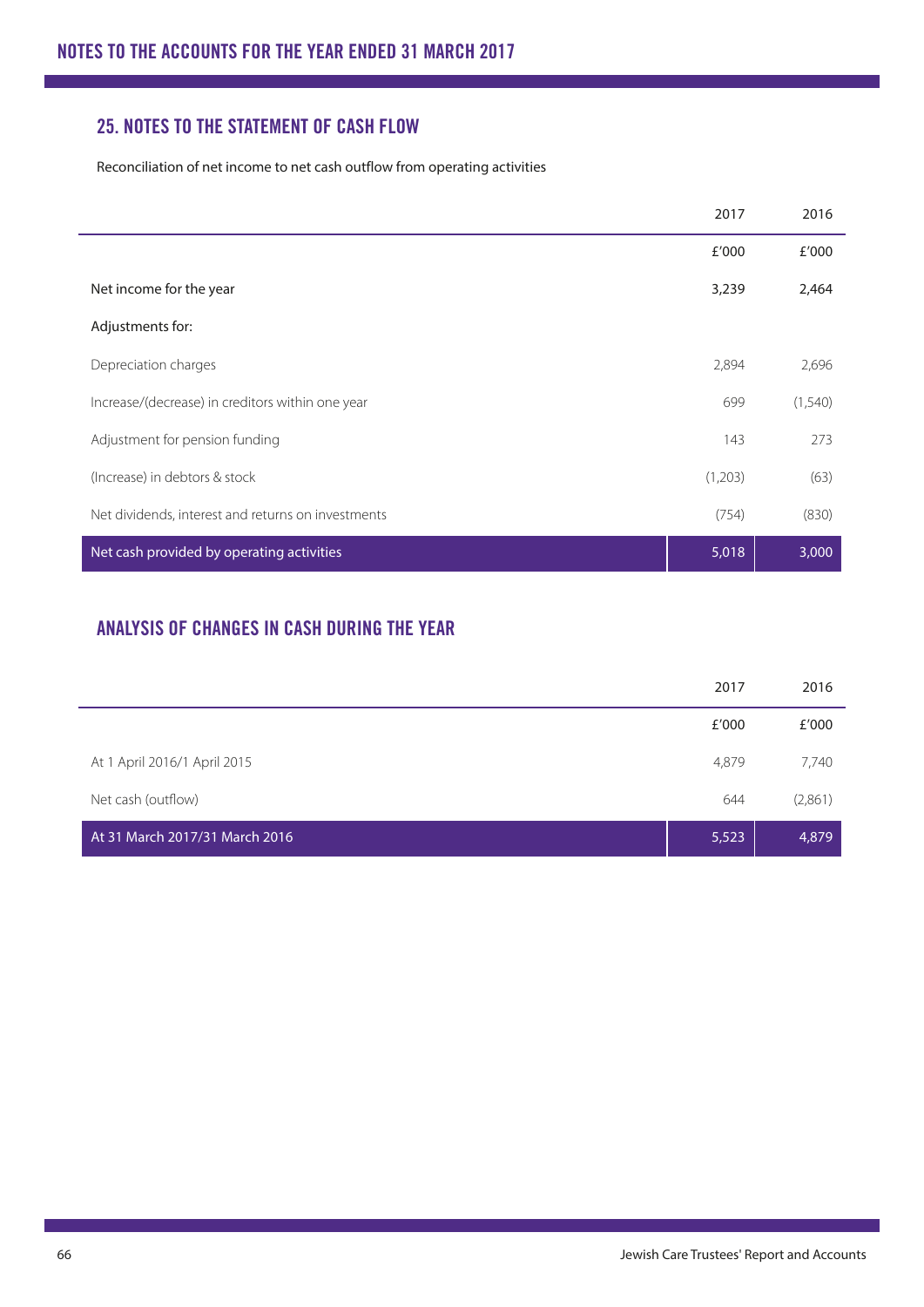## 25. NOTES TO THE STATEMENT OF CASH FLOW CONT'D

Analysis of change in net debt for the year

|                                         | At 1 April<br>2016 | Cashflow | At 31 March<br>2017 |
|-----------------------------------------|--------------------|----------|---------------------|
|                                         | £'000              | £'000    | £'000               |
| Cash at bank and on hand                | 4,879              | 644      | 5,523               |
| <b>Bank Overdraft</b>                   | (875)              | 875      |                     |
| Barclays Ioan                           | (7,210)            | 978      | (6,232)             |
| Net cash (used in) investing activities | (3,206)            | 2,497    | (709)               |

## ANALYSIS OF CASH AND CASH EQUIVALENTS

|                                      | 2017  | 2016  |
|--------------------------------------|-------|-------|
|                                      | £'000 | £'000 |
| Cash in Hand                         | 3,004 | 3,873 |
| Notice Deposits (less than 3 months) | 2,519 | 1,006 |
| Total cash and cash equivalents      | 5,523 | 4,879 |

### 26. CONTINGENT LIABILITIES

One of Jewish Care's properties is held under certain covenants attached by the donor which run until 12th May 2017. Unless the prior consent of the donor is obtained, the use of the property is restricted to a mental health residential home, Jack Gardner House (see note 21). If Jewish Care were to decide to cease running the home before 12th May 2017, the donor would be permitted to call for a 15 year peppercorn lease. Were the donor not to call for a lease and the building sold, the donor would be entitled to a share of the sale proceeds. If Jewish Care were to sell the home at any time between the 12 May 2012 and 12 May 2017, Jewish Care would have to pay the donor the net sale proceeds reduced by a further 10% of each additional full year calculated from 12 May 2007 and if Jewish Care were to sell the home after 12 May 2017, it would be able to retain the whole of the net proceeds. The terms of the covenant have expired post year end so the restrictions as stated have now been lifted by expiry of time and the asset now belongs to Jewish Care.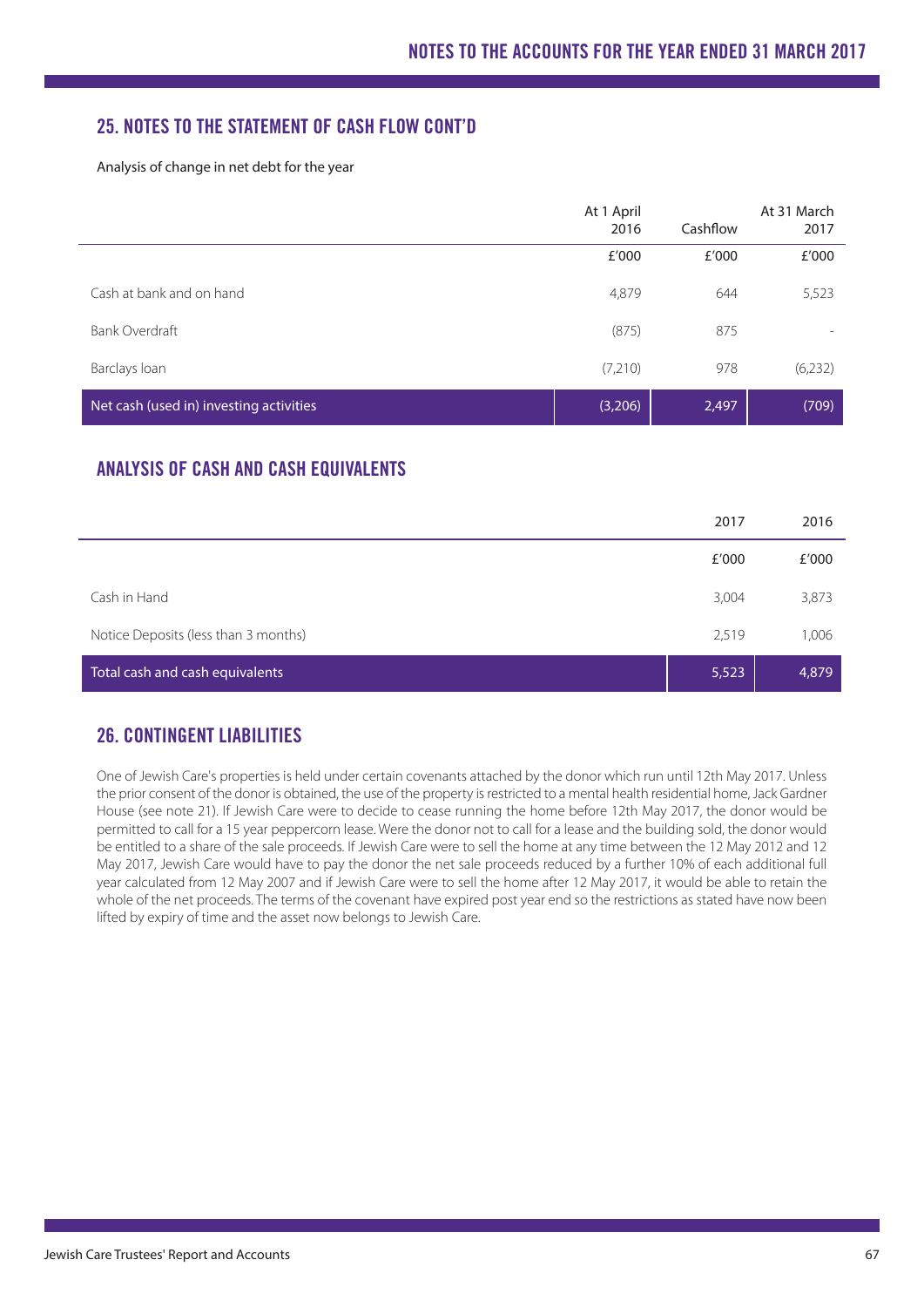## 27. PENSIONS

### General

Jewish Care has two pension schemes, the first being the Group Personal Pension plan, a defined contribution scheme administered by Legal and General, total contributions of £1.7m (2015/16: £1.7m) were paid in the year ended 31 March 2017, there were no liabilities at the 31 March 2017 due to timing (2015/16: £NIL).The second is the Jewish Care Pension Scheme, a defined benefit scheme for the benefit of the employees; the scheme was closed to new entrants on the 1 February 2006 and closed to future benefit accrual as at the 31 March 2011. The assets of the scheme are administered by the Jewish Care Pension Scheme Trustees in a fund separate from that of the Charity. A full actuarial valuation was carried out at 1 April 2016 by Barnet Waddingham. In relation to the deficit on the defined benefit pension scheme, a proposal has been put together for Jewish Care and JCHA (Jewish Community Housing Association) by the Jewish Care Pension Trustees in relation to the actuarial assumptions, the recovery plan, and the new contribution arrangements put in place. In recognition of this level of pension liability for Jewish Care, the charity trustees have worked closely with the directors of the corporate trustee, Jewish Care Pension Trustees Limited, and actuarial advisors to review the investment strategy adopted by the scheme. A collateral security arrangement and a deed of priority have both been agreed by Jewish Care and the Pension Trustees and the process of implementing the revised investment strategy is underway both of which will reduce the charity's exposure to any potential deterioration in the future. In agreement with the Pension Trustees, the contributions to the scheme from Jewish Care have increased to £1.5m pa from April 2017.

The cash contribution made by the employers over the financial year in respect of the scheme was £609,000 (2015/16: £587,000). The charge to the accounts under FRS102 was £751,000 (2015/16: £860,000). The contribution rate made by the Company as a percentage of pensionable salary was 4% (2015/16: 4%).

### The principal actuarial assumptions used in the FRS102 calculations are as set out below:

|                                                | 2017                                                                                                    | 2016                                                                                                                       |
|------------------------------------------------|---------------------------------------------------------------------------------------------------------|----------------------------------------------------------------------------------------------------------------------------|
| Discount rate                                  | 2.70% p.a.                                                                                              | 3.50% p.a.                                                                                                                 |
| Retail price index (RPI) inflation             | 3.50% p.a.                                                                                              | 3.25% p.a.                                                                                                                 |
| Consumer price index (CPI) inflation           | 2.50% p.a.                                                                                              | 2.05% p.a.                                                                                                                 |
| Revaluation in deferment                       | 3.50% p.a.                                                                                              | 3.25% p.a.                                                                                                                 |
| Pension increases                              |                                                                                                         |                                                                                                                            |
| RPI max 5%                                     | 3.35% p.a.                                                                                              | 3.10% p.a.                                                                                                                 |
| RPI max 2.5%                                   | 2.30% p.a.                                                                                              | 2.25% p.a.                                                                                                                 |
| CPI max 3%                                     | 2.10% p.a.                                                                                              | 1.80% p.a.                                                                                                                 |
| Pre and Post retirement mortality assumption*  | 100% of S2NXA CMI_2016 [1.25%]                                                                          | 100% of S1NXA CMI_2012 [1%]                                                                                                |
| Tax free cash                                  | Members are assumed to commute<br>25% of their pension based on the<br>factors agreed in September 2016 | Members are assumed to<br>commute 20% of their pension<br>for cash using best estimate of<br>long-term commutation factors |
| Assumed retirement age                         | Active deferred 63, deferred<br>pensioner members retire at 60                                          | 63                                                                                                                         |
| Expected rate of return on the Scheme's assets | 2.70% p.a.                                                                                              | 3.50% p.a.                                                                                                                 |

\* See extract from table below for a male and female member at life expectancies age 45 and 65.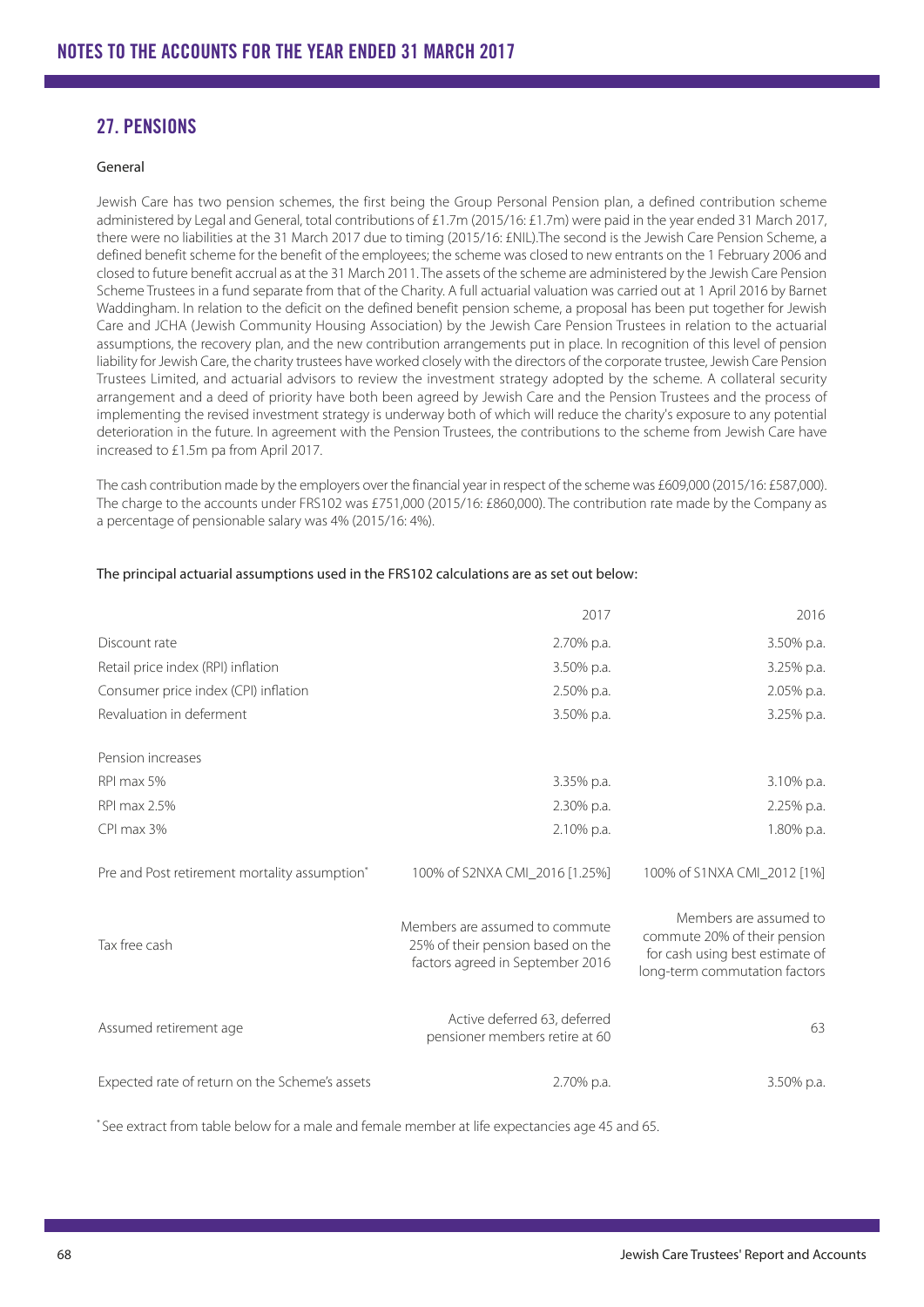# 27. PENSIONS (CONT'D)

| Life expectancy at age 65<br>Mortality assumption                         | 31 March 2017<br>100% of S2NXA<br>CMI_2016 [1.25%] | 31 March 2016<br>100% of S1NXA<br>CMI_2012 [1%] |
|---------------------------------------------------------------------------|----------------------------------------------------|-------------------------------------------------|
| Male currently aged 45                                                    | 23.7                                               | 23.7                                            |
| Female currently aged 45                                                  | 25.7                                               | 26.3                                            |
| Male currently aged 65                                                    | 22.3                                               | 22.3                                            |
| Female currently aged 65                                                  | 24.2                                               | 24.8                                            |
| Amounts recognised in the Balance Sheet                                   | Value at<br>31 March<br>2017                       | Value at<br>31 March<br>2016                    |
|                                                                           | £'000                                              | £'000                                           |
| Fair value of assets                                                      | 51,093                                             | 42,014                                          |
| Present value of funded obligations                                       | (67, 580)                                          | (56, 224)                                       |
| (Deficit)                                                                 | (16, 487)                                          | (14,210)                                        |
| Amounts recognised in the Statement of Financial Activities over the year | 31 March<br>2017                                   | 31 March<br>2016                                |
|                                                                           | £'000                                              | £'000                                           |
| Current service cost                                                      |                                                    |                                                 |
| Administration costs                                                      | 239                                                | 312                                             |
| Interest on liabilities                                                   | 2,010                                              | 1,997                                           |
| Interest on assets                                                        | (1,498)                                            | (1,449)                                         |
| Past service cost                                                         |                                                    |                                                 |
| Settlement cost                                                           |                                                    |                                                 |
| <b>Total</b>                                                              | 751                                                | 860                                             |
| Re-measurements over the year                                             | 31 March<br>2017                                   | 31 March<br>2016                                |
|                                                                           | £'000                                              | £'000                                           |
| (Gain) on scheme assets in excess of interest                             | (9, 553)                                           | (113)                                           |
| Experience (gains) on liabilities                                         | (916)                                              |                                                 |
| Losses from changes to demographic assumptions                            | 698                                                |                                                 |
| Losses (gains) from changes to financial assumptions                      | 11,906                                             | (1,735)                                         |
| Changes in effect of asset ceiling                                        |                                                    |                                                 |
| <b>Total</b>                                                              | 2,135                                              | (1,848)                                         |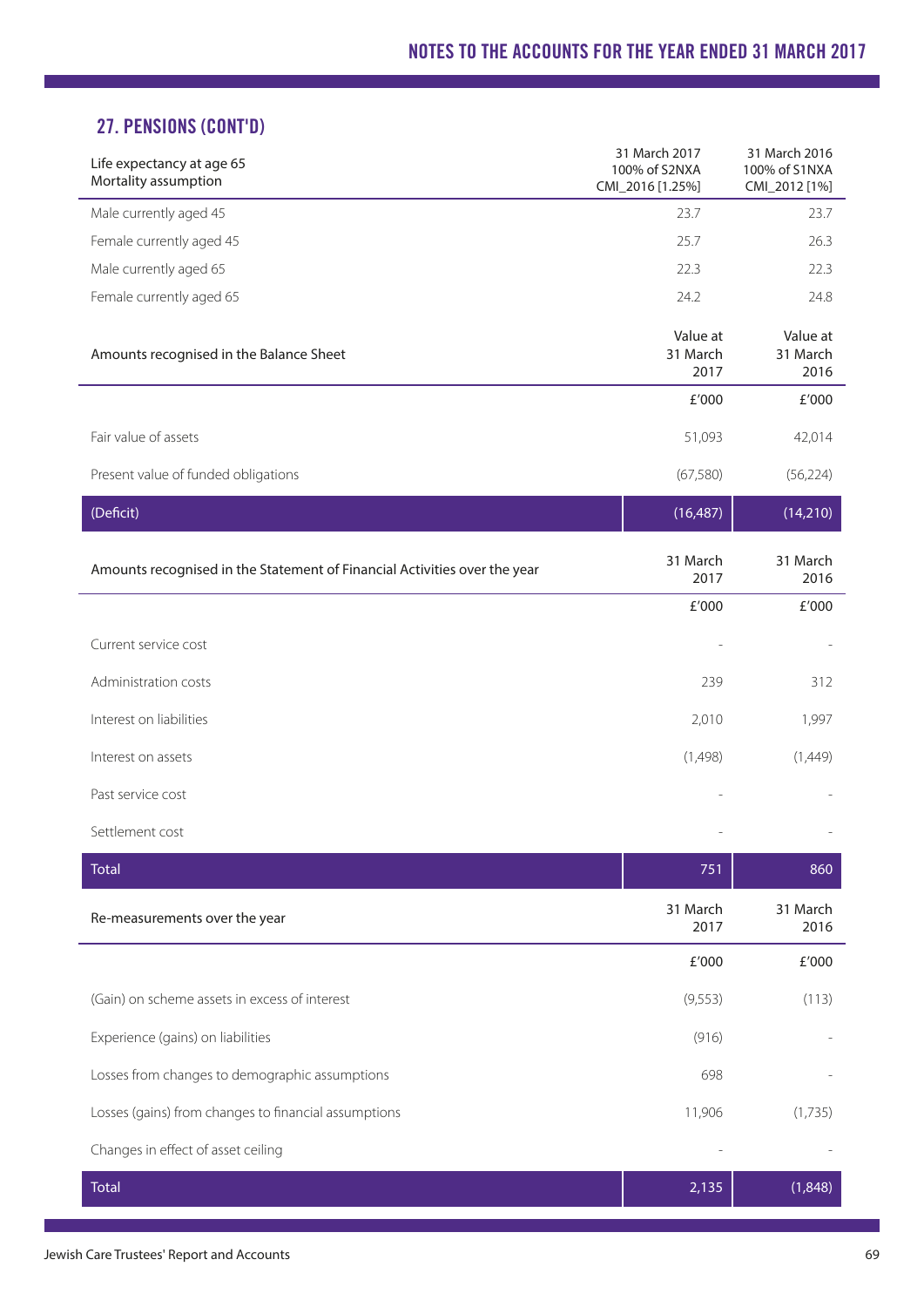# 27. PENSIONS (CONT'D)

Reconciliation of assets and Defined Benefit Obligation

| The change in the assets over the period was:       | 31 March<br>2017 | 31 March<br>2016 |
|-----------------------------------------------------|------------------|------------------|
|                                                     | £'000            | £'000            |
| Fair value of assets at the beginning of the period | 42,014           | 42,360           |
| Interest on assets                                  | 1,498            | 1,449            |
| Company contributions                               | 609              | 587              |
| Contributions by Scheme participants                |                  |                  |
| Benefits paid                                       | (2,342)          | (2, 183)         |
| <b>Administration Costs</b>                         | (239)            | (312)            |
| Change due to settlements                           |                  |                  |
| Return on plan assets less interest                 | 9,553            | 113              |
| Fair value of assets at the end of the period       | 51,093           | 42,014           |

| The change in the liabilities over the period was:        | 31 March<br>2017 | 31 March<br>2016 |
|-----------------------------------------------------------|------------------|------------------|
|                                                           | £'000            | £'000            |
| Defined Benefit Obligation at the beginning of the period | 56,224           | 58,145           |
| Current service cost                                      |                  |                  |
| Contributions by Scheme participants                      |                  |                  |
| Past service cost                                         |                  |                  |
| Interest cost                                             | 2,010            | 1,997            |
| Benefits paid                                             | (2, 342)         | (2,183)          |
| Change due to settlements                                 |                  |                  |
| Experience (gain)/loss on defined benefit obligation      | (916)            |                  |
| Changes to demographic assumptions                        | 698              |                  |
| Changes to financial assumptions                          | 11,906           | (1,735)          |
| Defined Benefit Obligation at the end of the period       | 67,580           | 56,224           |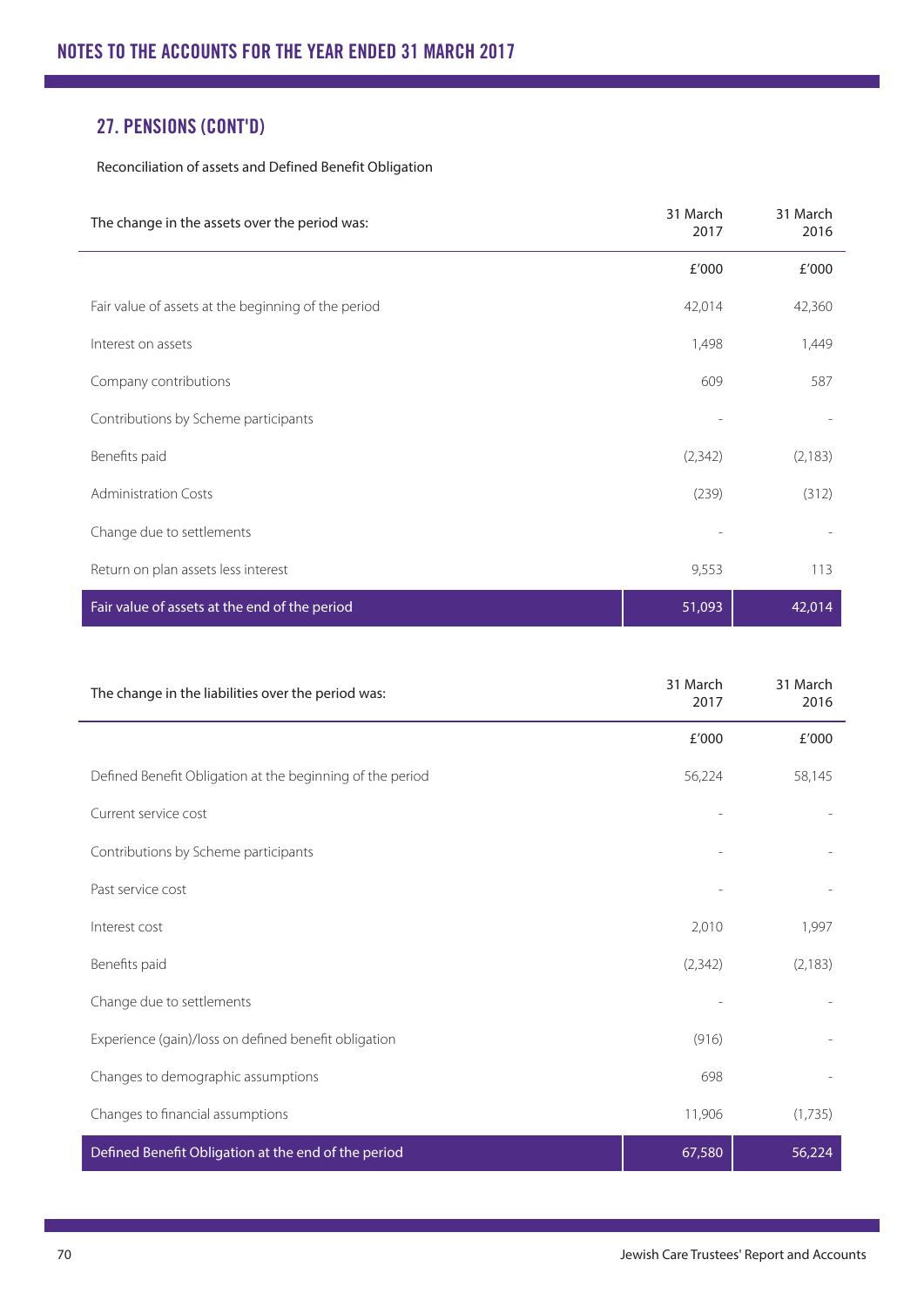## 28. COMMITMENTS UNDER OPERATING LEASES

### Group – Payments

The groups future minimum operating lease payments are as follows:

|                            | 2017  | 2016  |
|----------------------------|-------|-------|
|                            | £'000 | £'000 |
| Within one year            | 593   | 551   |
| Between one and five years | 1,344 | 1,215 |
| Over five years            | 3,281 | 3,360 |

The charge to the statement of financial activities in 2017 is £593k (2016: £545k). £408k (2016: £384k) relates to the lease of photocopiers and buses with the £185k (2016: £161k) relating to property.

### Company – Payments

The company's future minimum operating lease payments are as follows:

|                            | 2017                     | 2016                     |
|----------------------------|--------------------------|--------------------------|
|                            | £'000                    | £'000                    |
| Within one year            | 407                      | 384                      |
| Between one and five years | 603                      | 546                      |
| Over five years            | $\overline{\phantom{a}}$ | $\overline{\phantom{a}}$ |

The charge to the statement of financial activities in 2017 is £407k (2016 £:384k). £384k relates to the lease of photocopiers and buses.

### Group – Receipts

The groups future minimum operating lease receipts are as follows:

|                            | 2017  | 2016  |
|----------------------------|-------|-------|
|                            | £'000 | £'000 |
| Within one year            | 76    | 28    |
| Between one and five years | 155   | 112   |
| Over five years            | 84    | 112   |

The Group receipts relate to the lease of part of Leila's House by JAMI to MIND in Barnet.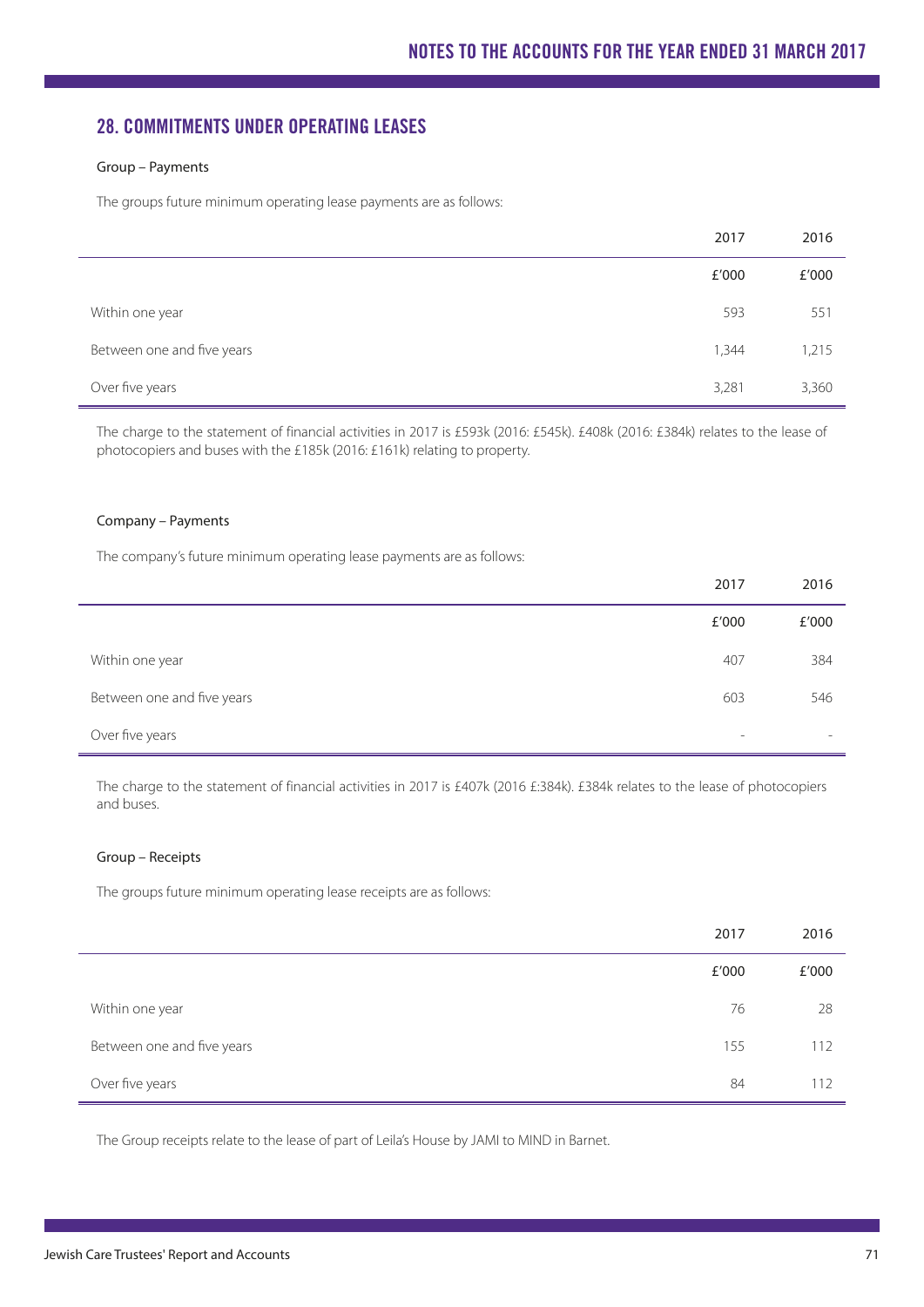### 29. CONTINGENT ASSETS

At 31 March 2017, the Group had been notified of their legal entitlement to legacies but the amount is subject to finalisation. Amounts due will be recognised in the accounts when the values are determined with reasonable certainty.

### 30. CAPITAL COMMITMENTS

In July 2017 Jewish Care's 100% subsidiary Community Trading Limited entered into capital commitments to develop Wohl Court, the independent living site at Hendon (amount committed – £10.3m) and to develop the campus site at Stanmore (amount committed – £39.9m).

### 31. RELATED PARTY TRANSACTIONS

In 2017 the following transactions took place between the Charity and its related parties:

### Community Trading Limited (Subsidiary):

The transfer under gift aid of the trading profits of Community Trading Limited in the amount of £792,458 (2015/16: £649,530) to Jewish Care. At the 31 March 2017 there were amounts owed from Community Trading Limited of £276,543 (2015/16: £158,344).

### Joel Emanuel Almshouse Trust (Subsidiary):

Jewish Care operates Sidney Corob House on behalf of the Joel Emanuel Almshouse Trust. At the 31 March 2017 there were amounts owed to the Joel Emanuel Almshouse Trust of £282,610 (2015/16 owed from the Joel Emanuel Almshouse Trust £162,899).

### JC Switzerland Foundation:

JC Switzerland is an independent foundation that donated £110,126 to Jewish Care during the year (2015/16 NIL). At the 31 March 2017 there were amounts owed to Jewish Care of £36,483.

### Jewish Association for Mental Illness (Subsidiary):

The transfer of grant funding to the Jewish Association for Mental Illness in the amount of £765,257 (2015/16: £751,916). At the 31 March 2017 there was an amount due to Jewish Care of £45,955 from the Jewish Association for Mental Illness (2015/16: NIL).

Two JAMI Trustees are also Trustees of Charitable Trusts which made donations to JAMI during the year. Robert Shemtob is a Trustee of the K C Shasha Charitable Trust, amount received £90k (2015/16: £NIL) and Raymond Harris is a Trustee of the Atkin Foundation, amount received £50k (2015/16: £50k).

Key Management personnel also comprise the Board of Trustees. None of the Trustees received any remuneration or expenses from their work associated with the Charity. Donations received from Trustees without restrictions were £163,240 (2015/16: £235,873). A Jewish Care Trustee is the wife of a Trustee of the registered Charity, the Loftus Charitable Trust. The Loftus Charitable Trust made a donation of £1.5m in 2015/16 towards the construction of the £16m Betty and Asher Loftus Centre in Friern Barnet.